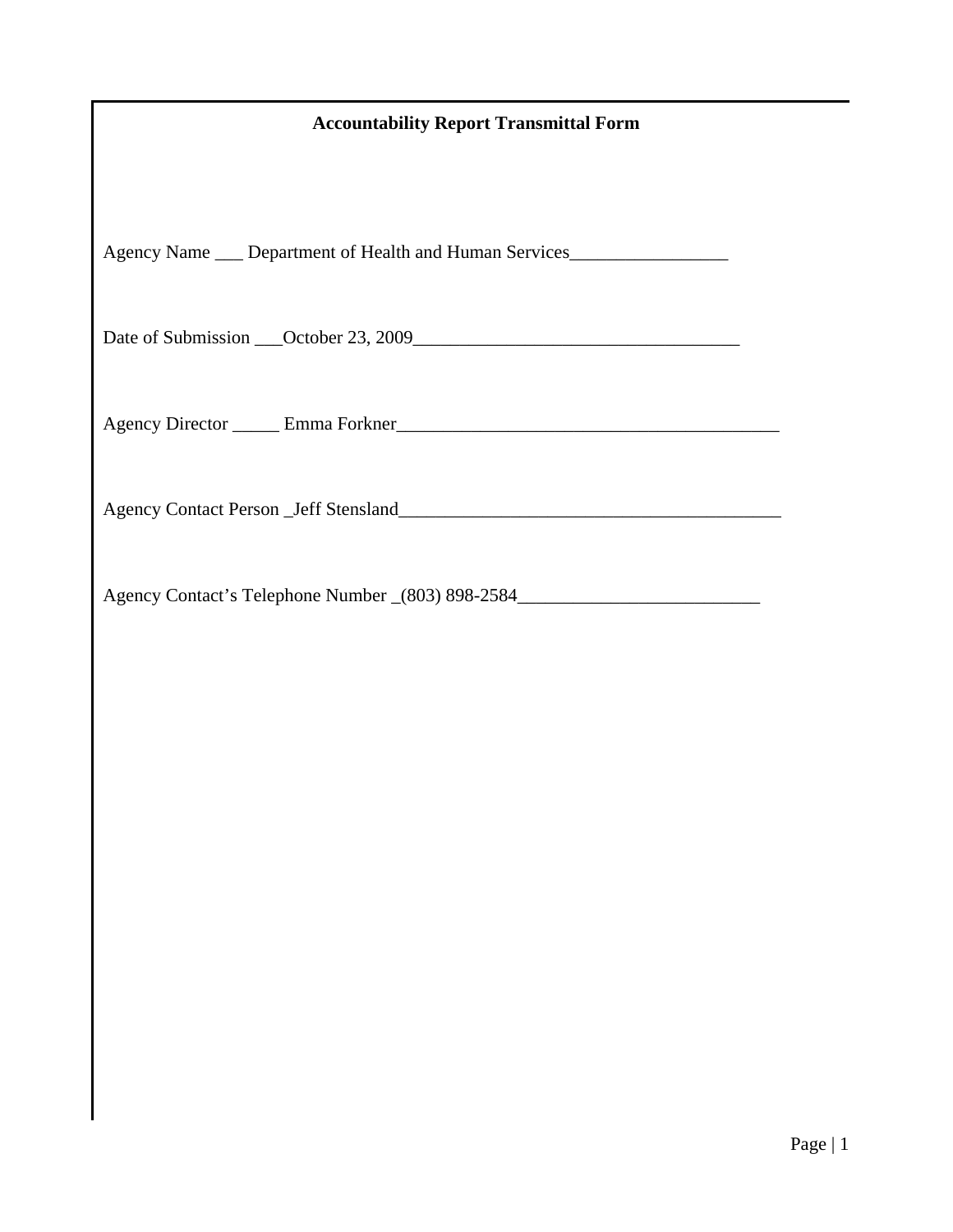# South Carolina Health and Human Services 2009 Accountability Report

Budget and Control Board

October 23, 2009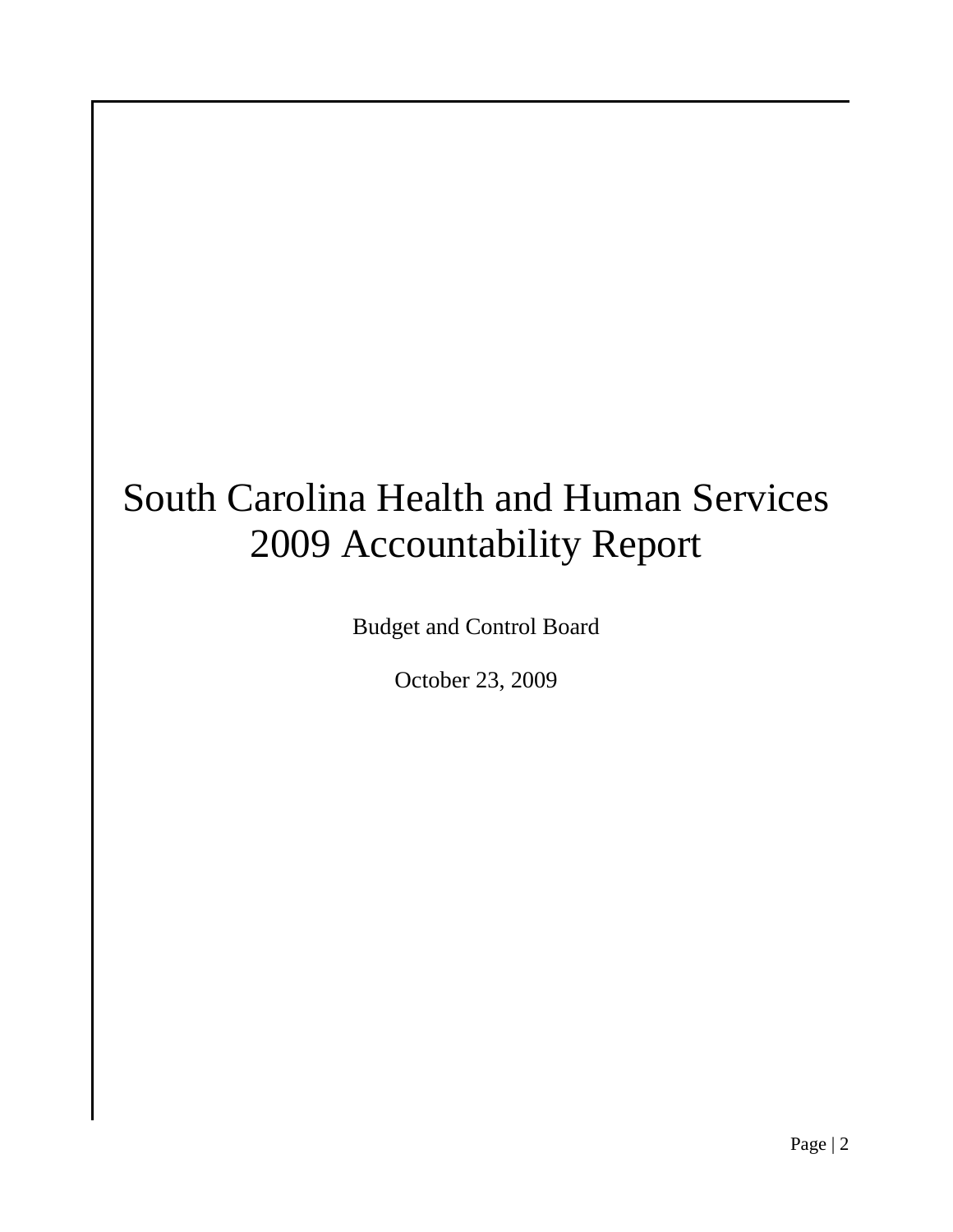# **EXECUTIVE SUMMARY**

#### **1. Mission & Values**

The South Carolina Department of Health and Humans Services (SCDHHS) seeks to provide comprehensive healthcare coverage for South Carolinians in need while delivering value and high return on the taxpayers' investment. More narrowly, the goal is to foster a health care delivery system that supports improved health outcomes for Medicaid beneficiaries through a focus on value based programs.

IN SFY09, South Carolina's Medicaid program provided health care services for approximately 930,000 residents who are poor, elderly, or disabled. SCDHHS works with a vast network of 30,000 healthcare professionals, vendors and social service agencies to ensure their needs are met. SCDHHS also works to establish "medical homes" for all Medicaid beneficiaries and strengthen the bond between patients and physicians.

As stewards of a large proportion of state General Fund and federal matching dollars, SCDHHS officials are mindful of the need to protect the taxpayers' investment in the Medicaid program. SCDHHS keeps administrative costs to a minimum while aggressively pursuing waste, fraud and abuse in the Medicaid system.

# **2. SFY 2009 Major Achievements**

#### *South Carolina Healthy Connections Choices*

SCDHHS continued to make beneficiary choice and competition among health plans a key component of overall Medicaid reform. Through partnerships with managed care organizations, Medical Home Networks and special enrollment counselors, SCDHHS seeks to increase care coordination and disease prevention methods not found in traditional "fee-for-service" Medicaid. Those who choose to enroll in a health plan also will establish crucial relationships with a primary care doctor. In the past, many Medicaid beneficiaries are left to navigate the health care system on their own, leading to sporadic care and unnecessary emergency services.

In addition, enrollees in *Healthy Connections Choices* can also take advantage of special benefits not available under traditional Medicaid, such as unlimited doctor visits, eyeglasses and dental care for adults, incentives for pregnant women, smoking cessation classes and special programs tailored to meet the needs of those with specific diseases. In SFY09, more than 400,000 Medicaid beneficiaries statewide were enrolled with one of eight coordinated care plans.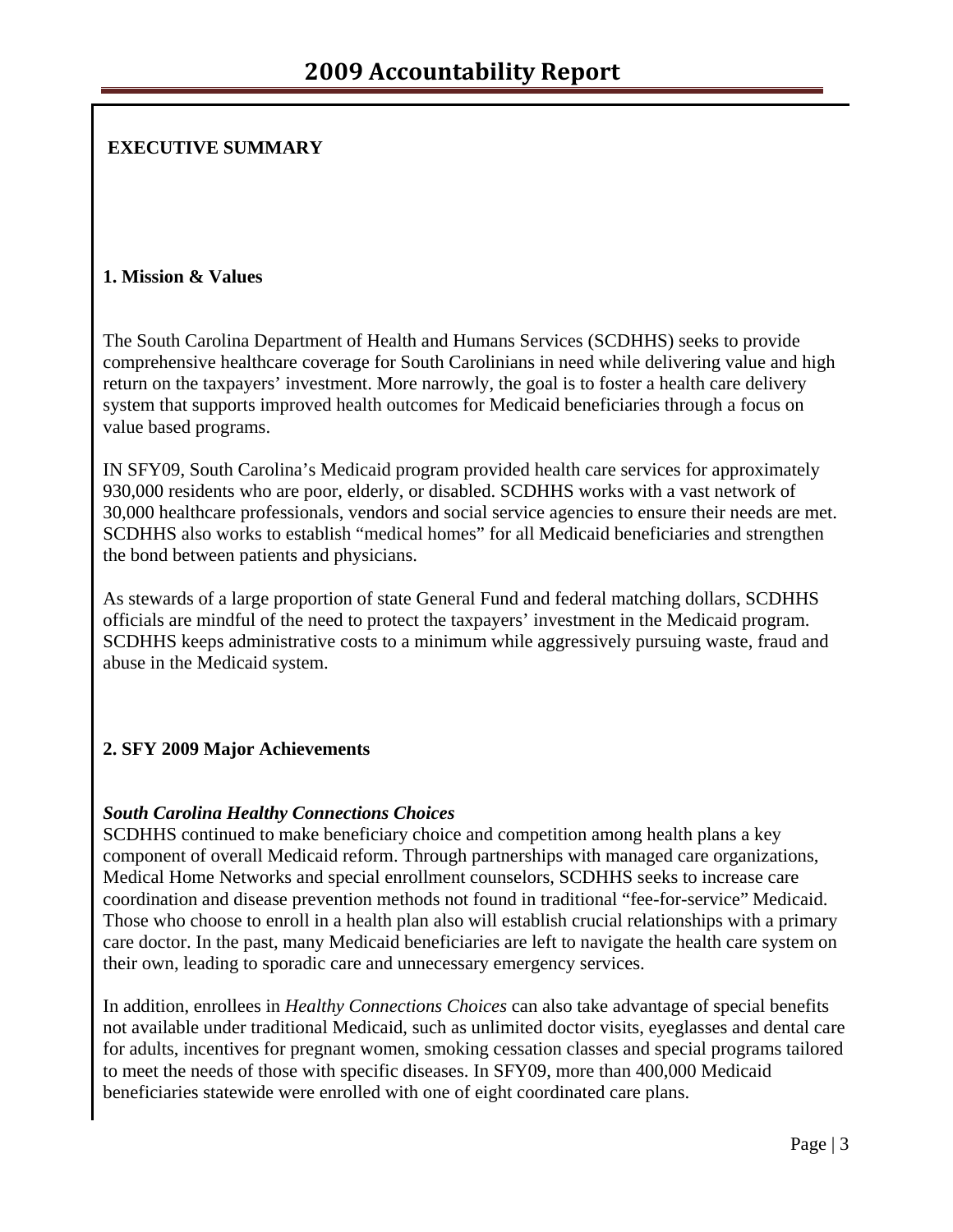# *Healthy Connections Kids* **Expansion**

SCDHHS worked to enroll more children in the new *Healthy Connections Kids* program. The program, which was authorized by the General Assembly, allows for the coverage of uninsured children whose annual family income does not exceed 200 percent of the federal poverty level. The legislation authorized SCDHHS to create a "stand-alone" program that offers the same benefits as the State Health Plan, plus dental and vision coverage. In SFY09, more than 14,000 children statewide were benefiting from the free program. Four health plans also offered coverage through *Healthy Connections Kids* (Unison Health Plan, Carolina Crescent, Absolute Total Care and Select Health).

# **Fiscal Stability and Accountability**

Like other state agencies, SCDHHS experienced steep reductions in state appropriations as a result of declining state revenues (more than 13percent). In response to these changes, SCDHHS conducted a comprehensive review of all agency operations and services to determine what actions could be taken to maintain the fiscal stability in the Medicaid program.

In addition to programmatic reductions, many of which were later restored as a result of federal assistance through the American Recovery and Reinvestment Act (ARRA), SCDHHS significantly reduced administrative expenses. This included eliminating certain contracts, reducing temporary grant positions, instituting a hiring freeze and imposing a mandatory employee furlough. In addition, SCDHHS reduced Other Operating Expenses by 45percent. Key operating decreases included:

| Printing         | -35 percent | Meals                   | -52 percent |
|------------------|-------------|-------------------------|-------------|
| Telephone        | -45 percent | Lodging                 | -44 percent |
| <b>Utilities</b> | -38 percent | <b>Office Equipment</b> | -92 percent |
| Postage          | -99 percent | Mileage                 | -44 percent |

Midway through SFY09, SCDHHS began receiving an enhanced federal match rate for Medicaid expenditures. This enhancement was part of ARRA and allows SCDHHS to offer Medicaid services at a lower expense to the state. As a result, many service and rate reductions implemented during SFY09 were restored by SCDHHS. The agency was recognized by the federal Centers for Medicare and Medicaid Services (CMS) for being one of the first states to devise a comprehensive accounting system to track Medicaid ARRA funds. It should be noted that the ARRA enhancement is scheduled to end midway through SFY11.

# **Medically Complex Children's Waiver**

Under the direction of the federal Center for Medicare and Medicaid Services, SCDHHS discontinued its regionally-based Medically Fragile Children's Program. In its place, the agency worked with partners in the medical community to establish the Medically Complex Children's Waiver. The waiver program, which can serve approximately 150 children, allows for many of the same services offered under old program, but makes them available to children statewide. The waiver serves children with a serious illness or condition that is expected to last at least 12 months. The illness or condition generally makes the child dependent upon comprehensive, medical,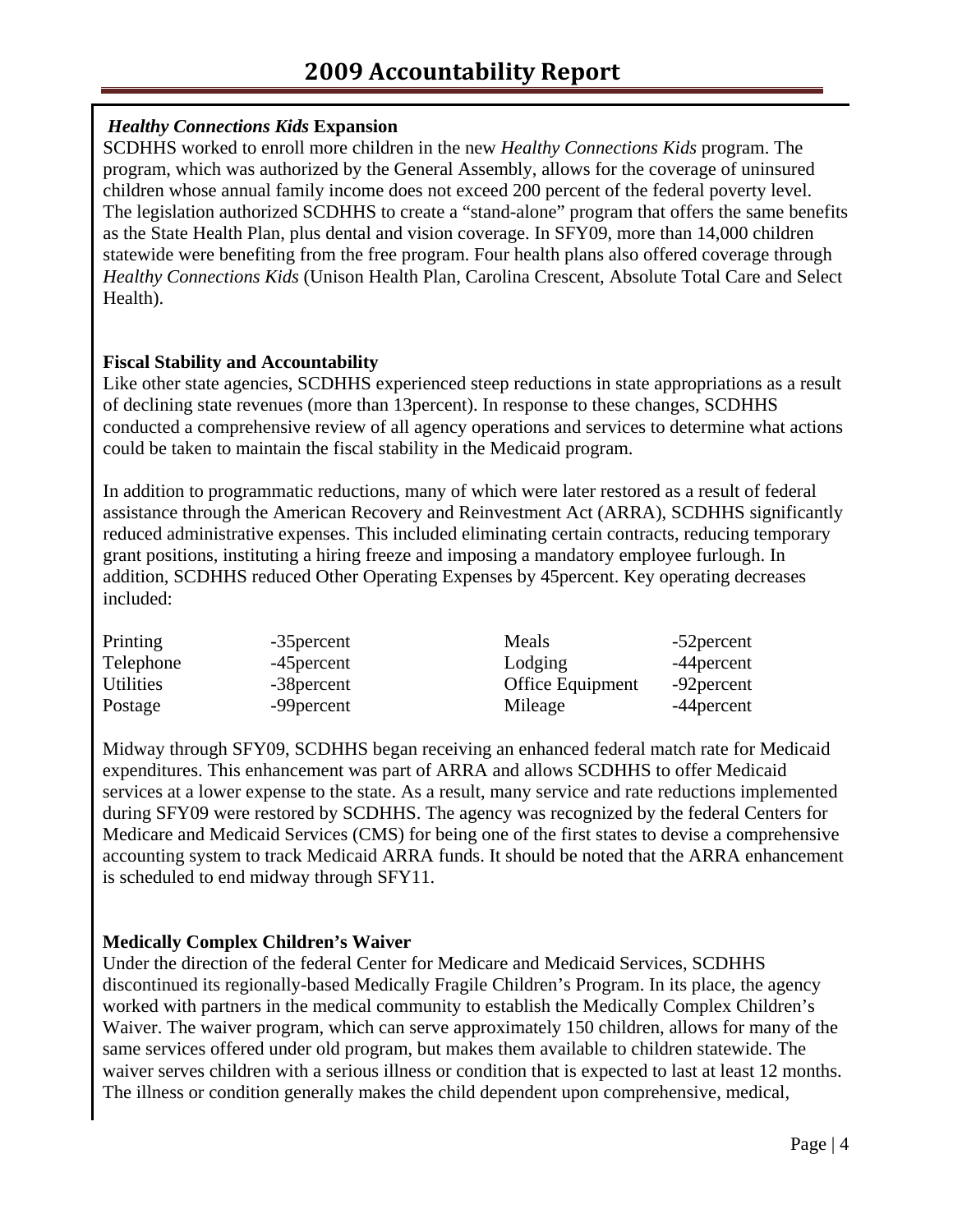nursing and health supervision. Waiver services include Pediatric Medical Child Care, respite, care coordination and incontinence supplies.

#### **Fraud and Abuse Efforts**

Through its Program Integrity division, SCDHHS has aggressively pursued Medicaid fraud and abuse and dramatically increased collections. Over the past two years, the agency recovered \$36.1 million in Medicaid funds from providers and beneficiaries —a 65 percent increase in collections compared to the previous two years. Twenty-two million of those collections came in SFY09. The rise in collections is attributable to additional investigators, sophisticated new data-mining tools, and diligent pursuit of inappropriate billing practices.

Also in SFY09, the number of referrals to the Attorney General's Office increased by more than 60 percent, from 37 cases to 60. When SCDHHS suspects a case involves criminal fraud, as opposed to abusive practices, the case is referred to the SC Attorney General's Office for further investigation.

SCDHHS also recently instituted a pharmacy "lock-in" program for beneficiaries who show patterns of prescription drug-seeking and abuse. This group, currently limited to several dozen beneficiaries, was identified through a data analysis that flagged unusual claims activity. The program ensures the individuals must get all prescriptions from one pharmacy. Prescription drug abusers often attempt to utilize multiple pharmacies and doctors to mask their habit.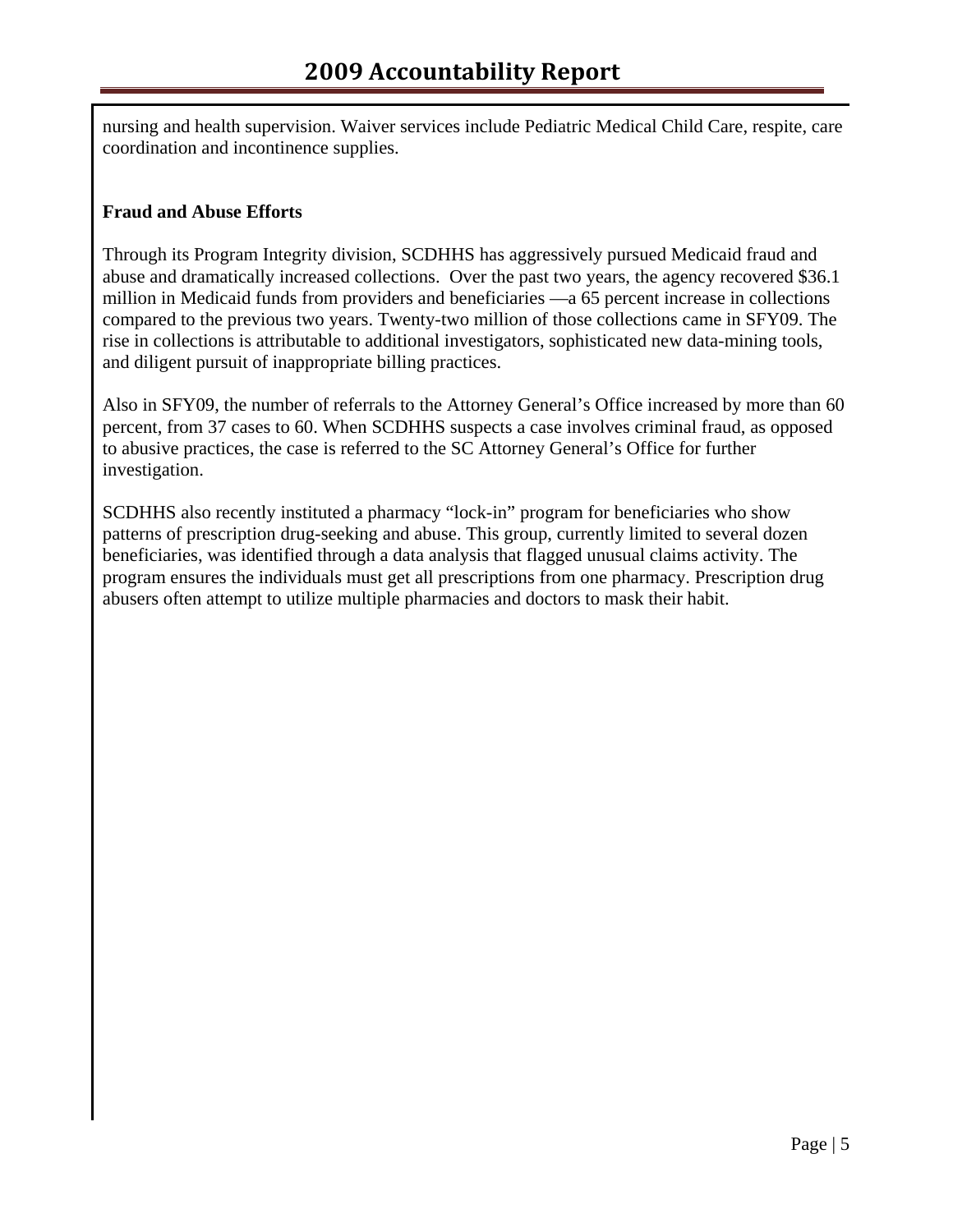# **3. Key Strategic Goals**

SCDHHS has established the following key strategic goals:

- To provide benefit plans that maximizes the state's return on its investment.
- To provide a credible and continually improving eligibility process that is accurate and efficient.
- To provide administrative support at the best possible value to ensure programs operate effectively.
- To provide adequate and effective communication to those the agency assists, as well as encourage them to make decisions regarding their own healthcare.

# **4. Key Strategic Challenges**

SCDHHS faced many financial challenges in SFY09 as a result of several rounds of state budget reductions. In all, SCDHHS' state appropriations were reduced by \$134 million, or about 13 percent of the agencies total state appropriations. These budget constraints forced the agency to make reductions in a number of important areas including services, provider rates and administration. Ultimately, some of this funding was replaced through ARRA, which provided an enhanced match rate for Medicaid expenditures. The enhanced match rate through ARRA is expected to cease in 2010, which will pose significant challenges in future budget cycles.

More generally, like many private insurance companies SCDHHS must provide quality healthcare coverage while working with clearly defined financial constraints. That task is becoming increasingly difficult given the rise in cost of healthcare and the state's uniquely unhealthy population (South Carolina's health status ranks  $48<sup>th</sup>$  nationally according to United Health Foundation). SCDHHS also is subject to many shifting federal guidelines that dictate how states must govern the Medicaid program and limit their flexibility in terms of innovation. The ongoing challenge for the agency is finding the right balance between quality coverage and cost.

# **5. Use of Accountability Report to Improve Organizational Performance**

Executive Staff contribute to many elements of this report, committing to the goals and performance measures relevant to their areas. It is also submitted as part of official state surveys of agencies, such as the South Carolina Single Statewide Audit. The self-assessment process that takes place helps analyze the strengths and weaknesses of each program area.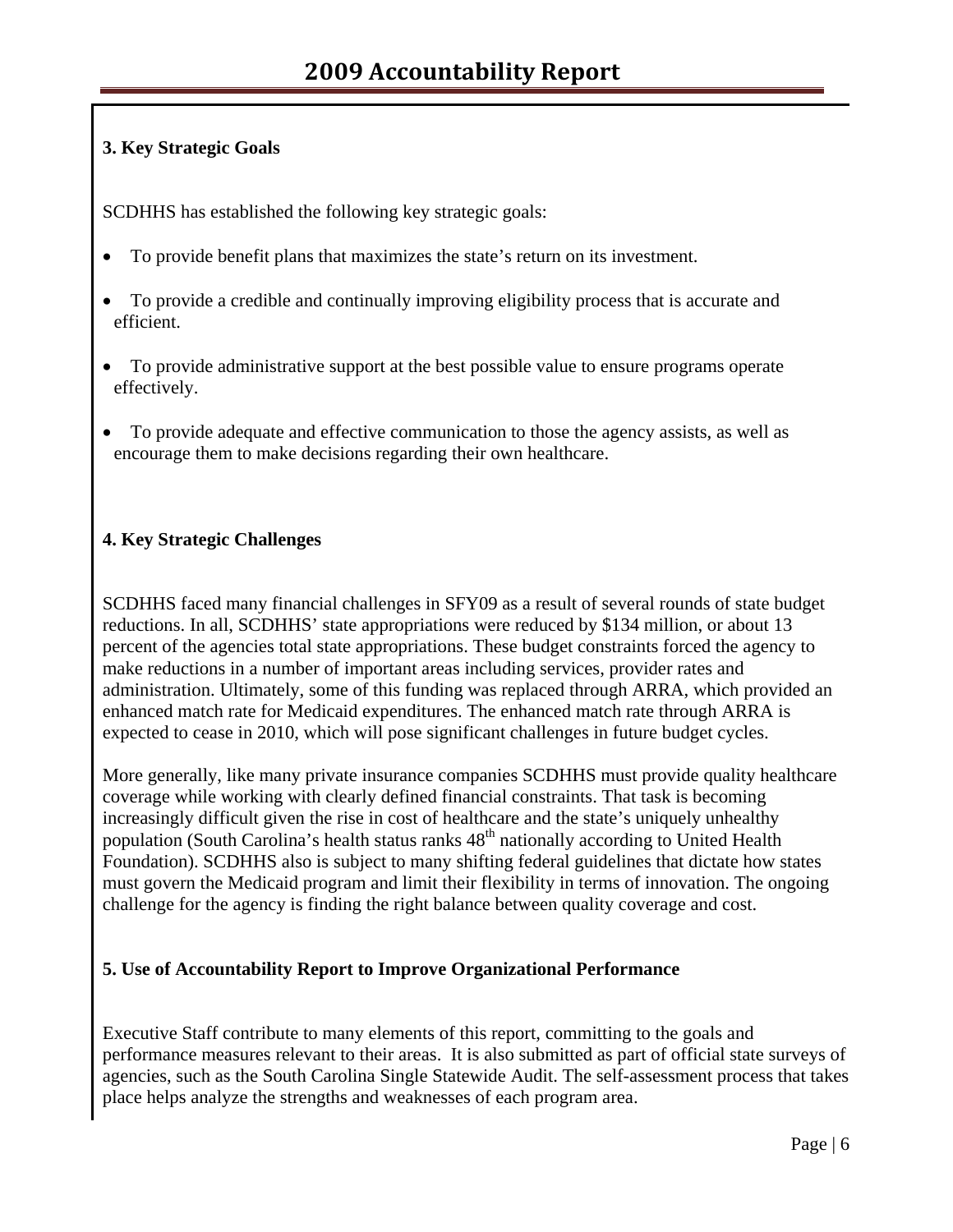# II. Organizational Profile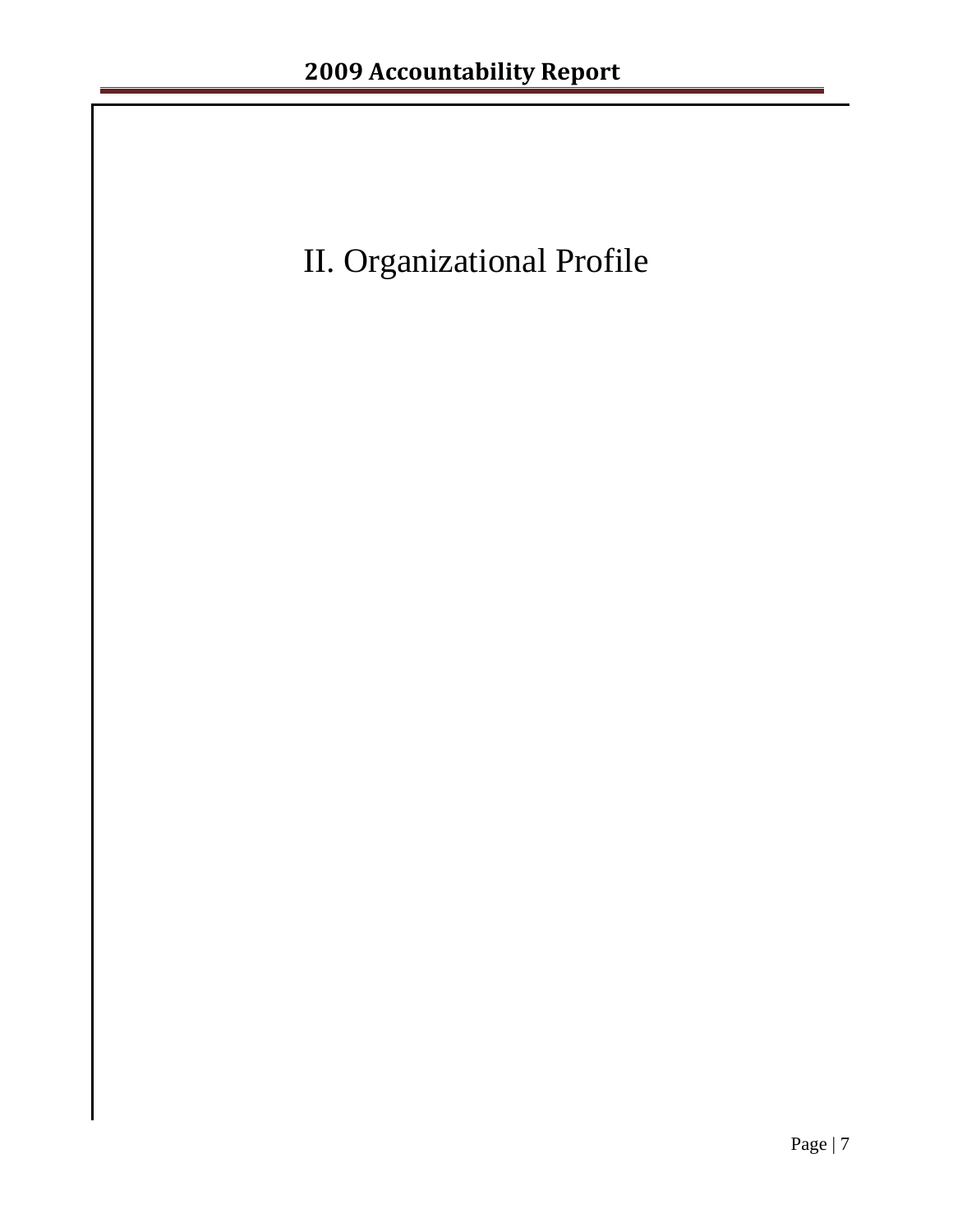# **II. ORGANIZATIONAL PROFILE**

SCDHHS administers Medicaid, Title XIX of the federal Social Security Act (SSA). The state's Medicaid program encompasses a host of programs, including Community Long Term Care for the elderly and disabled and the State Children's Health Insurance Program (SCHIP). In addition, SCDHHS has oversight of several Medicaid waiver programs that are administered by the SC Department of Disabilities and Special Needs, such as the Head and Spinal Cord Injury waiver and the Pervasive Development Disorder Waiver. Because SCDHHS is a cabinet level agency, it works with the Governor's Office and the General Assembly to design new programs and build on existing ones that help meet the needs of Medicaid qualified South Carolinians.

SCDHHS' Office of Human Resources supports over 1,088 full-time equivalent employees, 228 temporary grant employees, and 14 state temporary employees. The agency conforms to the following organizational structure:



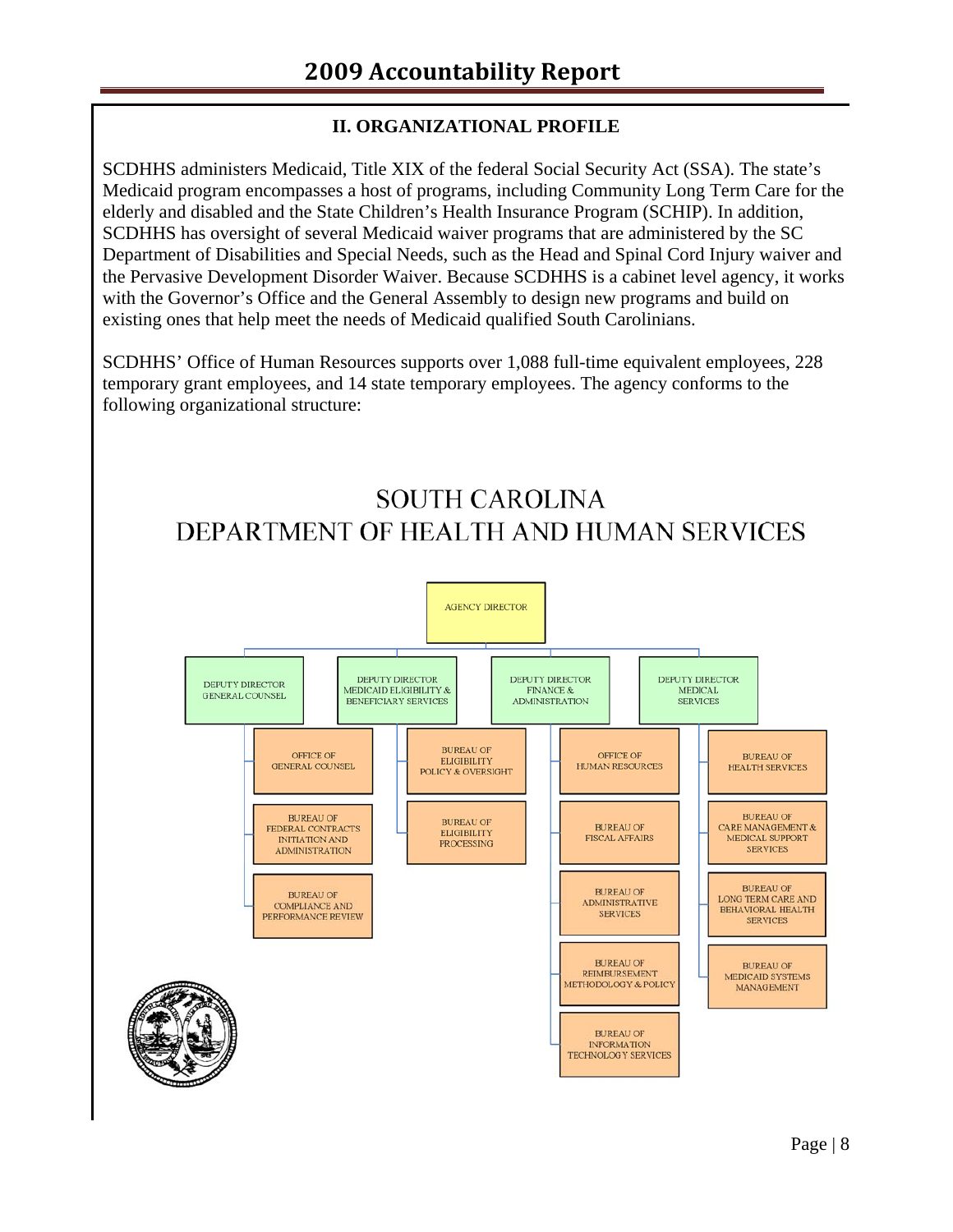# *Products and Services*

The major product provided by SCDHHS is healthcare coverage. This includes coverage for lowincome families, qualifying pregnant women and infants, children, as well as disabled and elderly recipients. SCDHHS also provides educational and prevention programs and supports a range of treatment, intervention and support programs through other state agencies.

# *Key Customer Segments*

SCDHHS key Customer groups are the nearly one million low-income and disabled South Carolinians who rely on Medicaid for healthcare coverage and the providers that serve them. Providers include physicians, hospitals and other care facilities, pharmacies, MCOs, MHNs and other state agencies that provide medical services.

# *Other Key Stakeholder Groups*

Due to the reach of the agency and scale of its budget, the work of SCDHHS is subject to input from many constituents beyond its core customers. Other stakeholders include taxpayers and political leaders, groups that advocate on the behalf of recipients and their families, healthcare vendors and many others.

#### *Key Suppliers and Partners*

The suppliers that support the design and implementation of Medicaid-sponsored care include research entities, health care associations and brokerage companies, universities, administrative support firms, enrollment counseling, transportation management systems, MCOs, MHNs and many other businesses and organizations that assist the agency in fulfilling its mission, such as transportation services and computer support. Advocacy groups and advisory groups, such as the agency's Medical Care Advisory Committee, are important partners in crafting policy.

# *Operation Locations*

SCDHHS is headquartered at 1801 Main Street, Columbia SC. The agency maintains at least one eligibility office in all 46 counties of the state.

# *Employees*

SCDHHS' Office of Human Resources supports over 1,088 full-time equivalent employees, 228 temporary grant employees and 14 state temporary employees.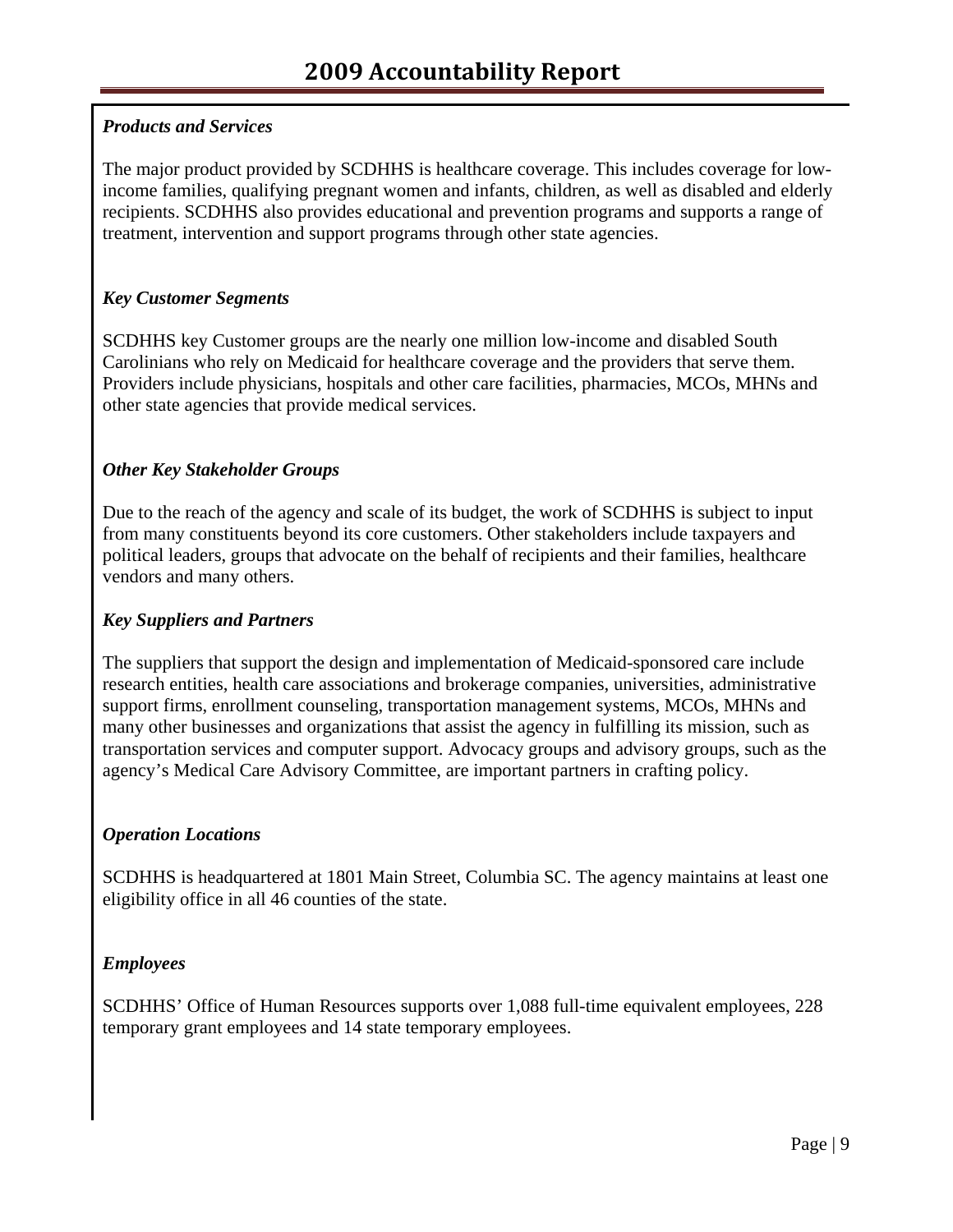# *Regulatory Environment*

By federal statute, SCDHHS is regulated by the federal Centers for Medicare and Medicaid Services (CMS). CMS has the authority to set guidelines under which states must administer its Medicaid programs. Since the federal government provides most of the money SCDHHS uses to reimburse for medical services, CMS has far-reaching regulatory powers over the fiscal and policy affairs of SCDHHS. This includes dictating mandatory eligibility groups and services, as well as how the agency must interact with healthcare providers.

As a state agency, SCDHHS is also subject to the rules and regulations all other state agencies must abide by as part of South Carolina law. These rules include issues regarding procurement, human resources and freedom of information requests. The agency must follow certain provisions dictated by the legislative, executive and judicial branches of state government.

# *Performance Improvement System*

SCDHHS maintains a rigorous system of performance evaluation. Managers/supervisors are held accountable for clearly defined goals under the agency's "GO" (Goal Outline) system that tracks progress of tasks. The agency's decision support system adds a new dimension of improvement by allowing the agency to quickly analyze and adapt to an array of data measures, including clinical effectiveness of SCHHS policies.

# *Organizational Structure*

SCDHHS is a cabinet agency, so the agency director is appointed by the governor. Under the agency director, SCDHHS is organized into four major areas: eligibility, medical services, legal/regulatory and finance. Various divisions, or bureaus, are organized under each of those major program areas. See "Organization Chart" on page 8.

#### *Expenditures/Appropriations*

See "Base Expenditures/Appropriations" chart on page 11.

# *Major Program Areas*

See "Major Program Areas" chart on page 12.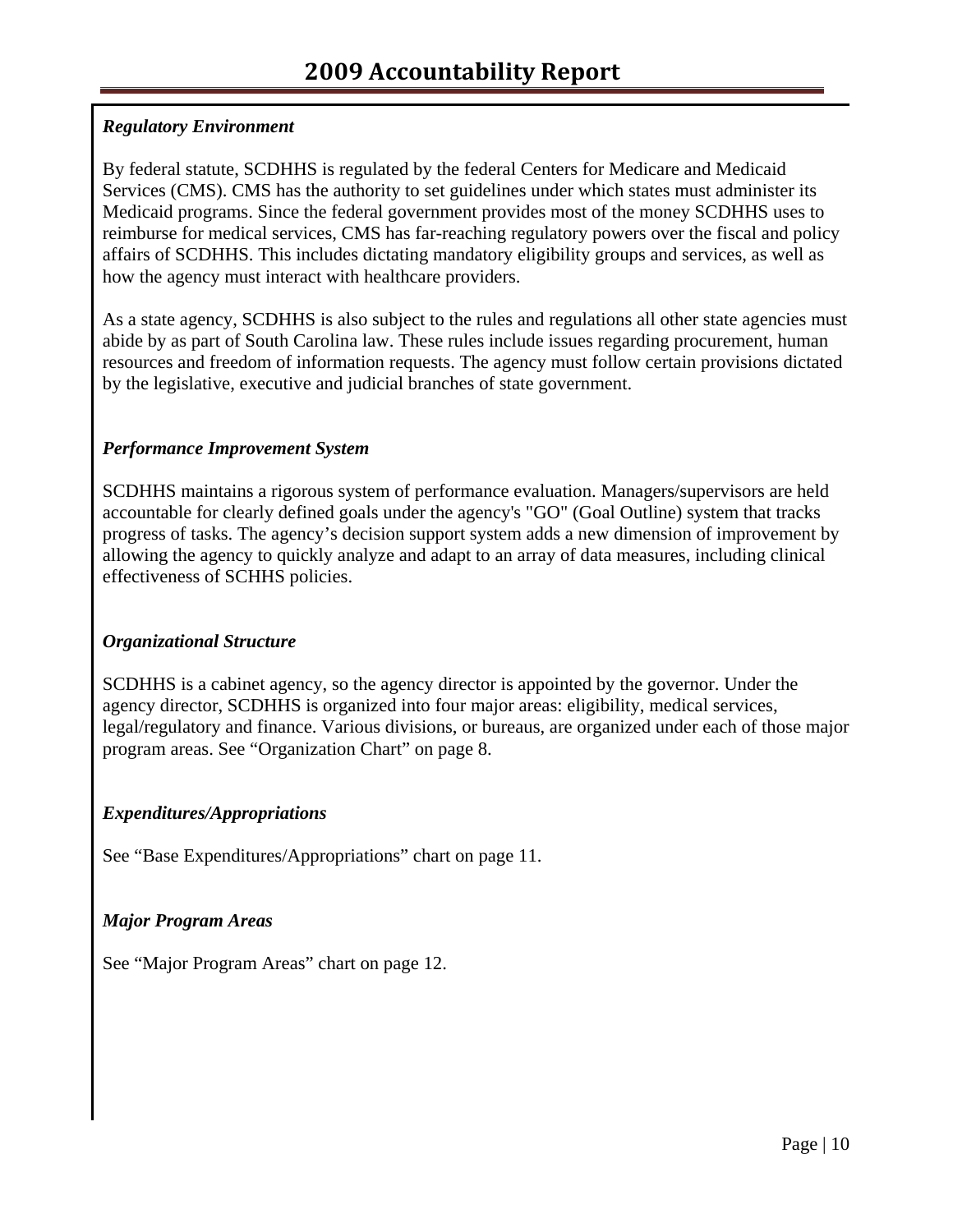# **Accountability Report Appropriations/Expenditures Chart**

# **Base Budget Expenditures and Appropriations**

| FY 07-08 Actual Expenditures(1) |    |                    | FY 08-09 Actual Expenditures(2) |              |    |                               |    | FY 09-10 Appropriations Act(3) |                    |                          |         |             |              |  |  |
|---------------------------------|----|--------------------|---------------------------------|--------------|----|-------------------------------|----|--------------------------------|--------------------|--------------------------|---------|-------------|--------------|--|--|
| <b>Major Budget</b>             |    | <b>Total Funds</b> |                                 | General      |    | <b>Total Funds</b><br>General |    |                                | <b>Total Funds</b> |                          | General |             |              |  |  |
| <b>Categories</b>               |    |                    |                                 | <b>Funds</b> |    |                               |    | <b>Funds</b>                   |                    |                          |         |             | <b>Funds</b> |  |  |
|                                 |    |                    |                                 |              |    |                               |    |                                |                    |                          |         |             |              |  |  |
| <b>Personal Service</b>         | \$ | 44,126,543         | \$                              | 16,569,873   | \$ | 45,530,266                    | \$ | 16,206,106                     | \$                 | 47,230,686               | \$      | 16,015,811  |              |  |  |
|                                 |    |                    |                                 |              |    |                               |    |                                |                    |                          |         |             |              |  |  |
| <b>Other Operating</b>          | \$ | 109,279,203        | \$                              | 22,843,072   | \$ | 111,424,605                   | \$ | 15,094,367                     | \$                 | 182,070,166              | \$      | 12,607,265  |              |  |  |
|                                 |    |                    |                                 |              |    |                               |    |                                |                    |                          |         |             |              |  |  |
| Special Items                   | \$ |                    | \$                              |              | \$ |                               | \$ | $\blacksquare$                 | \$                 | $\overline{\phantom{a}}$ | \$      |             |              |  |  |
| Permanent                       |    |                    |                                 |              |    |                               |    |                                |                    |                          |         |             |              |  |  |
| Improvements                    | \$ |                    | \$                              |              | \$ |                               | \$ | ٠                              | \$                 | $\blacksquare$           | \$      |             |              |  |  |
|                                 |    |                    |                                 |              |    |                               |    |                                |                    |                          |         |             |              |  |  |
| <b>Case Services</b>            | \$ | 4,469,137,901      | \$                              | 936,405,245  | \$ | 4,980,558,035                 | \$ | 717,773                        | \$                 | 5,583,752,838            | \$      | 764,735,543 |              |  |  |
| Distributions to                |    |                    |                                 |              |    |                               |    |                                |                    |                          |         |             |              |  |  |
| Subdivisions                    | \$ | $\sim$             | \$                              |              | \$ |                               | \$ | $\blacksquare$                 | \$                 | $\blacksquare$           | \$      |             |              |  |  |
|                                 |    |                    |                                 |              |    |                               |    |                                |                    |                          |         |             |              |  |  |
| <b>Fringe Benefits</b>          | \$ | 13,626,670         | \$                              | 4,915,025    | \$ | 14,507,567                    | \$ | 5,100,800                      | \$                 | 15,269,781               | \$      | 5,004,370   |              |  |  |
|                                 |    |                    |                                 |              |    |                               |    |                                |                    |                          |         |             |              |  |  |
| Non-recurring                   | \$ | 33,716,380         | \$                              | 14,711,672   | \$ | 2,972,839                     | \$ |                                | \$                 | 260,277,854              | \$      |             |              |  |  |
|                                 |    |                    |                                 |              |    |                               |    |                                |                    |                          |         |             |              |  |  |
| <b>Total</b>                    | \$ | 4,669,886,697      | \$.                             | 995,444,887  | \$ | 5, 154, 993, 312              | \$ | 37,119,046                     | \$                 | 6,088,601,325            | \$      | 798,362,989 |              |  |  |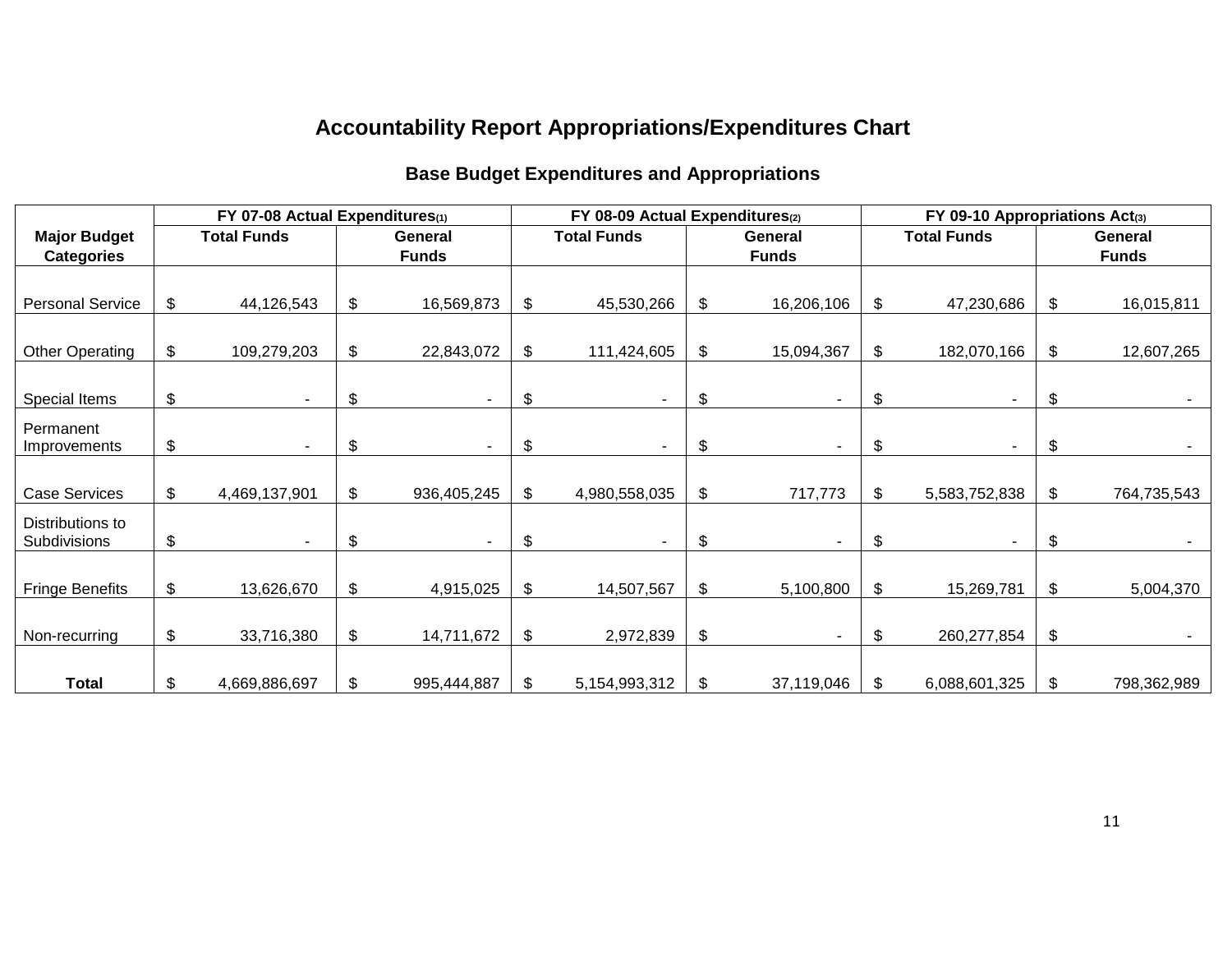| <b>Major Program Areas</b>                  |                                                                                                              |                                                                                                            |                            |          |                    |                            |        |                                  |                                       |                              |
|---------------------------------------------|--------------------------------------------------------------------------------------------------------------|------------------------------------------------------------------------------------------------------------|----------------------------|----------|--------------------|----------------------------|--------|----------------------------------|---------------------------------------|------------------------------|
| Program                                     | <b>Major Program Area</b>                                                                                    | FY 06-07                                                                                                   | FY 07-08                   |          |                    | FY 08-09                   |        |                                  | <b>Key Cross</b><br><b>References</b> |                              |
| <b>Number</b>                               | <b>Purpose</b>                                                                                               | <b>Budget Expenditures</b>                                                                                 | <b>Budget Expenditures</b> |          |                    | <b>Budget Expenditures</b> |        |                                  | for                                   |                              |
| and Title                                   | (Brief)                                                                                                      |                                                                                                            |                            |          |                    |                            |        |                                  |                                       | <b>Financial</b><br>Results* |
|                                             |                                                                                                              | State:<br>821,058,733.94                                                                                   |                            | State:   | 982,346,831.86     |                            | State: | 661,644,614.61                   |                                       |                              |
| 30010501-<br>30011507<br>Medicaid<br>Health | Provides health insurance<br>benefits for low-income<br>families as well as the<br>aged, blind and disabled. | Federal:<br>3,161,959,622.74                                                                               |                            | Federal: | 3,136,230,001.62   |                            |        | <b>Federal:</b> 3,787,358,355.45 |                                       |                              |
|                                             |                                                                                                              | Other:<br>698,890,223.86                                                                                   |                            | Other:   | 513,787,907.20     |                            | Other: | 678,316,810.39                   |                                       |                              |
| Services                                    |                                                                                                              | Total:<br>4,681,908,580.54                                                                                 |                            | Total:   | 4,632,364,740.68   |                            | Total: | 5,127,319,780.45                 |                                       |                              |
|                                             |                                                                                                              | % of Total Budget:                                                                                         | 99.383%                    |          | % of Total Budget: | 99.197%                    |        | % of Total Budget:               | 99.463%                               |                              |
|                                             |                                                                                                              | State:                                                                                                     |                            | State:   |                    |                            | State: |                                  |                                       |                              |
|                                             | Total Agency                                                                                                 |                                                                                                            | 99.383%                    |          |                    | 99.197%                    |        |                                  | 99.463%                               |                              |
|                                             |                                                                                                              | Below: List any programs not included above and show the remainder of                                      |                            |          |                    |                            |        |                                  |                                       |                              |
|                                             | expenditures by source of funds.                                                                             |                                                                                                            |                            |          |                    |                            |        |                                  |                                       |                              |
|                                             |                                                                                                              |                                                                                                            |                            |          |                    |                            |        |                                  |                                       |                              |
|                                             |                                                                                                              |                                                                                                            |                            |          |                    |                            |        |                                  |                                       |                              |
|                                             |                                                                                                              | 01000000 - Agency Administration (Indirect), 95000000 Employer Contributions*, 30150500-30151005 HeadStart |                            |          |                    |                            |        |                                  |                                       |                              |

| <b>Remainder of</b>  |               |                    |        |          |                    |        |          |                           |
|----------------------|---------------|--------------------|--------|----------|--------------------|--------|----------|---------------------------|
| <b>Expenditures:</b> | State:        | 11.196.551.00      |        | State:   | 13.098.055.16      |        | State:   | 10.474.431.32             |
|                      | Federal:      | 15.579.512.28      |        | Federal: | 18.147.757.28      |        | Federal: | 14.791.828.27             |
|                      | <b>Other:</b> | 2.310.577.70       |        | Other:   | 6.276.143.81       |        | Other:   | 2.407.271.71              |
|                      | Total:        | 29.086.640.98      |        | Total:   | 37.521.956.25      |        | Total:   | 27.673.531.30             |
|                      |               | % of Total Budget: | 0.617% |          | % of Total Budget: | 0.803% |          | % of Total Budget: 0.537% |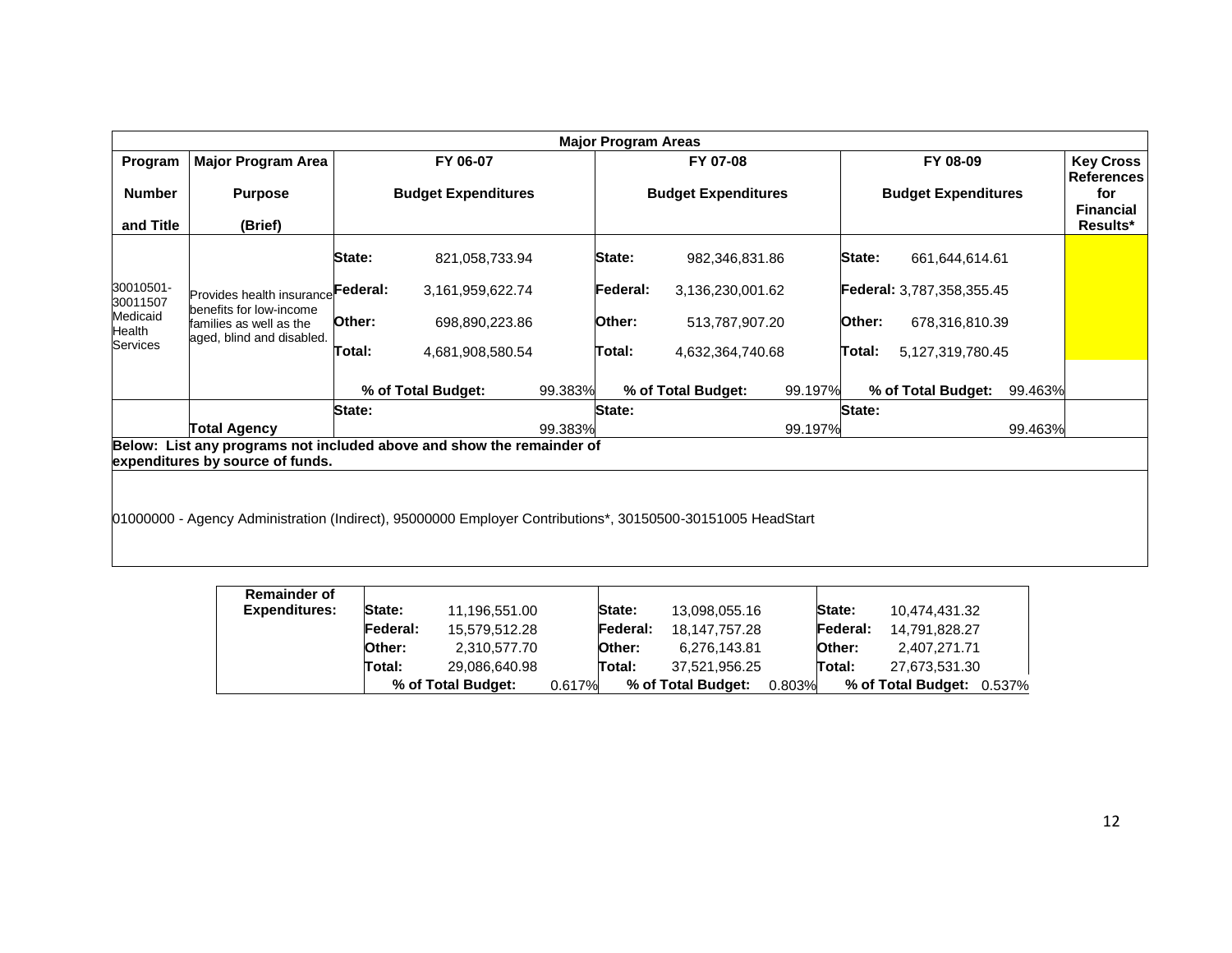# III. MALCOLM BALDRIGE CRITERIA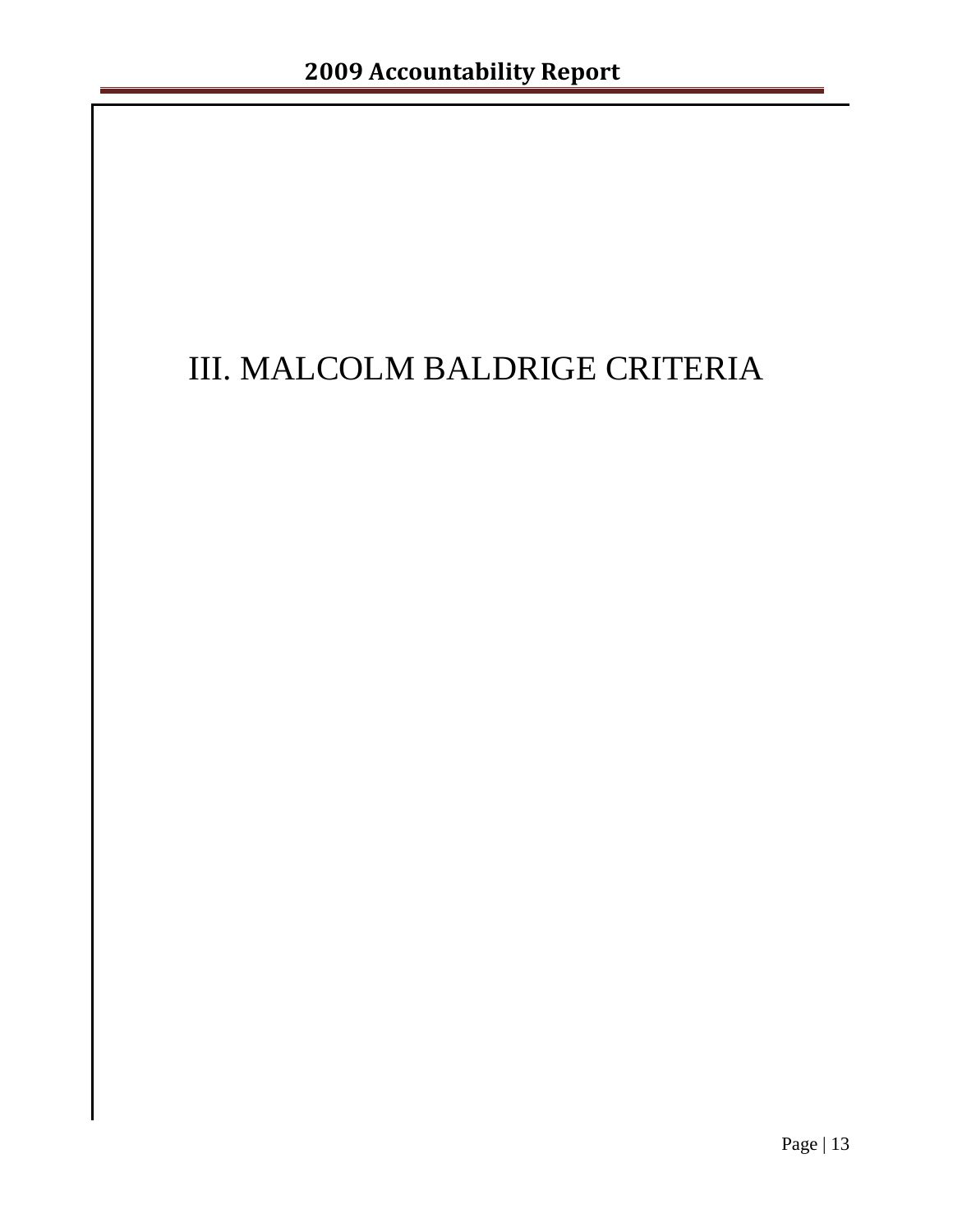# **III. MALCOLM BALDRIGE CRITERIA**

#### **Category 1 – Leadership**

*1.1 How do senior leaders set, deploy and ensure two-way communication for: a) short and long term direction and organizational priorities, b) performance expectations, c) organizational values, d) ethical behavior?* 

#### *a) short and long-term direction and priorities*

The executive staff works in conjunction with senior managers of the various bureaus within the agency to set the overall goals and objectives of the agency. Scheduled meetings occur at least weekly and allow senior managers, deputy directors and the director to address critical needs and issues of the agency.

During these meetings, senior managers present recommendations for various projects that should be pursued to promote the mission of the agency. A uniform format, called the "GO" (Goal Outline) sheet, was developed to provide the following: background information of projects, purpose, work plan and time frames, fiscal impact, stakeholders impacted and team members.

The feedback received from meeting participants is used to prioritize initiatives. Deputy directors schedule follow-up meetings with their respective senior mangers so that the status of implementation of various projects can be monitored. Senior managers schedule subsequent staff meetings to ensure that all staff is aware of the short and long term goals and objectives adopted by the agency.

#### *b) performance expectations*

Implementation of projects pursued by the agency is monitored on a regular basis and senior managers are provided with status reports. SCDHHS implemented in SFY09 a formal Change/Control process to better track the progress of significant eligibility and reimbursement systems changes. Additionally, individual performance expectations are communicated via the Employee Performance Management System (EPMS) planning stage and evaluation documents. Objective feedback is provided to employees by direct supervisory staff.

#### *c) organizational values*

The following organizational values serve as the foundation of SCDHHS's administration: Service, Excellence, Responsive, Value, and Everyone. These organizational values, SERVE, are communicated to new employees during an orientation session and are constantly reinforced.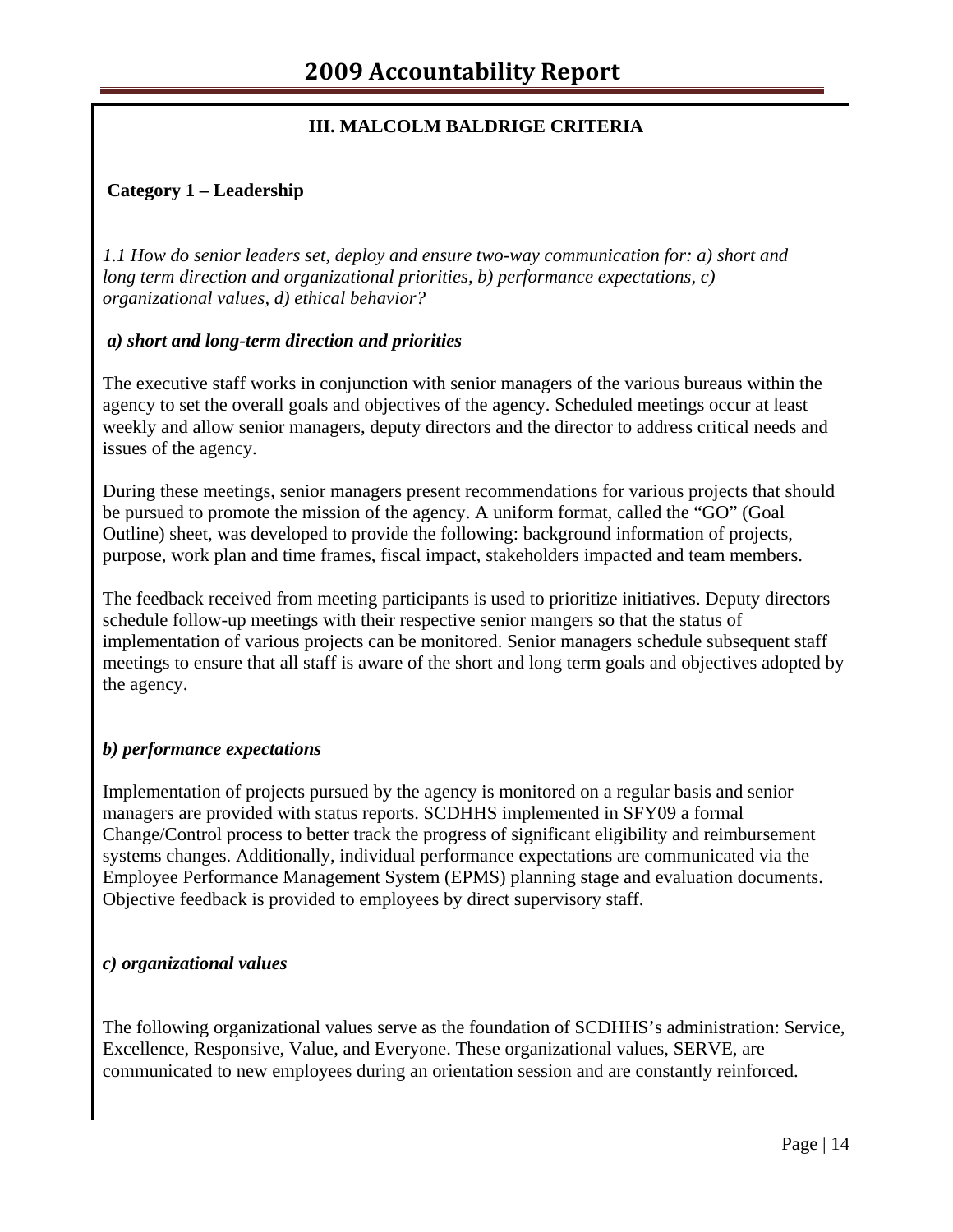Employees of SCDHHS work daily to operate with these values in mind. The SERVE credo is prominently displayed throughout the agency as a reminder of its importance.

# *d) ethical behavior*

Executive and senior management staffs strive to model ethical behavior in conducting the day-today operations of the agency. Ethical behavior starts at the top with agency leadership and is expressed primarily through the value that is placed on teamwork and integrity. At SCDHHS, every employee is involved in the agency's success, and as a team employees encourage and hold each other accountable for their actions.

 To encourage accountability, the agency took steps to strengthen supervisory oversight in areas that could be more open to fraud and abuse. For example, statewide eligibility office management conducts increased supervisory audits. Also, eligibility rules were changed to prevent workers from handling cases involving family members. These types of efforts reflect the agency's increased awareness of potential unethical behavior and the need for proactive measures to reinforce an integral environment.

# *1.2 How do senior leaders establish and promote a focus on customers and other stakeholders?*

Providing good customer service is a critical function of SCDHHS. Standards are in place that encourage responsiveness to customer questions and concerns. In conjunction with senior managers, the agency developed specialized customer service training for staff. SCDHHS worked with human service personnel from the Budget and Control Board to design and deliver this training, which focused on the skills necessary to support employees in their public service work.

To ensure the achievement of a high level of customer service, SCDHHS conducts a sample of customer surveys on a regular basis. The agency maintains a log system to track and resolve complaints from beneficiaries, providers and legislators. Through representation on various committees, provider associations, and focus groups, senior managers are able to obtain feedback about customer needs. Feedback is then used to enhance services as needed. The agency also makes special efforts to recognize and reward employees for exceptional customer service.

# *1.3 How does the organization address the current and potential impact on the public of its products, programs, services, facilities and operations, including associated risks?*

Prior to implementation of policy changes, the potential impact on internal and external stakeholders are identified and evaluated by program staff through the GO system. The agency also presents changes requiring a Medicaid State Plan amendment to the Medical Care Advisory Committee (MCAC) consideration. The MCAC is comprised of physicians and advocates who advise the agency on policy. Any policy changes are communicated to beneficiaries and providers prior to implementation as proscribed by law. Public notices and hearings often advance most important policy changes, giving staff critical feedback on potential changes. Electronic Medicaid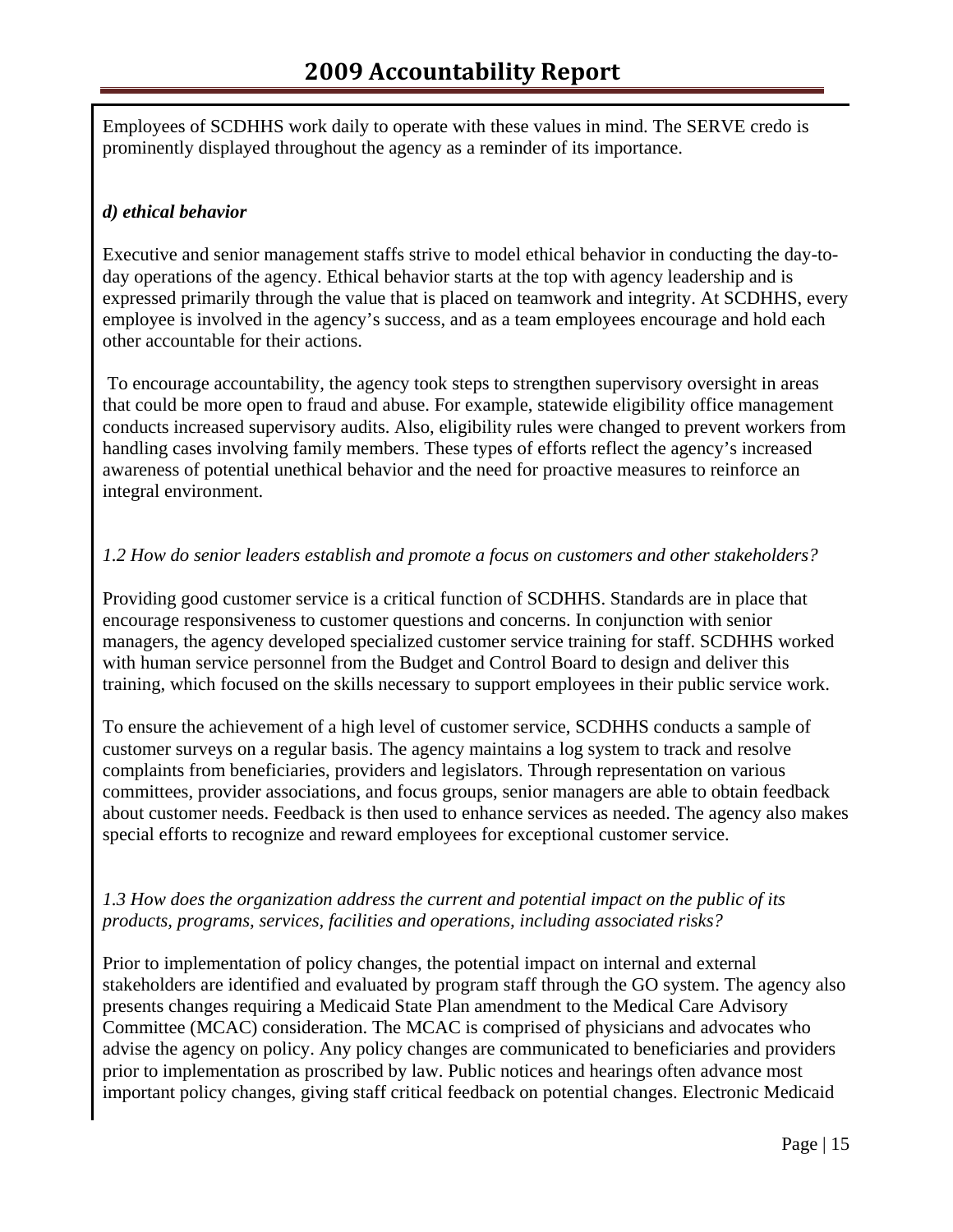Bulletins are sent to providers regarding Medicaid policy changes or policy clarifications as needed. A quarterly newsletter is sent to beneficiaries to alert them about any changes regarding eligibility and benefits. Additionally, verbal and written reports are provided to legislative committees and the governor outlining the implications for policy changes.

#### *1.4 How do senior leaders maintain fiscal, legal, and regulatory accountability?*

Both SCDHHS' general counsel and the head of its finance division serve as deputy directors, which underscores the importance of these functions within the agency. Senior leaders require all proposed changes to programming or reimbursements to conform to state and federal guidelines before implementation. Proposals must identify which legal steps must occur before any change is pursued. These changes often require notification and approval from CMS. In addition, the MCAC advises the agency on Medicaid issues and the potential impact of changes. All proposals also go through a rigorous fiscal analysis to determining the short and long-term costs associated with the potential change.

#### *1.5 What key performance measures are regularly reviewed by your senior leaders?*

Executive staff continuously reviews the GO sheets, which identify the major agency projects and their respective status. Budgetary impact of the projects is included in the review. The agency's fiscal affairs staff also regularly reports to senior leaders to keep them apprised of the financial performance of various areas of the organization. These reports include the following:

- Operational Performance utilization rates/trends, accuracy measures, eligibility accuracy reports, program integrity audits;
- Customer Performance customer response/efficiency reports, claims data, provider reimbursements information, eligibility efficiency reports;
- Financial Performance fiscal charts, budget-to-actual reports; and
- Mission and Program strategic plan review, program specific outcome measures.

*1.6 How do senior leaders use organizational performance review findings and employee feedback to improve their own leadership effectiveness, the effectiveness of management throughout the organization including the head of the organization and the governance body/policy making body? How do their personal actions reflect a commitment to the organizational values?*

Using the information provided from the measures in 1.5 above, agency leaders are apprised of the projects employees are managing, and what the corresponding challenges might be. If a project is behind schedule or over budget, senior leaders can work to improve the productivity of staff or the scope of the project.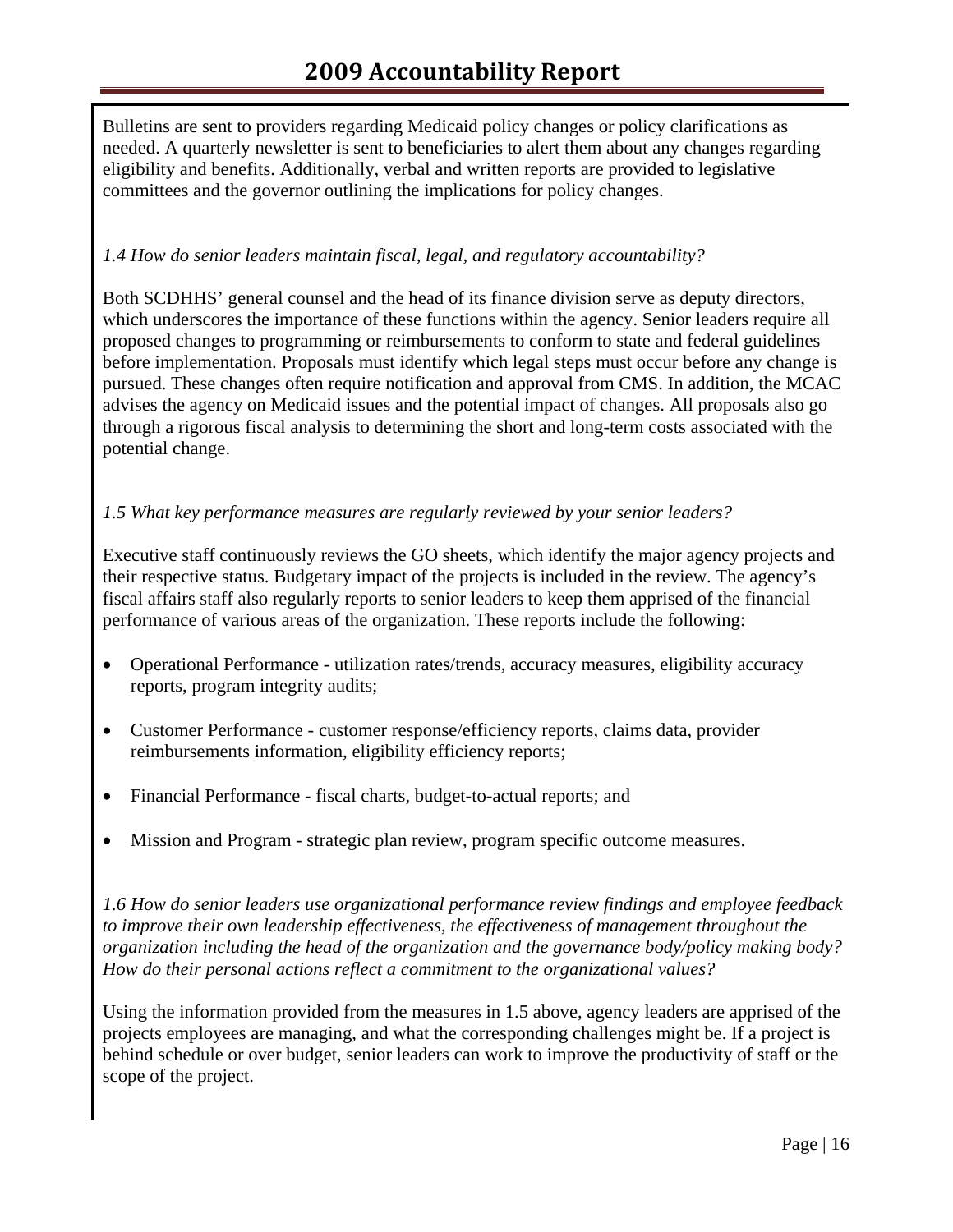Senior leaders work to use those tools as a self-evaluation so that they can work to improve upon their skills and motivate employees to do the best job possible. Executive staff members have an "open door" policy to employees, and project an attitude of cooperation. The agency's Employee Performance Management System (EPMS) also offers a formal tool for executive staff to assess management strengths and challenges.

In addition, agency leadership occasionally solicits employee feedback on a variety of initiatives. For example, during budget reductions the agency asked all employees to submit cost-saving suggestions that could be reviewed by senior staff for potential implementation.

#### *1.7 How do senior leaders promote and personally participate in succession planning and the development of future organizational leaders?*

Executive staff members promote a team approach to organizational structure by encouraging succession planning and cross training in specific divisions. Many departments have been reorganized into "team oriented" groups. This approach helps built a greater breadth of knowledge transfer from more experienced staff to newer staff members. The team structure has fostered mentor relationships that aid in succession and increased morale among team members.

About 300 SCDHHS supervisors also have completed the Associate Public Manager Certification through the state Budget and Control Board. Eleven of the agency's managers have also completed the Certified Public Manager Program, a more comprehensive certification program designed to groom future organizational leaders. SCDHHS also offers tuition reimbursement to employees that wish to further their education at a university or state technical college. To encourage employees to become future leaders, supervisors are asked to identify employees that show competencies and leadership potential.

# *1.8 How do senior leaders create an environment for performance improvement and the accomplishment of strategic objectives?*

As mentioned in sections 1.1 and 1.5, senior leaders are intimately involved in developing key agency goals and objectives, monitoring the progress of tasks, and making adjustments when necessary. The organization is structured so that innovative ideas from team members are encouraged and incorporated into policy whenever possible. Senior leaders work to create an environment of employee empowerment by recognizing and rewarding new ideas that further agency goals.

# *1.9 How do senior leaders create an environment for organizational and workforce learning?*

Senior leaders encourage employees to provide their input and ideas. They also encourage knowledge sharing between departments so that employees know more than just the information that they have to know for their job. Senior leaders also encourage training, retreats and continuing education.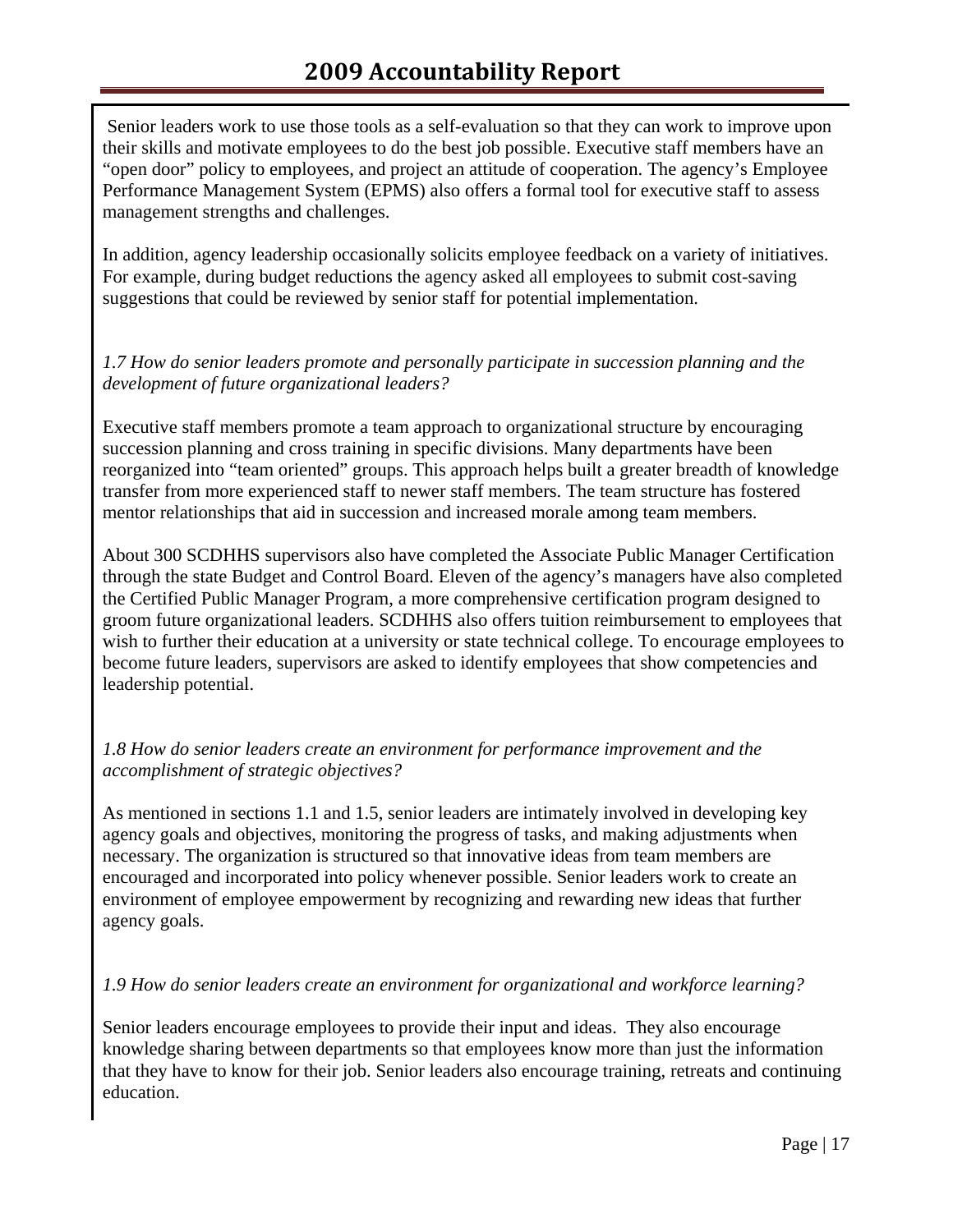*1.10 How do senior leaders communicate with, engage, empower, and motivate the entire workforce throughout the organization? How do senior leaders take an active role in reward and recognition processes to reinforce high performance throughout the organization?* 

With the vision and mission in mind, senior leaders use staff meetings, one-on-one conferences, incentives/ rewards and goal setting strategies to communicate with, motivate, engage and empower their employees. A Service Award Ceremony is held every year to recognize those that have given 5, 10, 20, or 30 years of service to SCDHHS and High Five Awards are given to customer service representatives who excel at what they do.

In SFY09, SCDHHS' director began video taping employee messages to appraise employees on changes at the agency and give budget updates. SCDHHS also maintains an employee blog, SCDHHS Press, which shares employee news and accomplishments.

*1.11 How does senior leadership actively support and strengthen the communities in which your organization operates? Include how senior leaders determine areas of emphasis for organizational involvement and support, and how senior leaders, the workforce, and organization contribute to improving these communities.* 

Executive staff and the SCDHHS employees are encouraged to participate in community organizations like the United Way, the Red Cross, the Public Health Association and other important groups. The agency also has a CHAMPS (Community, Health, Activity, Morale, Program and Service) committee, which works with senior leaders to support a variety of public causes, such as healthy lifestyle initiatives. They sponsor food drives, fundraisers and blood drives to help support community organizations. The agency's Community Long Term Care division also sponsors an annual client fundraising event.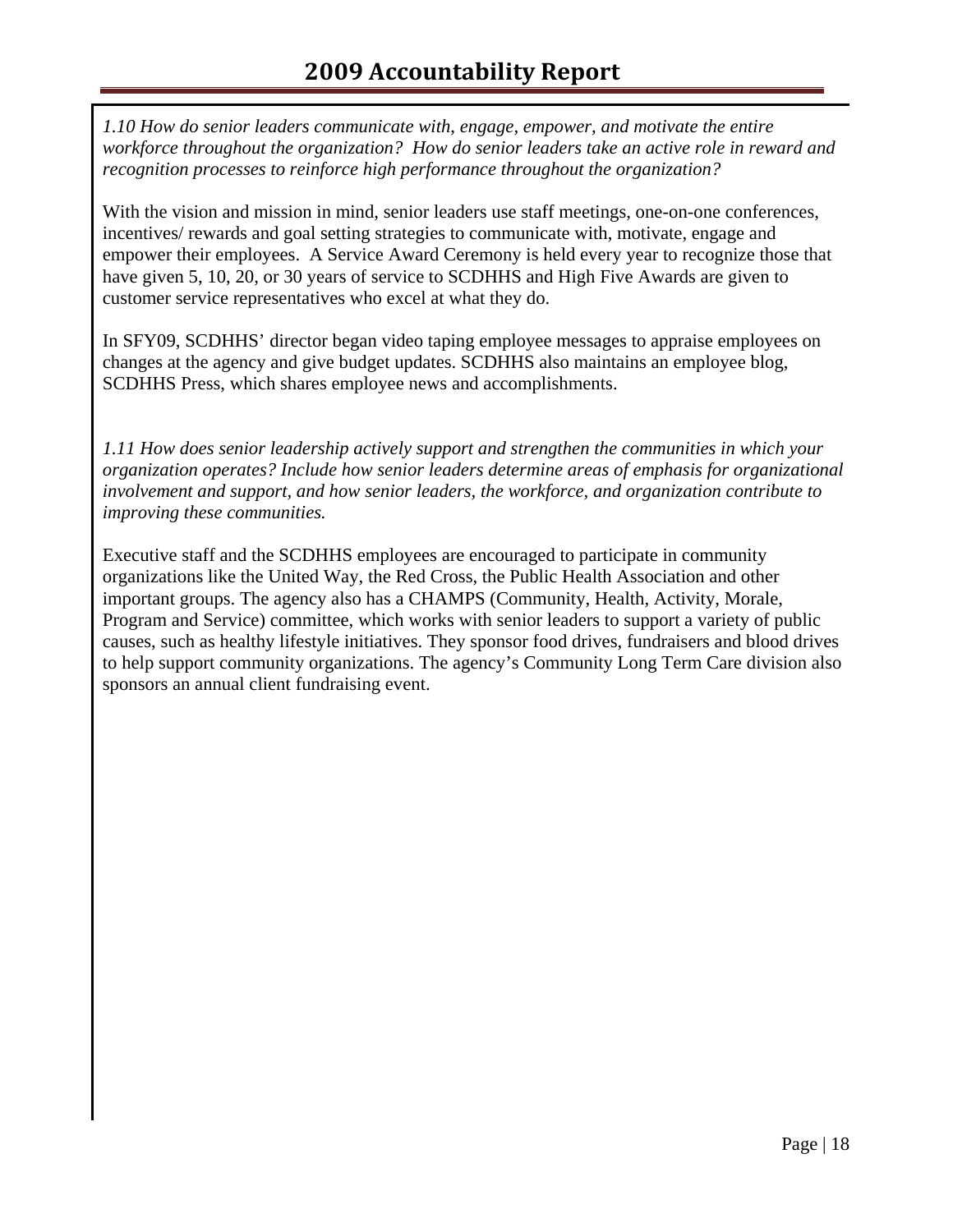# **Category 2 – Strategic Planning**

 *2.1 What is your Strategic Planning process, including KEY participants, and how does it address:* 

*a. Organization's strengths, weaknesses, opportunities and threats* 

*b. Financial, regulatory, societal and other potential risks* 

*c. Shifts in technology, regulatory, societal and other potential risks and customer preferences* 

*d. Workforce capabilities and needs* 

*e. Organizational continuity in emergencies* 

*f. Ability to execute strategic goal*

SCDHHS' strategic planning process begins with the analysis of feedback from employees and service partners like providers, legislators and recipients. Combining such feedback with ideas from staff and agency leadership leads to the cultivation of new and innovative ideas. All stakeholders – families who receive Medicaid, providers, advocates and businesses that support the system—are considered key participants and are encouraged to join the planning process.

#### *a) organizations strengths, weaknesses, opportunities and threats.*

The agency constantly evaluates current and future challenges and opportunities and incorporates them into its short and long-term planning procedures. A SWOT (Strengths, Weaknesses, Opportunities, and Threats) analysis is done periodically to evaluate the agencies current position as well as near-future issues that need to be addressed.

# *b) financial, regulatory, societal and other potential risks.*

See sections 1.3 and 1.4 above

# *c) shifts in technology or the regulatory environment.*

SCDHHS is committed to using technology to advance its goals. For example, the move to electronic billing and Medicaid bulletins have cut costs and improved efficiencies; the development of the South Carolina Health Information Exchange (SCHIEx) aids in improved patient treatment; and the development of the decision support system (Medstat) helps the agency identify fraud and develop better policies.

SCDHHS is also in frequent communication with CMS and various state Medicaid policy groups that help keep the agency of potential federal regulatory changes and their impact on states.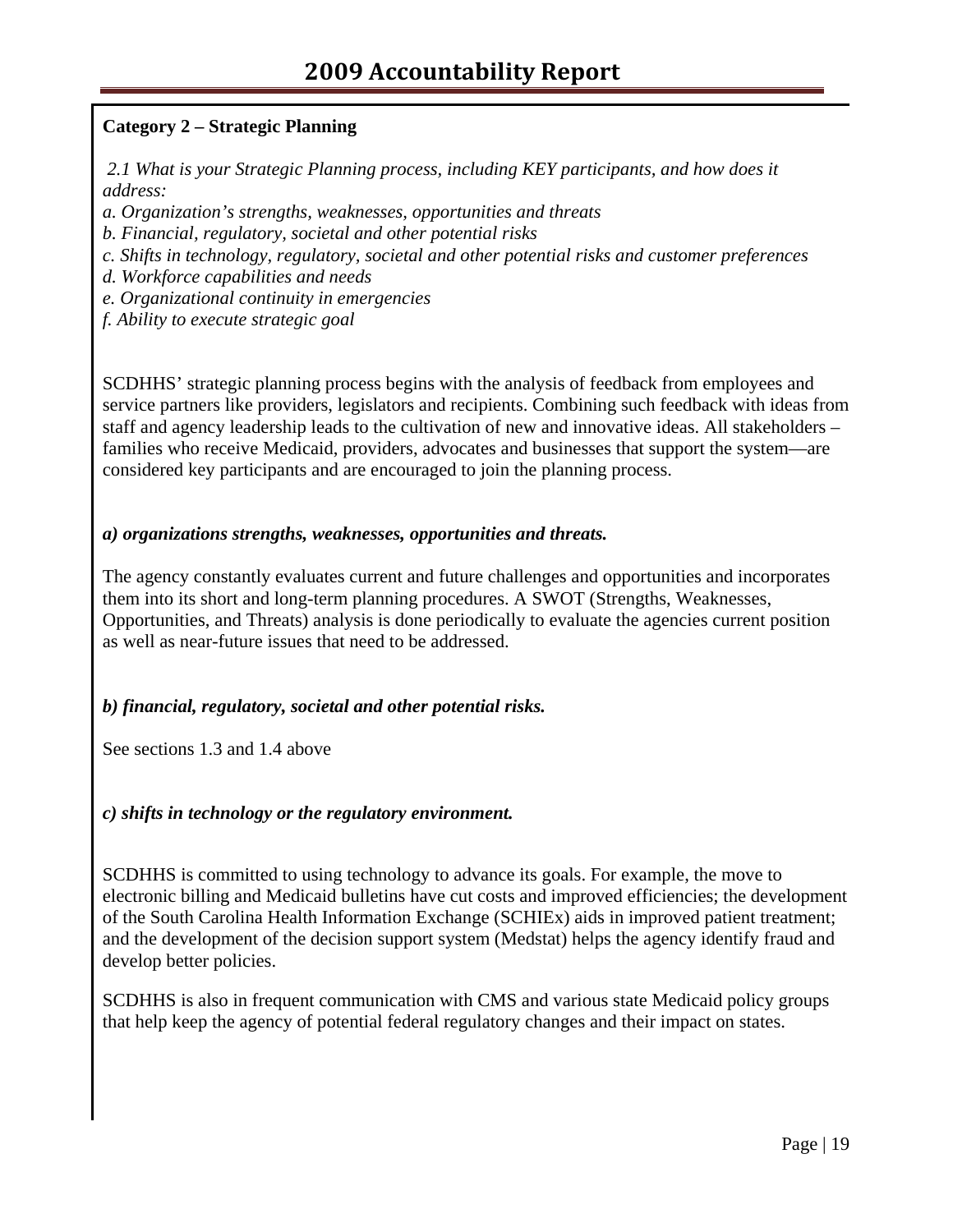#### *d) human resource capabilities and needs.*

Generally, these are determined through the agency's Office of Human Resource and are selected through a process that evaluates agency priorities and available resources.

#### *e) business continuity in emergencies.*

The agency is very aware of the necessity of its operation at all times, including during emergency situations. Therefore, the agency has developed a detailed emergency plan that proscribes actions and contingency plans for multiple emergency scenarios. Drills are conducted periodically and unannounced so that employees are aware of how to handle emergency situations if they arise. The agency also work with officials from the SC Emergency Management Division, the SC Department of Health and Environmental Control, law enforcement and others to ensure continuity if an emergency were to arise.

# *f) ability to execute strategic goal.*

As described in section 1.1, the GO sheet procedure is a mechanism that analyzes the agency's ability to execute strategic goals and objectives, measuring progress along the way. Employees and divisions work together to accomplish goals and objectives, as well as make adjustments to these goals and objectives as needed.

# *2.2 How do your strategic objectives address the strategic challenges you identified in your executive summary?*

The strategic objectives created for the agency are strictly aligned with the strategic challenges that have been identified. The objectives are used to help overcome the challenges that SCDHHS is faced with as well as deter other challenges from arising. For example, certain objectives were added and other modified as a result of the challenges of declining state financial support.

# *2.3 How do you develop and track action plans that address your key strategic objectives and how do you allocate resources to ensure the accomplishment of your action plans?*

The GO sheet tracking system, as described in 1.1, is the agency's primary method for tracking and supporting strategic objectives. Resources are allocated accordingly, especially human resources. Staff must be occasionally shifted from one area to help another area that is in need; for example, moving additional resources into the SCDHHS Resource Center to handle additional calls typically experienced after a beneficiary newsletter is mailed out.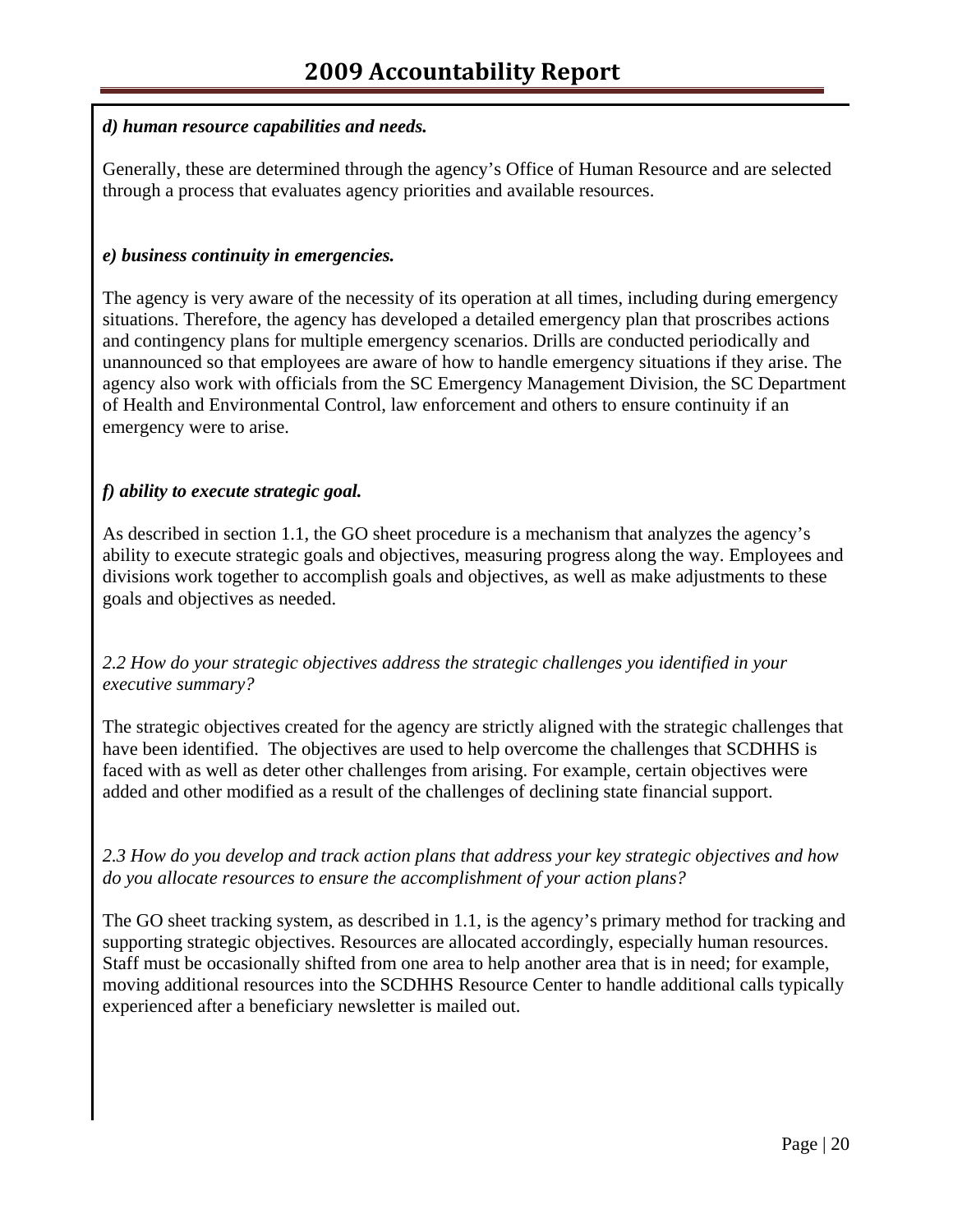*2.4 How do you communicate and deploy your strategic objectives, action plans and related performance measures?* 

The GO sheet project priority/tracking system, outlined in 1.1, is the key tool for communicating and deploying the agency's strategic objectives.

*2.5 How do you measure progress on your action plans?* 

Progress is measured in several ways, but it is generally tracked through GO sheet tracking system.

*2.6 How do you evaluate and improve your strategic planning process?* 

The agency reviews its planning processes during executive staff meetings to ensure strategic objectives are being met in a satisfactory manner. Annual management retreats are also serving as forums to discuss the agency's processes and identify potential improvements.

*2.7 If the agency's strategic plan is available to the public through the agency's internet homepage, please provide a Web site address for that plan.* 

N/A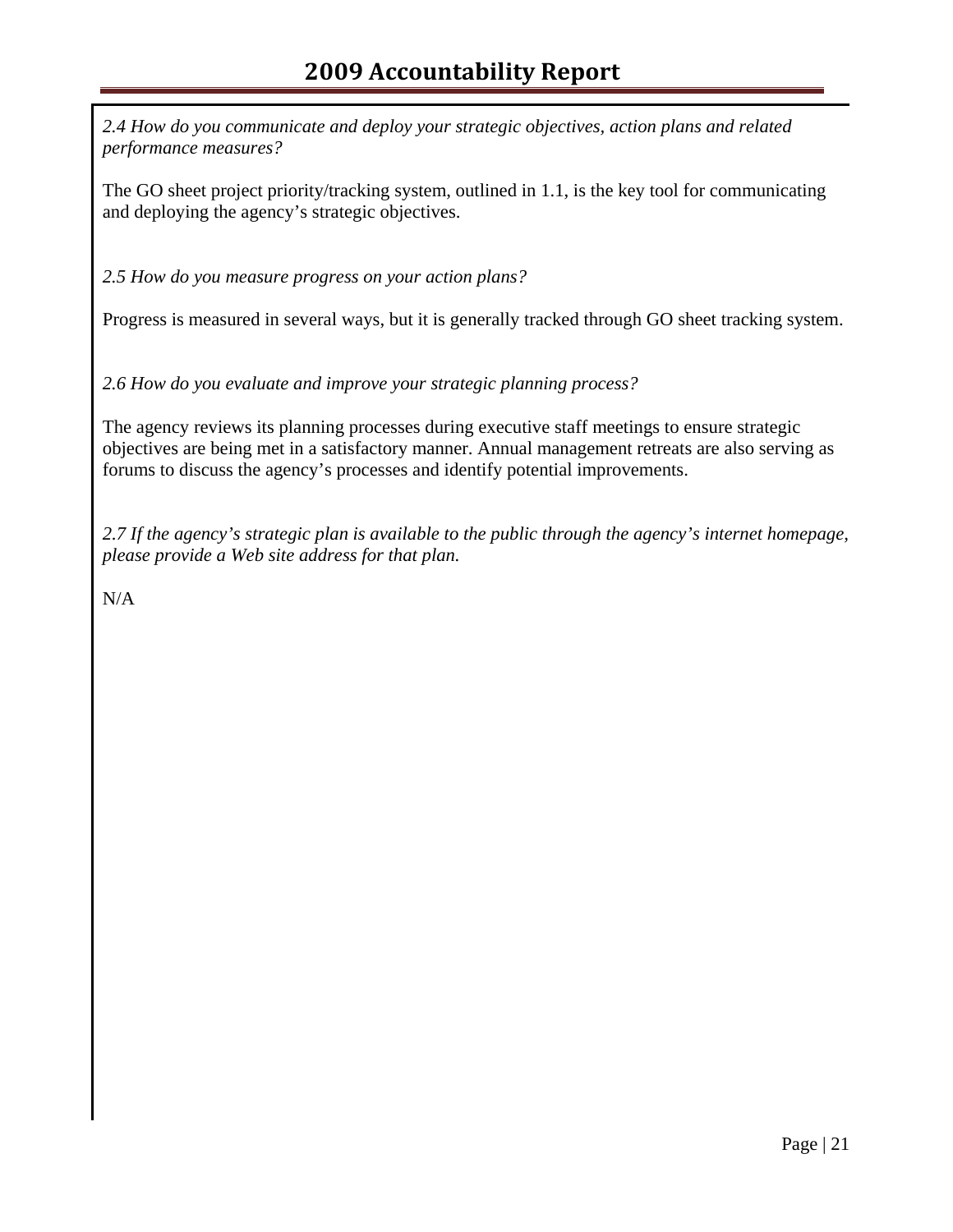|                                                                 | <b>Strategic Planning</b>                                                                                                                                                                                                                                          |                                                                                                                                                                                                                                                                                                                                                                                                                                                                         |                                                                           |  |  |  |  |  |  |
|-----------------------------------------------------------------|--------------------------------------------------------------------------------------------------------------------------------------------------------------------------------------------------------------------------------------------------------------------|-------------------------------------------------------------------------------------------------------------------------------------------------------------------------------------------------------------------------------------------------------------------------------------------------------------------------------------------------------------------------------------------------------------------------------------------------------------------------|---------------------------------------------------------------------------|--|--|--|--|--|--|
| Program<br><b>Number</b><br>and Title                           | <b>Supported Agency</b><br><b>Strategic Planning</b><br>Goal/Objective                                                                                                                                                                                             | Related FY 07-08<br><b>Key Agency</b><br><b>Action Plan/Initiative's)</b>                                                                                                                                                                                                                                                                                                                                                                                               | <b>Key Cross</b><br><b>References for</b><br><b>Performance Measures*</b> |  |  |  |  |  |  |
| 030010000-<br>03001500<br>Medicaid<br>Health<br><b>Services</b> | Goal 1- Provide a benefit plan that improves member<br>health, is evidence based, and is market driven.<br>Initiatives include encouraging consumer choice,<br>establishing medical homes, employing market<br>principles, and increasing access.                  | DHHS worked to expand consumer choice and pursue a Medicaid system that<br>supports the managed care/ medical homes models (Healthy Connections<br>Choices).<br>The agency also expanded screenings for diseases. Other programs that<br>SC DHHS has worked to develop are: HOA Accounts and Healthy Connections<br>Kids                                                                                                                                                | Charts 7.3-1; 7.3-3; 7.3-4-7.3-51                                         |  |  |  |  |  |  |
| 01000000-<br>Agency                                             | Goal 2- Provide a credible and continually improving<br>eligibility process that is accurate and efficient. Efforts<br>include insuring training, avoiding misuse, improving<br>Administration workflow, identifying potential for privatization, and the<br>like. | DHHS had increased eligibility oversite and managerial review,<br>used internal and external study groups to improve processes, and<br>contracted to eliminate backlogs, and began citizen/nationality<br>verification for all eligibles. DHHS also went through a call center<br>reform to make the call center a more efficient resource for<br>Medicaid beneficiaries.                                                                                               | <b>Charts 7.3-2</b>                                                       |  |  |  |  |  |  |
| 01000000-<br>Agency<br>Administration                           | Goal 3- Maximize savings/ streamline admin. Efforts<br>include continued pursuit of fraud and abuse, using the<br>web to do business, streamlining delivery of services<br>and restructuring support services when appropriate.                                    | The agency continues to strive to approve overall administrative<br>accountability and productivity by implementing decision support<br>systems, developing a new web-based claims system and creating<br>SCHIEx . A Transportation brokerage system is now being used<br>for all transportation of beneficiaries, which helps to control that<br>area. DHHS also continues to move forward with the<br>implementation of SAP, which will be fully implemented in 2010. |                                                                           |  |  |  |  |  |  |
|                                                                 |                                                                                                                                                                                                                                                                    | Key Cross-References are a link to the Category 7 - Business Results. These References provide a Chart number that is included in the 7th section of this document.                                                                                                                                                                                                                                                                                                     |                                                                           |  |  |  |  |  |  |
|                                                                 |                                                                                                                                                                                                                                                                    |                                                                                                                                                                                                                                                                                                                                                                                                                                                                         |                                                                           |  |  |  |  |  |  |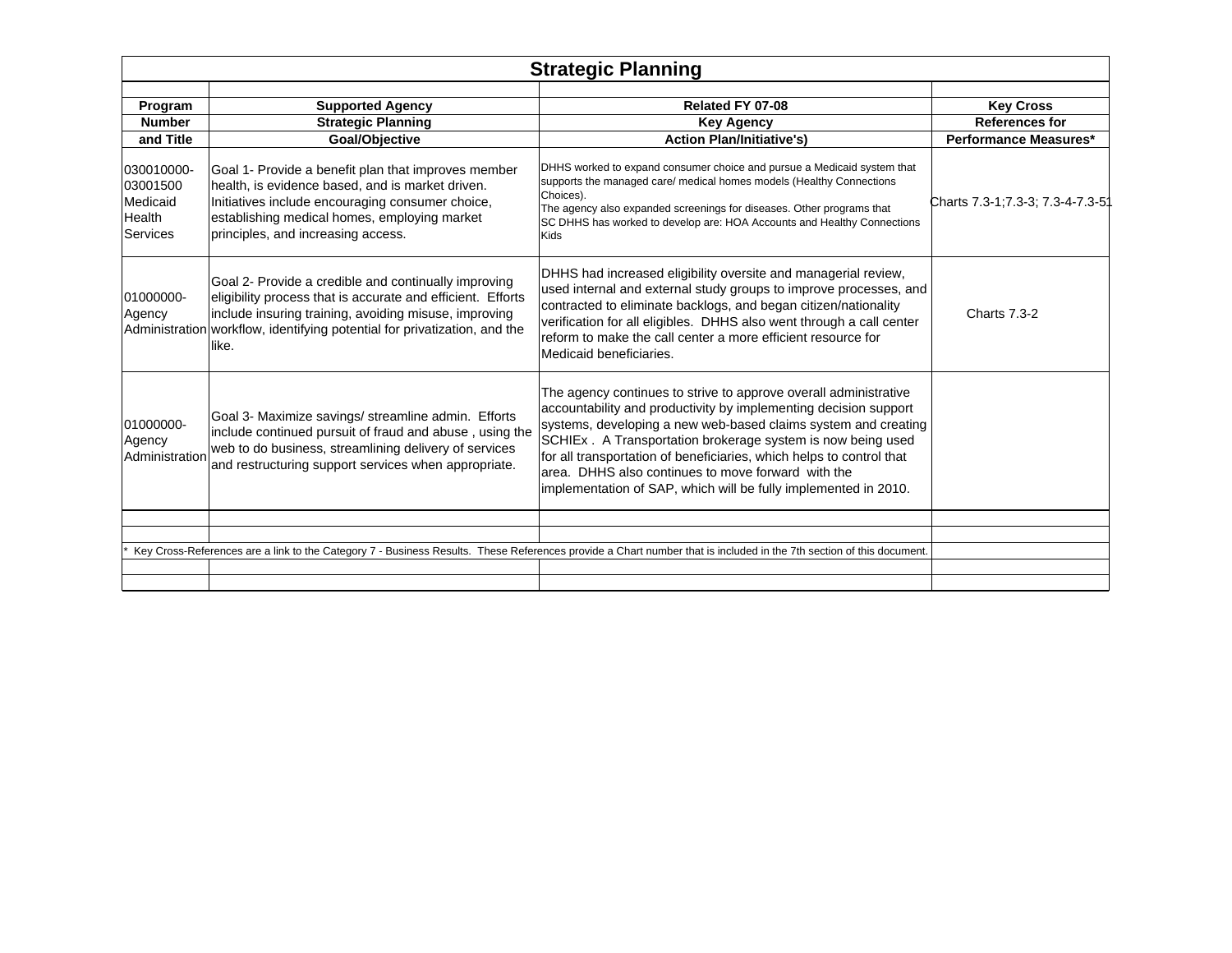# **Category 3 – Customer Focus**

#### *3.1 How do you determine who your customers are and what their key requirements are?*

Defined broadly, SCDHHS "customers" are any individual or organization that interacts with the agency, including Medicaid applicants and beneficiaries, Medicaid providers and agency partners (e.g. hospitals, other state agencies). Determining the needs of customers is achieved through agency correspondence and surveys, focus group studies, review of letters/feedback to the agency and constant communication with these customers.

For most applicants and beneficiaries, primary interaction with the agency is through one of the county eligibility offices, Medicaid recipient bulletins, the agency's toll-free number, the beneficiary newsletter, enrollment counselors and the Web site. Toll-free number operators answer on average 9,000 call per day, and use each customer service call as an opportunity to gain insight of the needs of Medicaid recipients. In addition, workers in the agency's local county offices are in constant communication with managers in the central office, sharing the needs and concerns of recipients they come in contact with daily.

Provider representatives meet regularly with SCDHHS leadership and give feedback through the MCAC and through interactions on task forces and in professional working groups like provider association meetings. In addition, a new physician advisory group was created to guide the agency in healthcare-related business decisions.

#### *3.2 How do you keep your listening and learning methods current with changing customer/business needs and expectations?*

The Customer Service Initiative (CSI) Board, a team of SCDHHS management and direct service staff, was developed to create customer service standards and measures to be used as a benchmark system for Medicaid eligibility offices to measure progress. As a major component of the Customer Service Initiative, all eligibility staff receives training on "Customer Service – The HHS Way." Participants are introduced to and challenged to adopt the five key practices necessary to achieve positive work outcomes at SCDHHS: Be a Team Player, Practice Effective Communication, Show Respect/Be Courteous, Demonstrate Professionalism, and Protect Customer Privacy/Confidentiality.

 The Internet also has been an area of change in regard to listening and learning from customers. In addition to the Web site and e-mail interaction, the agency is doing more business and receiving more feedback through online billing and issue resolution tools. SCDHHS is learning more about recipients and providers through client management tools like its decision support system.

 As mentioned, SCDHHS also monitors the incoming "traffic" into its phone bank. Tracking the customer feedback has become more sophisticated in recent years and the agency can glean useful information based on what customers are communicating. In addition, the customer support services available to specific provider groups (e.g. Durable Medical Equipment providers, specialty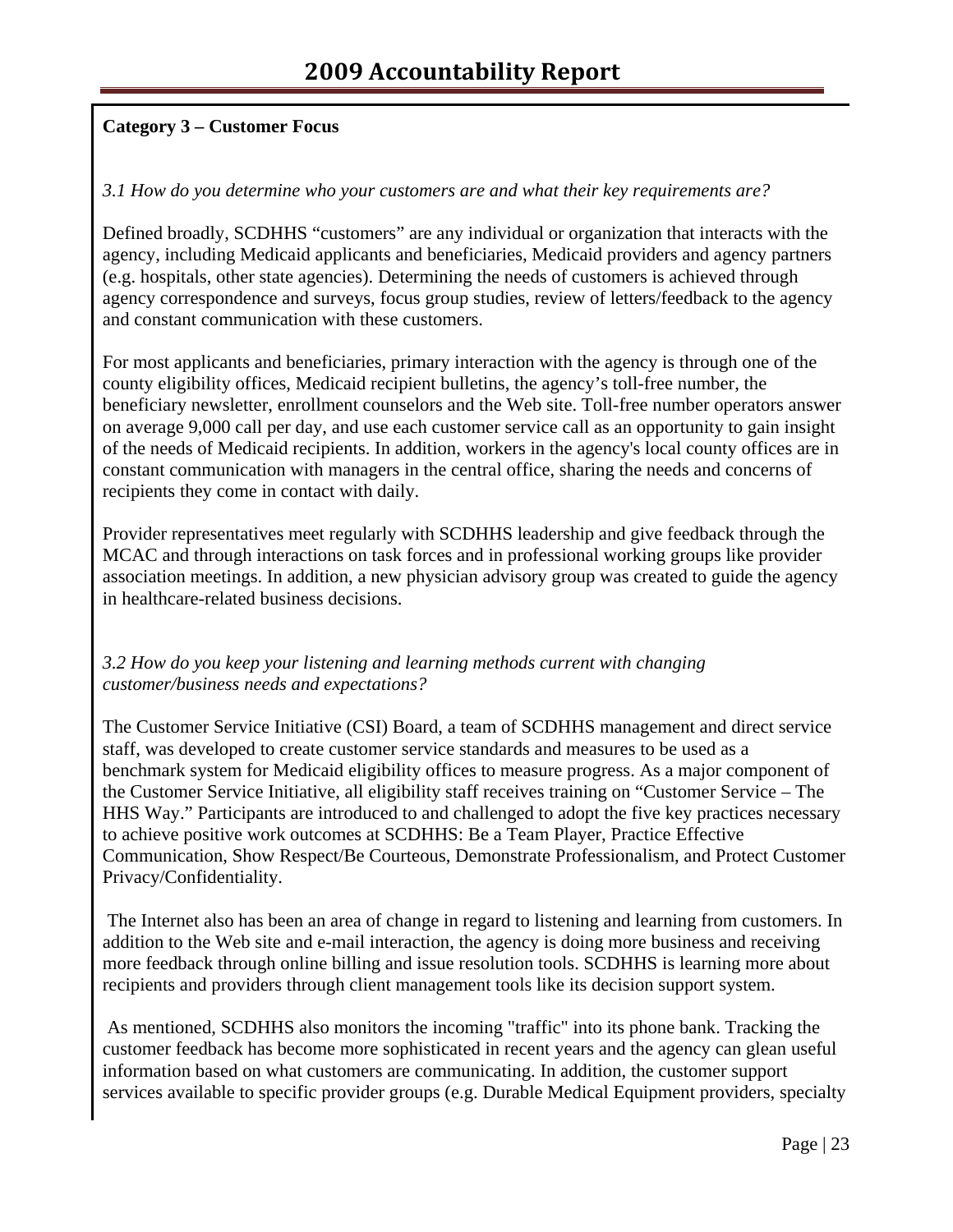care providers, etc.) use feedback they receive from phone and business transactions as a major means of learning what customers need.

*3.3 What are your key customer access mechanisms, and how do these access mechanisms enable customers to seek information, conduct business, and make complaints?* 

As mentioned above, SCDHHS maintains multiple access mechanisms in addition to county offices throughout the state. These include: various Web sites, online billing capabilities, electronic bulletins, a beneficiary newsletter, a Resource Center for incoming calls, and a fraud and abuse hotline. In SFY08, SCDHHS created a transparency Web site, where the public can track Medicaid expenditures. This site also allows the public to search payments by individual Medicaid provider.

#### *3.4 How do you measure customer/stakeholder satisfaction and dissatisfaction, and use this information to improve?*

SCDHHS uses surveys, focus groups, consumer forums and service utilization analysis, in addition to public feedback, to evaluate the satisfaction of customers and stakeholders. By tracking calls to the agency's Resource Center managers can get a timely read on how customers are reacting to various policies.

Beginning in SFY07, a three-pronged approach was used to monitor the implementation of more advanced customer service standards, processes and policies.

- Secret Shopper visits/calls to all 46 counties and the Division of Central Eligibility Processing (CEP). Secret shoppers regularly visit all counties to observe and determine fidelity to agency customer service standards. Calls are be made to a random sample of out-stationed workers and to the CEP to measure customer service standards.
- Complaint Follow-up. When complaints have been made on specific employees, University of South Carolina staff will assist SCDHHS in investigating the complaint and provide feedback to SCDHHS. The following will be done to collect information:
	- o A secret shopper will make a call to and/or visit the employee for observation.
	- o Staff will attempt to determine whether the call is a complaint regarding poor customer service or dissatisfaction because eligibility has been denied or terminated.
	- o A summary of findings are provided to SCDHHS and recommendations are made on how to address the issue.
- Customer Service Initiative Board will propose establishing a centrally located Customer Service Center
- Resource Center. Employees handle questions, complaints, and comments and track by region. o They feed information to the training component of SCDHHS.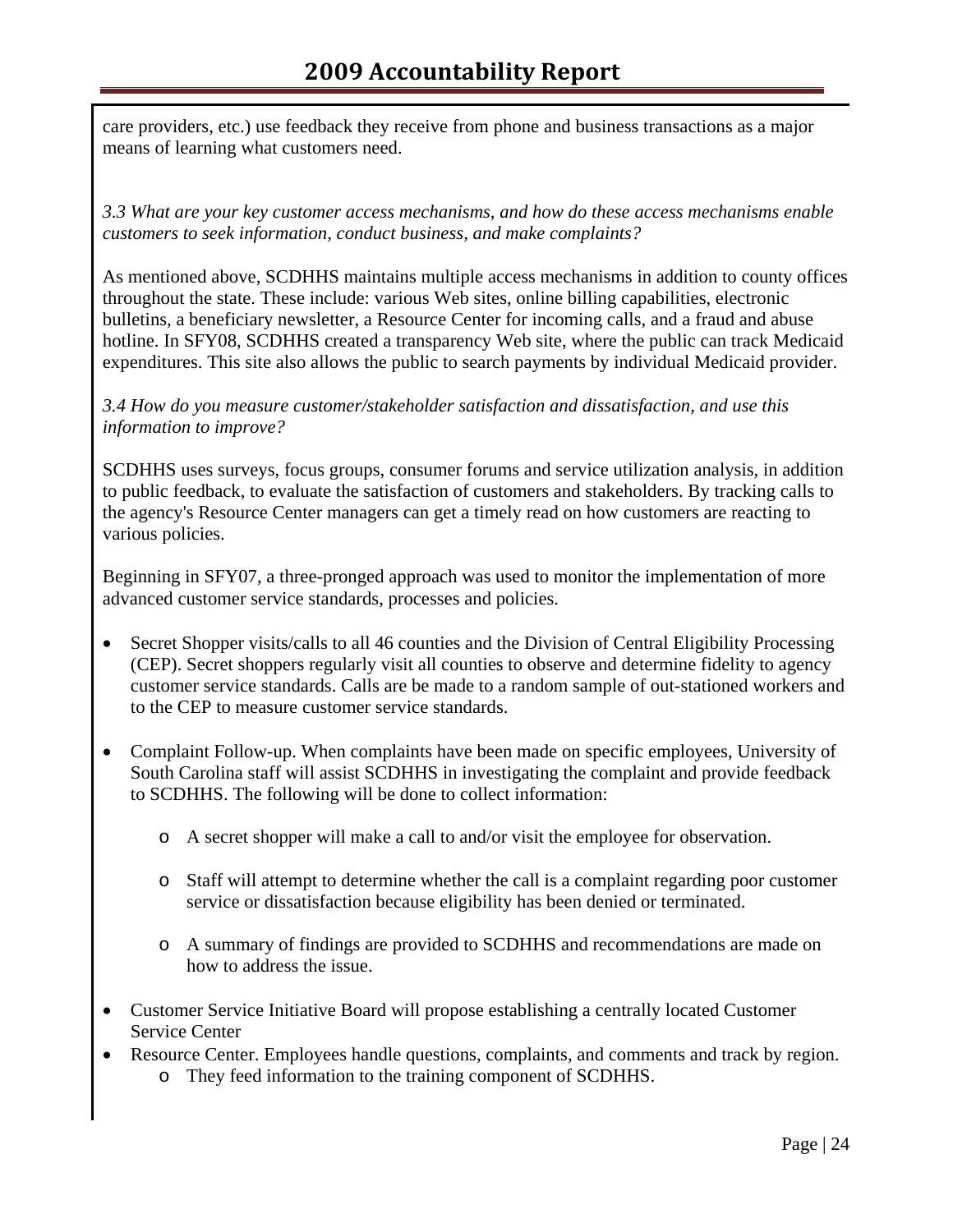o Calls will be made to a minimum of five clients that have interacted with the employee in the past month to gather their experiences working with the employee.

*3.5 How do you use information and feedback from customers/stakeholders to keep services or programs relevant and provide for continuous improvement?*

In SFY 08, a benchmark system was established to review the progress the agency is making in providing high quality customer service. The benchmark system lists goals with related operational measures and the results for the region. Performance data is collected from secret shopper visits/calls and client interviews and shared with SCDHHS management staff and the local offices on a quarterly basis. For complaint investigations, once the review is completed, a report is provided to SCDHHS management staff.

SCDHHS also tries to take a proactive approach in meeting customer demand for new services/programs. For example, the agency worked to create a medical homes local provider network in response to physicians' feedback on how to empower providers to manage Medicaid in their areas. The result in this case is a medical homes cooperative that offers a structure that rewards local physicians for good health and fiscal outcomes.

In SFY09, SCDHHS began communicating with provider through an electronic newsletter called *The Provider Perspective*. The newsletter is designed to supplement regular provider bulletins.

*3.6 How do you build positive relationships with customers and stakeholders? Indicate any key distinctions between different customer and stakeholder groups.* 

 As described in 3.1, the agency broadly defines customers as groups and entities that have direct contact with the Medicaid program—recipients, providers, etc. Stakeholders would include taxpayers, advocates and policy makers. The agency believes maintaining a positive relationship with both groups is critical to its long-term success. The director and executive staff are committed to an open-door policy and meet regularly with both customers and stakeholders to discuss concerns and participate in various community meetings.

 Since the open flow of information and productive communication are essential to any organization, the director has streamlined the agency's procedures for responding to letters and emails, ensuring more timely responses to the public, legislators and the media. The agency also continues to send a beneficiary newsletter to recipients. Regular reporting to providers and beneficiaries through bulletins and notices also helps build positive relationships.

On key policy and budget issues, SCDHHS staff is accessible to both lawmakers and their staffs. To keep the general public informed, the agency maintains contact with media outlets throughout the state and uses outreach efforts through its press office to keep them informed of major Medicaid news.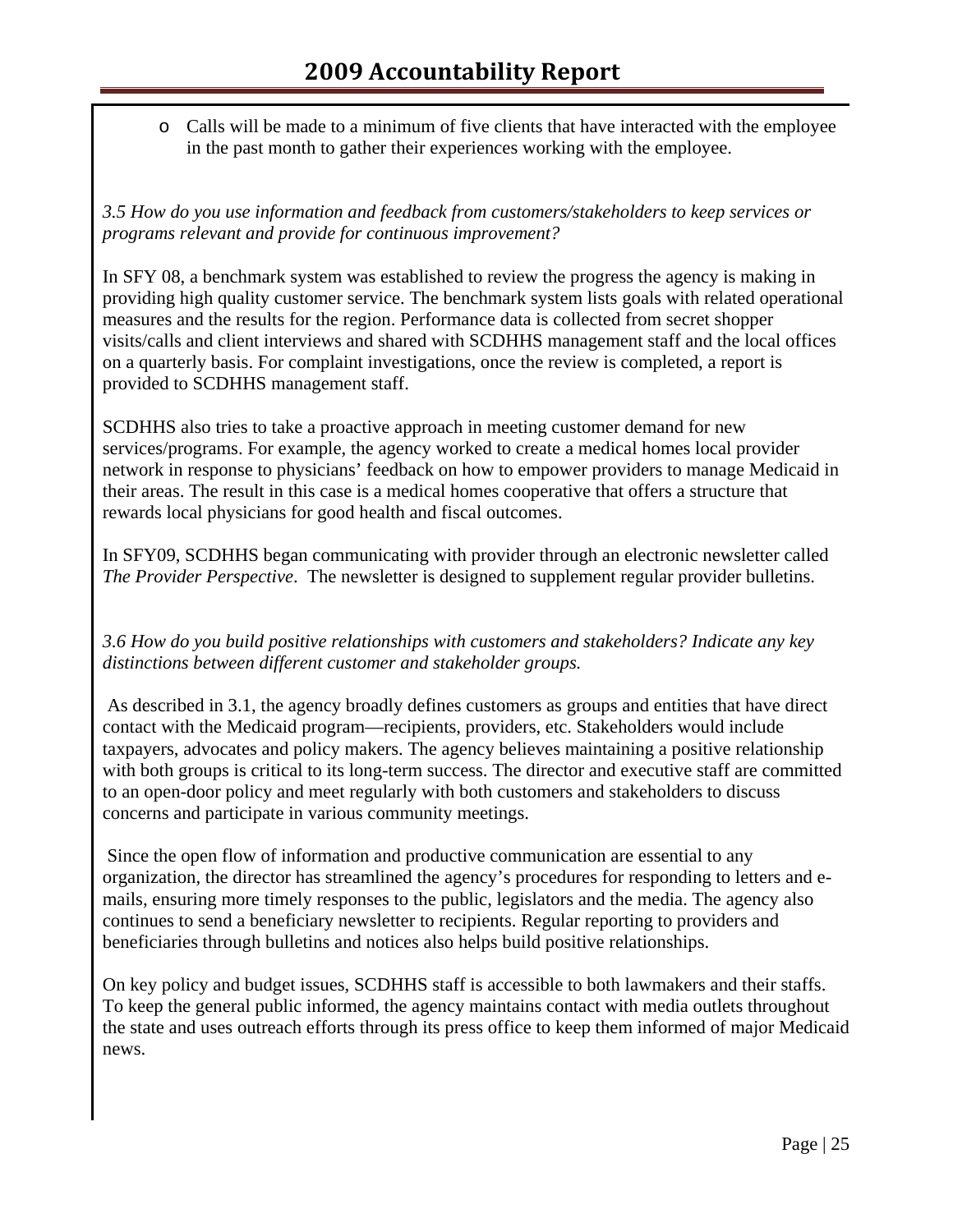With all these audiences, the agency Web site is a vital communications tool. Applicants can view income guidelines online, and find all forms necessary to apply for Medicaid. Providers can sign-up to participate in Medicaid, view fee schedules, find information about Managed Care coverage in specific areas, and read bulletins and manuals online. The transparency Web site is also available to customers and stakeholders so that they can see how money is being spent on administrative costs as well as going to providers.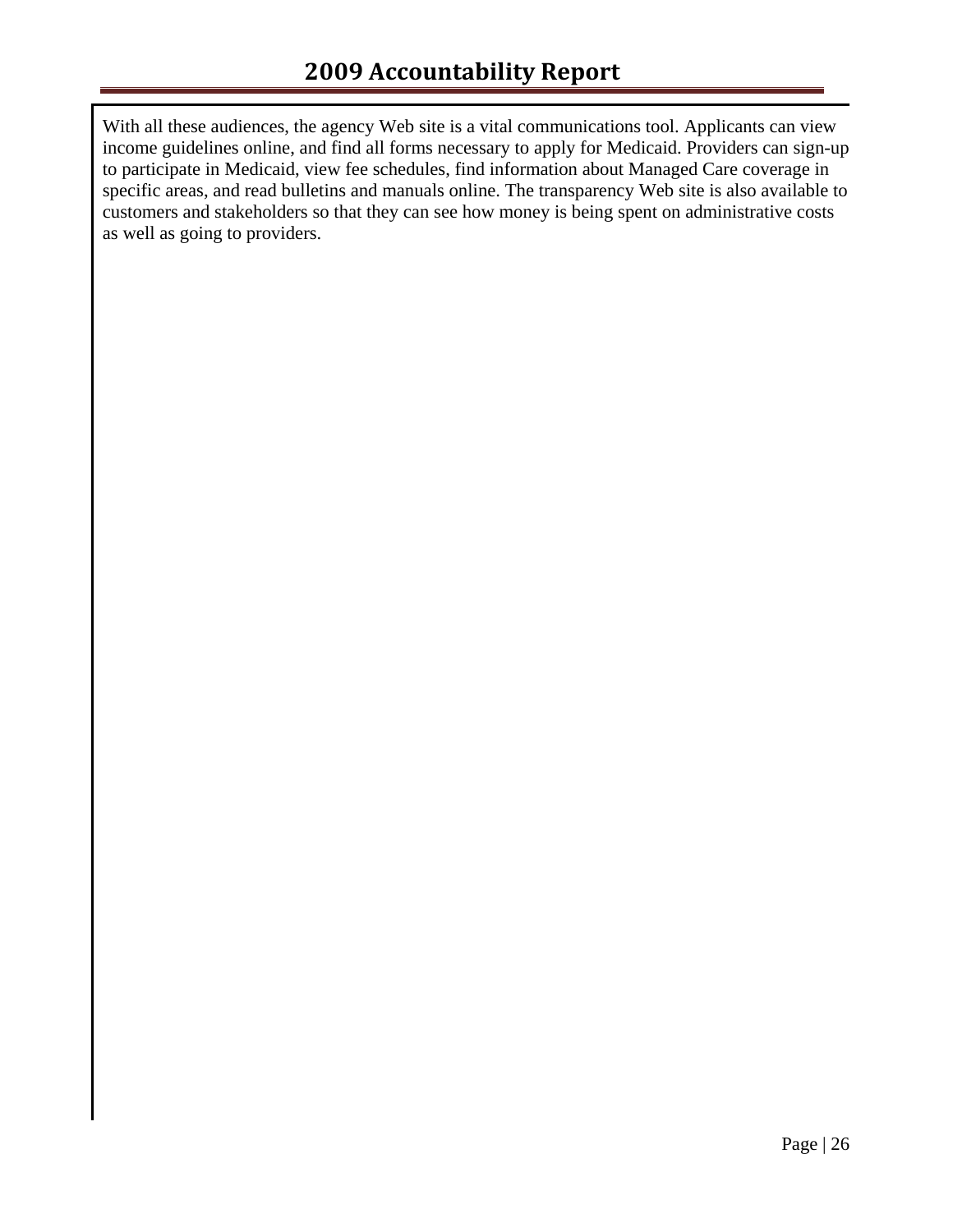# **Category 4 – Measurement, Analysis, and Knowledge Management**

*4.1 How do you decide which operations, processes, and systems to measure for tracking financial and operational performance, including progress relative to strategic planning and action plans?* 

State and federal laws require that certain aspects of programs be evaluated and program data be reported, including outcomes and profiles of processes or populations. Other measurements may be assessed in response to special inquiries from the public, media, the Governor's Office, General Assembly and other interested parties. SCDHHS also commissions independent studies of programs to gauge cost-effectiveness, including actuarial firms and university researchers.

SCDHHS leadership regularly reviews the financial and operational data of program lines and assesses year-to-date status to identify potential issues and make adjustments as needed. One tool that helps with this effort is the decision support system. Vital management data is available to executive staff to support value-based decisions. This system will provide key financial indicators, as well as information on service utilization dynamics and potential fraud and abuse cases.

# *4.2 How do you select, collect, align and integrate data/information for analysis to provide effective support for decision making and innovation throughout your organization?*

Key managers continuously use data to drive policy decisions of the agency. Through the use of cost reports and reimbursement data, managers can make cost-effective decisions on a range of topics. Data collection also allows the agency to compare data from month to month and year to year so that progress and changes can be watched and analyzed. In SFY 2010, the agency is moving to the SAP (Systems, Applications, and Products) data system, which will allow all of the agency's financial data to be integrated and aligned. SCDHHS believes quality data is an increasingly important tool in effective decision-making for the present and future.

*4.3 What are your key measures, how do you review them, and how do you keep them current with business needs and direction?*

In addition to the measurements identified above, the agency's broader measures have been identified as those that will help it progress toward its overall goals.

 For the first goal of providing a benefit plan that improves member health, is one that is evidence based and market driven. The key measures include:

- a baseline index of general health for Medicaid members relative to the general population;
- the number of consumer-driven, incentive-based medical homes; and
- Medicaid expenditure growth rate compared with the cost of healthcare costs nationally.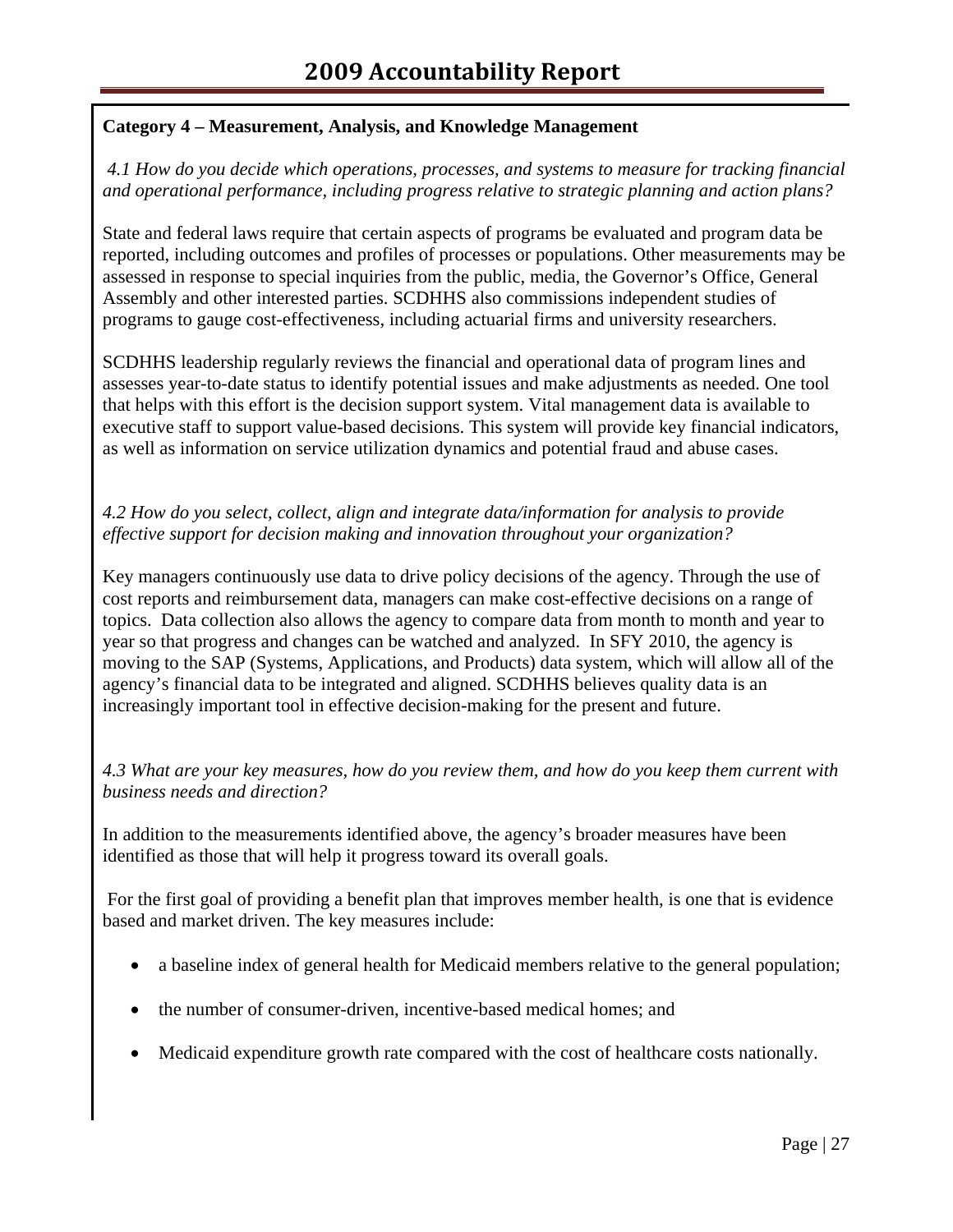- For the goal of providing a credible and continually improving eligibility process that is accurate and efficient, the key measures include:
- customer satisfaction survey baseline;
- average processing time compliance with federal processing guidelines;
- percent of applications accurately processed within federal requirements; and
- average baseline cost per application.
- For the goal of providing administrative support at the best possible value to ensure programs operate effectively, the key measures include:
- holding the percentage of administrative cost to program cost at less than 3 percent;
- establishing an internal customer satisfaction survey baseline;
- leveraging technology; and enhancing savings by 10 percent by expanding the number of fraud and abuse reviews, and auditing compliance reviews;
- cutting back on the use of paper through the utilization of the Internet, SCDHHS' Web site, and e-mail;
- moving towards only sending out electronic bulletins verses paper mail-outs; and
- Electronic Funds Transfer (EFT) verses check mail-outs

#### *4.4 How do you select and use key comparative data and information to support operational and strategic decision-making and innovation?*

Quality data is the foundation of all decision-making at SCDHHS. The agency's Information Technology division provides access to a myriad of reports and statistics needed to facilitate decision-making processes. As mentioned, the Medstat decision support system gives managers access to this data from their desktops, allowing them to quickly splice large amounts of data almost instantly. The tool significantly aids managers in goal setting, decision making and forecasting of trends. Beyond standard agency reports, the availability of more specific demographic, fiscal, and programmatic reports is helping planners make more data-driven decisions. The decision support system allows managers to "drill down" into provider/recipient behavior; ensuring data likely will be even a more integral part of agency decisions in the future.

 The selection and use of comparative data is determined by the nature of a given situation. SCDHHS frequently uses regional and national data to compare South Carolina with other states,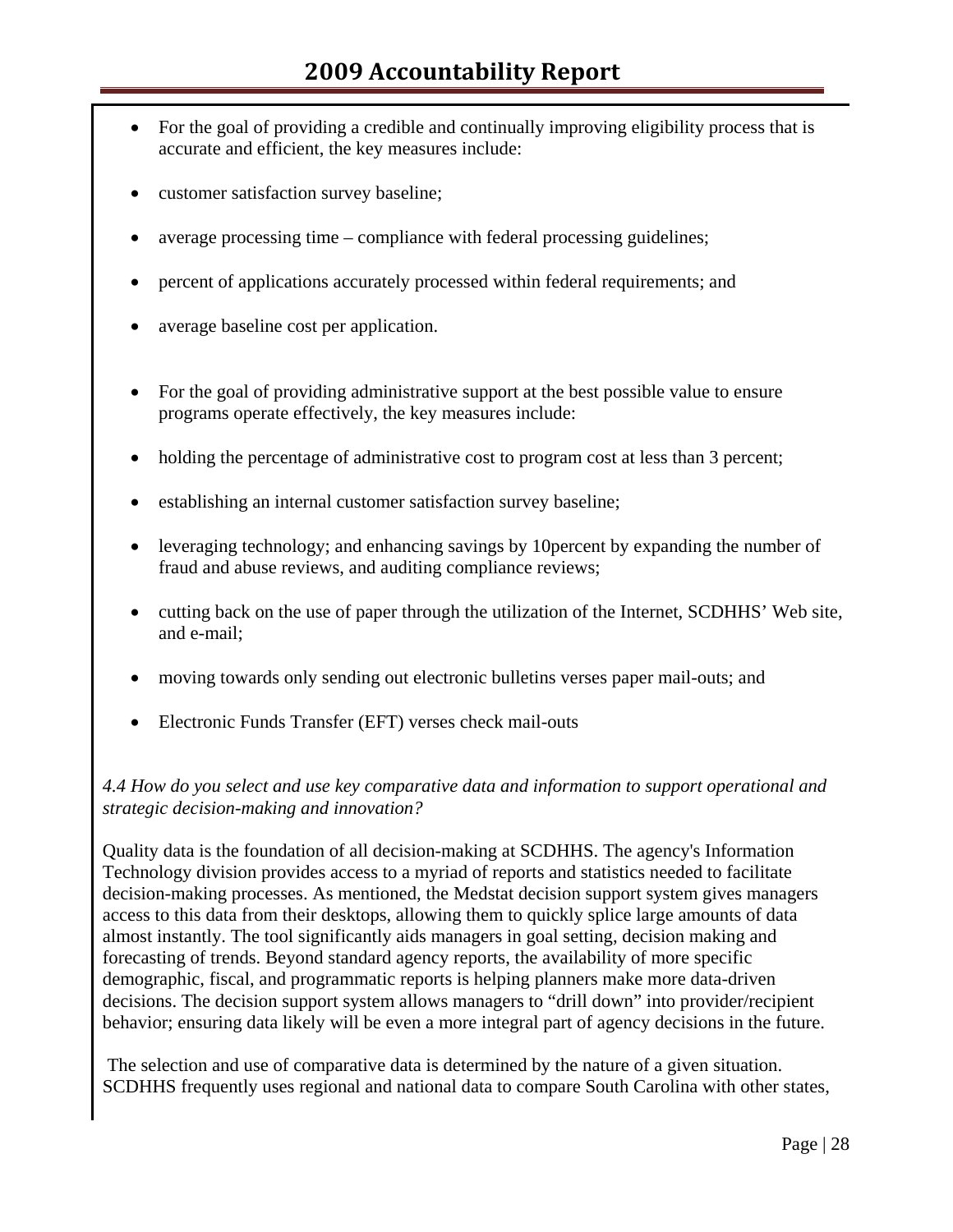such as data provided by the state's Office and Research and Statistics. SCDHHS also uses fiscal comparative data to identify utilization and expenditure trends for policy planning.

*4.5 How do you ensure data integrity, timeliness, accuracy, security and availability for decisionmaking?*

Due to the broad scope of services managed by SCDHHS and the number of people affiliated with the program, the agency stands as a source of nearly limitless data measurement possibilities. The agency's Information Technology and Fiscal Affairs departments both play a vital role in ensuring data integrity, timeliness, accuracy, security and availability to support a range of consumers.

First, the agency's aforementioned acquisition of a decision support system further in providing timely and accurate information for policymakers. Such high-level data guides the agency in identifying key trends and uncovering areas for improvement in the Medicaid program.

 In addition, the Bureau of Compliance and Performance Review works to ensure the integrity and accuracy of the processes and services behind the data. Strategies to protect data quality and ensure accessibility include reviews of comparative data and investigations of variances, access to providers to the data system via the Internet, and both internal and external audits. It should also be noted that no data is typically made public until it has been checked through multiple channels, ensuring accuracy and consistency.

Regarding security, the agency is committed to keeping Medicaid information confidential, as required by law under Health Insurance Portability and Accountability Act (HIPAA). SCDHHS has met all major HIPAA compliance deadlines and has conducted extensive outreach during the past year to help providers and other agencies meet HIPAA guidelines. Annual and ongoing HIPAA training for staff and new employees help ingrain a strong adherence to privacy laws as it applies to data. Technology is also in place that protects the agencies computer systems and servers from hackers and unauthorized users.

*4.6 How do you translate organizational performance review findings into priorities for continuing improvement?*

Performance review findings help pinpoint which agency functions need improvement. If reviews find deficiencies in key areas, those problems are given priority and changes, including resource allocation and/or staffing modifications, are implemented. Those changes will later be measured to see if the desired effect of improved performance was achieved. In addition, the Division of Audits conducts both internal and external audits for performance, compliance, and fiscal accountability and makes recommendations for improvement to agency executive staff.

*4.7 How do you collect, transfer and maintain organization and employee knowledge? How do you identify and share best practices?*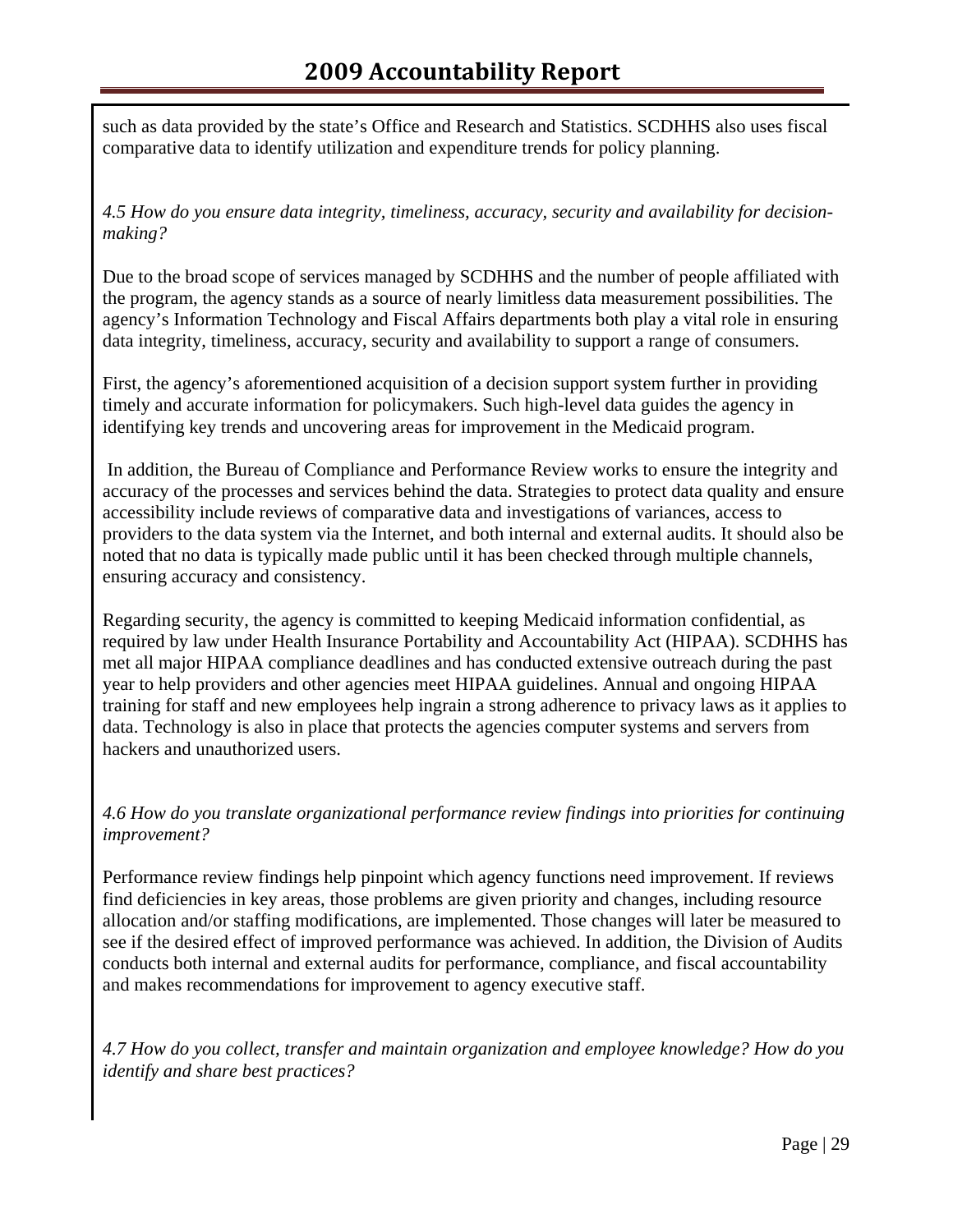The collection and transfer of accumulated employee knowledge is managed in several ways. First, at the program level workers are provided on-the-job training and share knowledge and ideas tied to agency tasks. The adoption of a team approach has helped make knowledge transfer a standard part of daily staff interactions. Secondly, program level knowledge is shared at the bureau chief and deputy director levels, where agency-wide projects and strategic planning may require crossdepartmental cooperation. At this executive staff level, the transfer of ideas is vital to ensuring efficient operations, eliminating duplicative efforts and setting the standard for future performance.

In SFY09, SCDHHS launched an internal "Wiki" site, where program staff can upload policy information that can be shared with the agency. This tool also allows for timely revisions of existing policies and procedures

Due to the geographic dispersion of staff, SCDHHS utilizes e-learning tools, such as web-based programs and interactive DVD presentations as part of its training. These tools can offer timely, cost-effective alternatives to face-to-face training methods.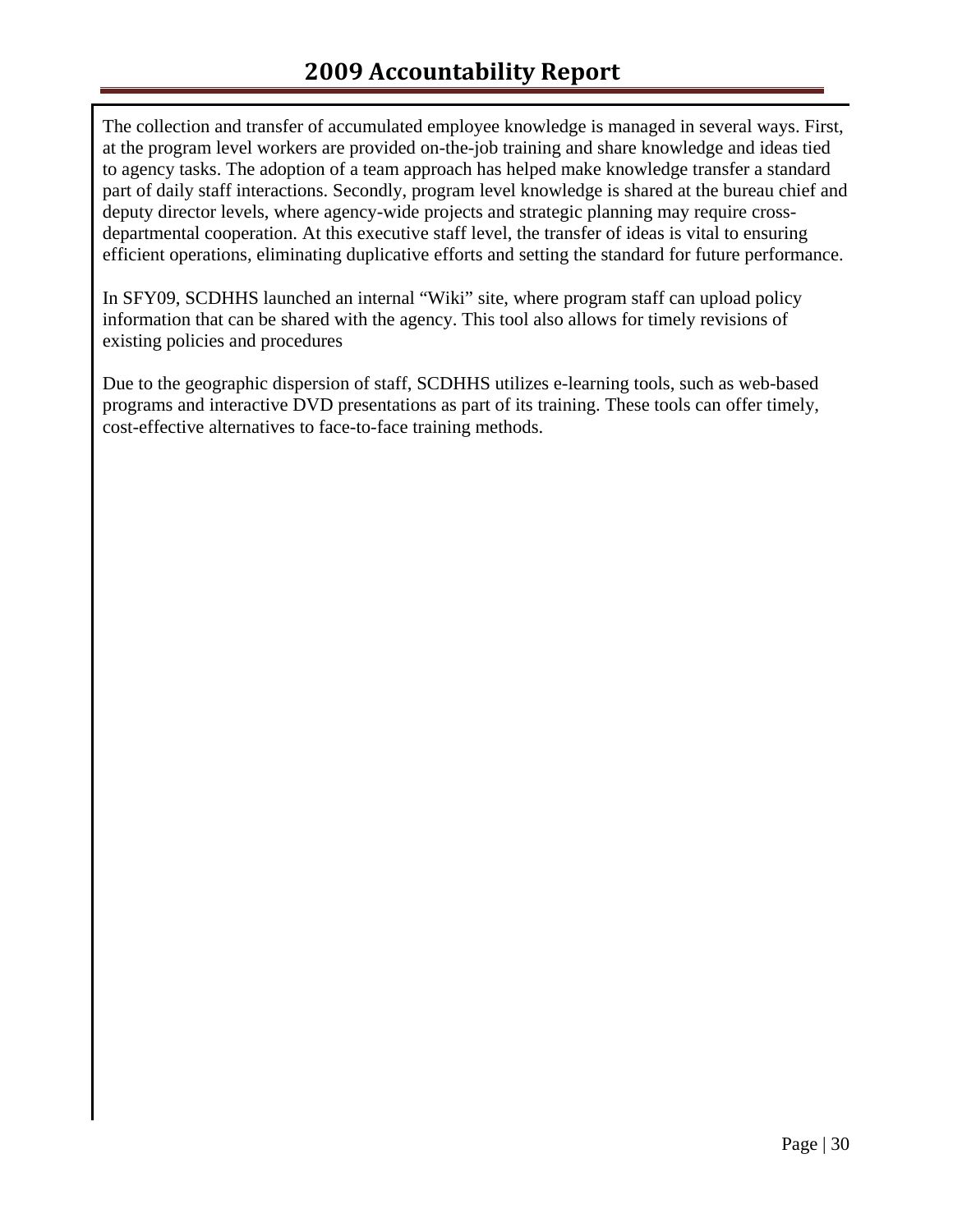# **Category 5 – Workforce Focus**

*5.1 How does management organize and measure work to enable your workforce to develop to their full potential, aligned with the organization's objectives, strategies, and action plans; and to promote cooperation, initiative, empowerment, teamwork, innovation and your desired organizational culture?* 

The Office of Human Resources plays a key role in facilitating workforce development. The Office coordinates a comprehensive state-wide training effort to develop the knowledge, skills and abilities of agency team members. The office offers basic and advanced Medicaid Eligibility Worker training, personal computer software applications such as Microsoft Office applications, The HHS Way (customer service), new employee orientation and special sessions of Medicaid systems (MEDS) training.

All managers must attend courses associated with the Associate Public Manager Program, which includes training in supervisory skills, coaching and time management. All supervisors are encouraged to attend Human Resources Essentials to further develop their human capital management skills. The agency regularly releases web-based multimedia presentations to employees that include messages from the director and policy information, such as antidiscrimination/anti-harassment policies.

- *5.2 How do you achieve effective communication and knowledge/skill/best practice sharing across departments, jobs, and locations? Give Examples.* 
	- Communication among the agency's workforce members is facilitated in a variety of ways including the following:
	- The Office of Human Resources sponsors monthly management meetings for upper management staff. The monthly meetings feature state director briefings, educational sessions, best practices sharing and reports on functional area activity.
	- Eligibility Regional Administrators and Community Long Term Care Administrators convene monthly to share best practices.
	- Program leaders regularly conduct moderated conference calls, teleconferencing sessions and web-based meetings.
	- Various functional areas are using the Wiki concept to house program policy and procedures for internal agency use.
	- Program areas are utilizing shared drives such as "web extender" on a routine basis to promote more collaborative and efficient work processes. The shared drives are secured so reports containing confidential information may be shared for managerial decision making, especially with regards to workforce planning
- *5.3 How does management recruit, hire, place and retain new employees? Describe any barriers that you may encounter.*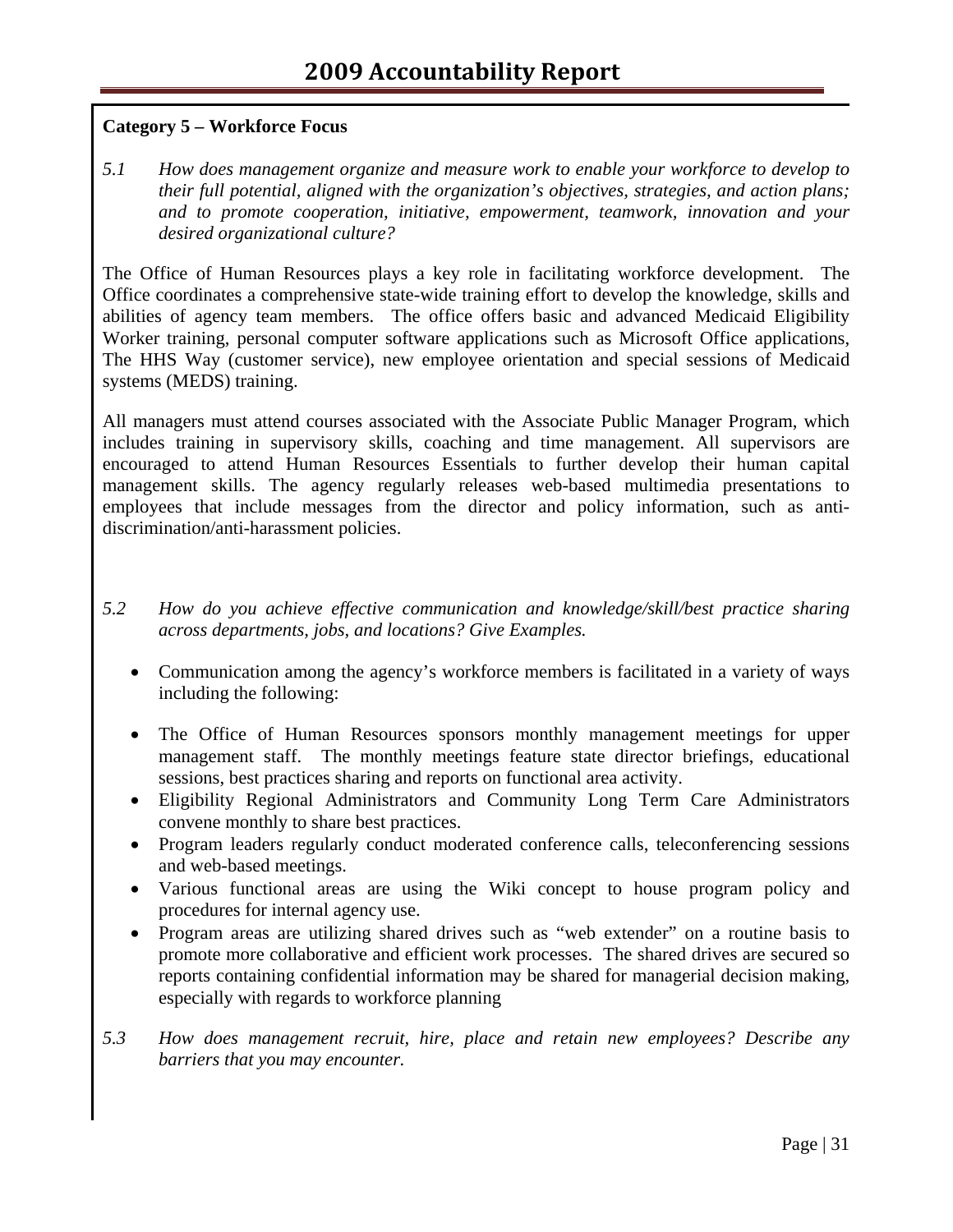The agency uses a variety of methods to attract, recruit and retain employees. SCDHHS enjoys a strong reputation as both a service provider and employer. The agency uses a variety of outreach methods to recruit and retain motivated and talented staff. These include:

- Regular participation in employment fairs throughout the state to attract potential team members;
- Implementation of the online recruitment and selection system called NeoGov. This webbased system streamlines the application process for both the applicant and hiring manager and has reduced the need for paper applications;
- Sponsorship of meaningful internships for active college students, recent college graduates and current high school students;
- Enhancement of the new employee transition by ensuring new staff has positive, successful experiences during their first 90 days of employment.

Due to budget difficulties in SFY09, SCDHHS maintains a 10percent position vacancy rate. This has slowed the recruitment of new hires.

*5.4 How do you assess your workforce capability and capacity needs, including skills, competencies and staffing levels?* 

 The Office of Human Resources uses a variety of tools to assess workforce needs, including web based survey instruments to identify information technology (e.g. personal computer applications, Medicaid reporting systems applications) training needs. SCDHHS also utilizes an online exit interview for employees separating employment. The survey allows the employee to provide observations on their experiences at the agency and provide constructive suggestions for improvement opportunities. The information is analyzed and issues brought to light are addressed.

 The economic downturn environment has allowed SCDHHS to provide current employees the opportunity for reassignments to other areas where they may develop a better breadth of skill and experience. When the vertical move is less available because of the decreased employee turnover, the horizontal move allows talent to expand their knowledge and gain a wider perspective in their career.

*5.5 How does your workforce performance management system including feedback to and from individual members of the workforce, support high performance work and contribute to the achievement of your action plans?* 

SCDHHS monitors employee performance through EPMS, which engages both the employee and supervisor to actively define, refine and rate job performance. The process is designed to keep channels of communication open and, by documenting optional objectives, allow for flexibility to adjust the report to accurately reflect actual work produced by employees. Managers are encouraged to re-write position descriptions when major changes are made to an employee's job duties.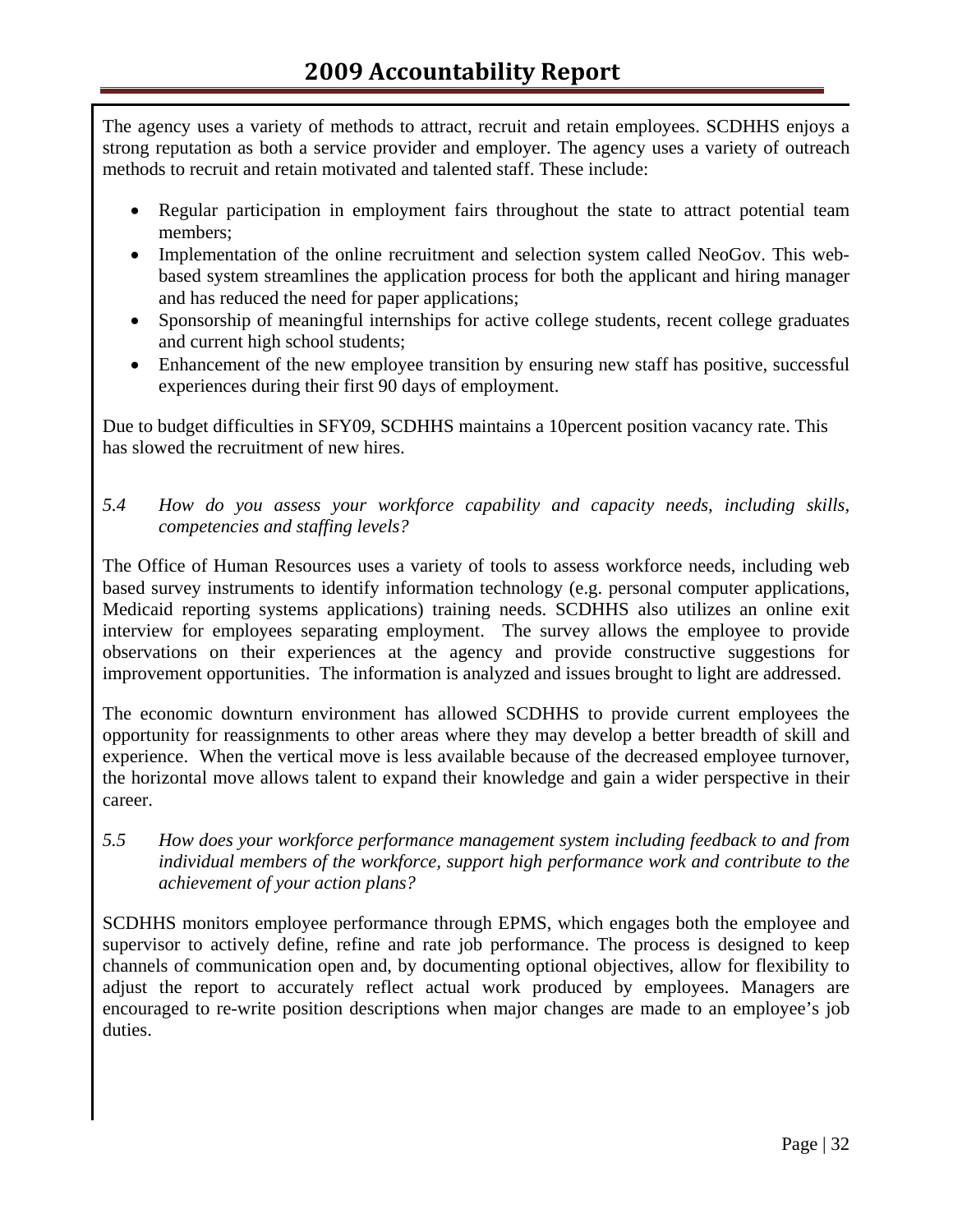- *5.6 How does your development and learning system for leaders address the following:* 
	- *a) Development of personal leadership attributes*
	- *b) Development of organizational knowledge*
	- *c) Ethical practices*
	- *d) You core competencies, strategic challenges, and accomplishment of action plans*

The Office of Human Resources and Executive Management facilitate Annual Management Retreats for leaders and managers, reaching from the executive level to those at Division organizational level. This year, *"The Leadership Journey: Reaching Your Maximum Potential"*  was attended by 85 managers. The retreat featured nationally known speakers who delivered sessions on personal leadership and leading in times of change. The retreat also included presentations from senior management and program areas leaders on agency-wide initiatives such as Medicaid Transformation, Managed Care Enrollment, the Medicaid Transportation Contract, SCHIP expansion and alternate benefit pilot programs. Other learning opportunities include:

- This year Medicaid Eligibility supervisors participated in a two-day training initiative entitled, "The Medicaid Eligibility Supervisors Summit", to share best practices and learn new skills.
- A two-day practical supervisory training experience called "HR Essentials" for agency supervisors. Supervisors learn the key aspects of recruiting, managing and developing its workforce. This is the third phase of a five-year plan for on-going training for supervisors.
- All new and current supervisors must also complete the Associate Certified Public Manager Certificate program as the first prong of training.
- *5.7 How do you identify and address key developmental and training needs for your workforce, including job skills training, performance excellence training, diversity training, management/leadership development, new employee orientation and safety training?*

The agency uses training and development programs as a key tool to ensuring a knowledgeable workforce. Identifying training needs is an ongoing process at SCDHHS. Managers provide information to the Office Human Resources regarding employee progress and potential deficiencies or opportunities for growth. This occurs formally as part of EPMS and Human Resources works with the managers to target specific training avenues employees can pursue. Managers also recommend high-achieving employees for programs such as the Certified Public Managers' Program.

Employees are well oriented to agency policy and procedures through formal training (e.g. orientation, customer service, program training, E-Learning modules) as well as informal training such as one-on-one feedback sessions with supervisors and field trainers, mentoring and job shadowing.

The agency developed a web-based tutorial and acknowledgement to train all agency staff on the agency's anti-discrimination/anti-harassment policy. In SFY09, SCDHHS met 91.7percent of its affirmative action workforce goals, ranking 4th out of 19 total state agencies of comparable size.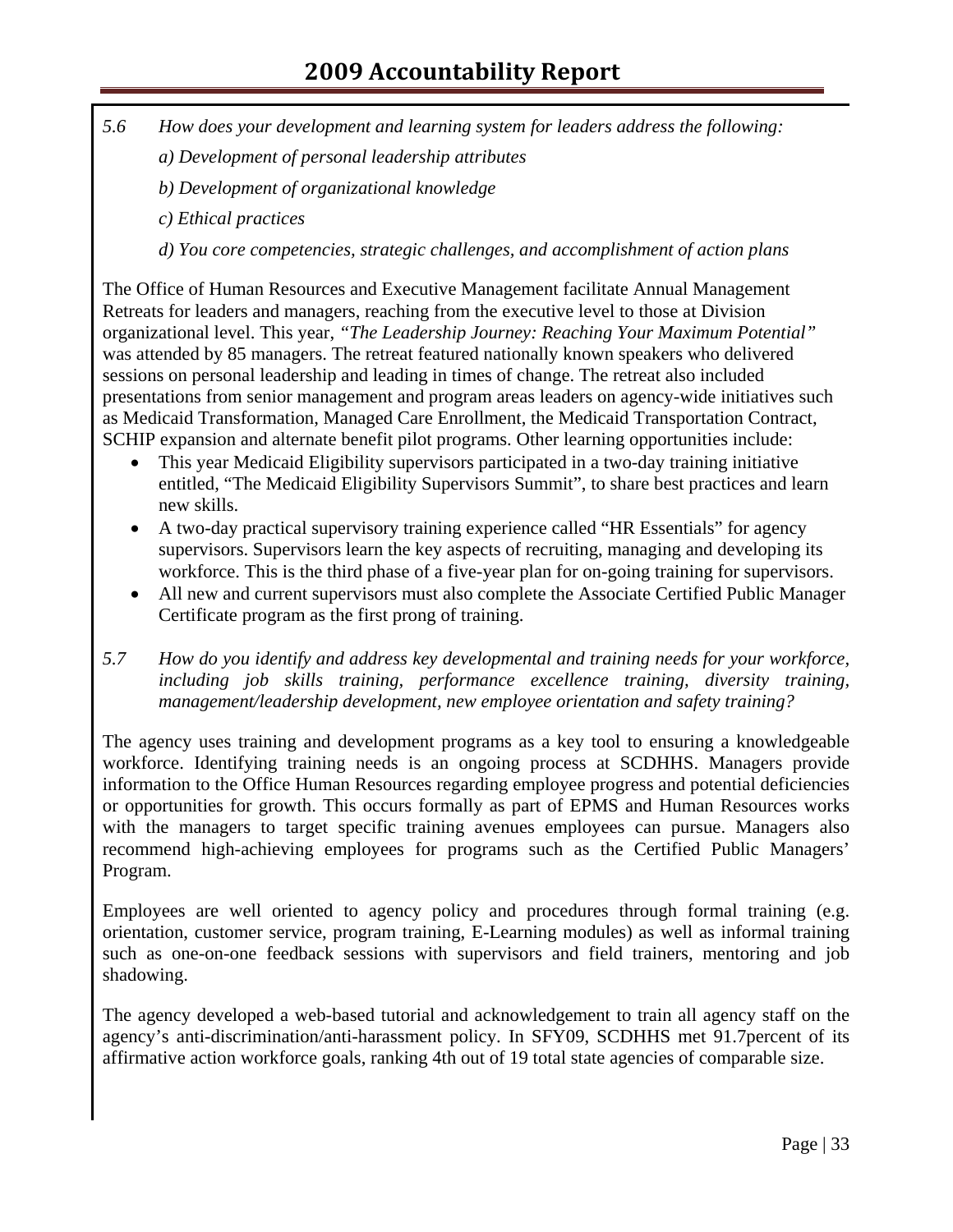# **2009 Accountability Report**

Additionally, all new employees are enrolled in the agency customer service training, The HHS Way. Participants in the one-day course are introduced to and challenged to adopt the five key practices necessary to achieve positive work outcomes at SCDHHS: Be a Team Player, Practice Effective Communication, Be Courteous and Respectful, Demonstrate Professionalism, and Protect Privacy and Confidentiality.

#### *5.8 How do you encourage on the job use of the new knowledge and skills?*

When an employee has taken the initiative to acquire new skills, the leadership at SCDHHS tries to foster those skills by assigning pertinent work. Many times the new skill or knowledge that the employee has learned would enhance the division in which the employee belongs.

One new way the agency encourages the transfer of new knowledge and skills is to allow employees to create curriculum within their area of expertise and provide in-house training for other employees.

#### *5.9 How does employee training contribute to the achievement of your action plans?*

SCDHHS believes that training is ongoing process. Therefore, employees are continuously challenged to adopt new skills that contribute to the agencies goals and objectives New employee training contributes to the action plan by giving the new employee a step in the right direction. If employees start off with the right information, then they begin contributing to the agency's goal immediately.

Periodic training for employees is very important to the employees' growth. The agency cannot grow if the employees' are stagnant in their learning. Growth is the backbone of any action plan as well as goal setting strategies.

#### *5.10 How do you evaluate the effectiveness of your workforce and leader training and development systems?*

All training contains an evaluative component in terms of content, organization and delivery. Training evaluations are reviewed and analyzed to determine participant satisfaction levels, to gather ideas for improving the training as well as to solicit ideas for additional training needs.

#### *5.11 How do you motivate your workforce to develop and utilize their full potential?*

Employees are motivated through a variety of methods designed to encourage teamwork, productivity and learning. As discussed, SCDHHS uses team building methods and a mentoring system to ensure employees are motivated both within their peer groups and from supervisors. They also become involved in planning and goal setting through the GO process. Employees are given incentives for outstanding performance.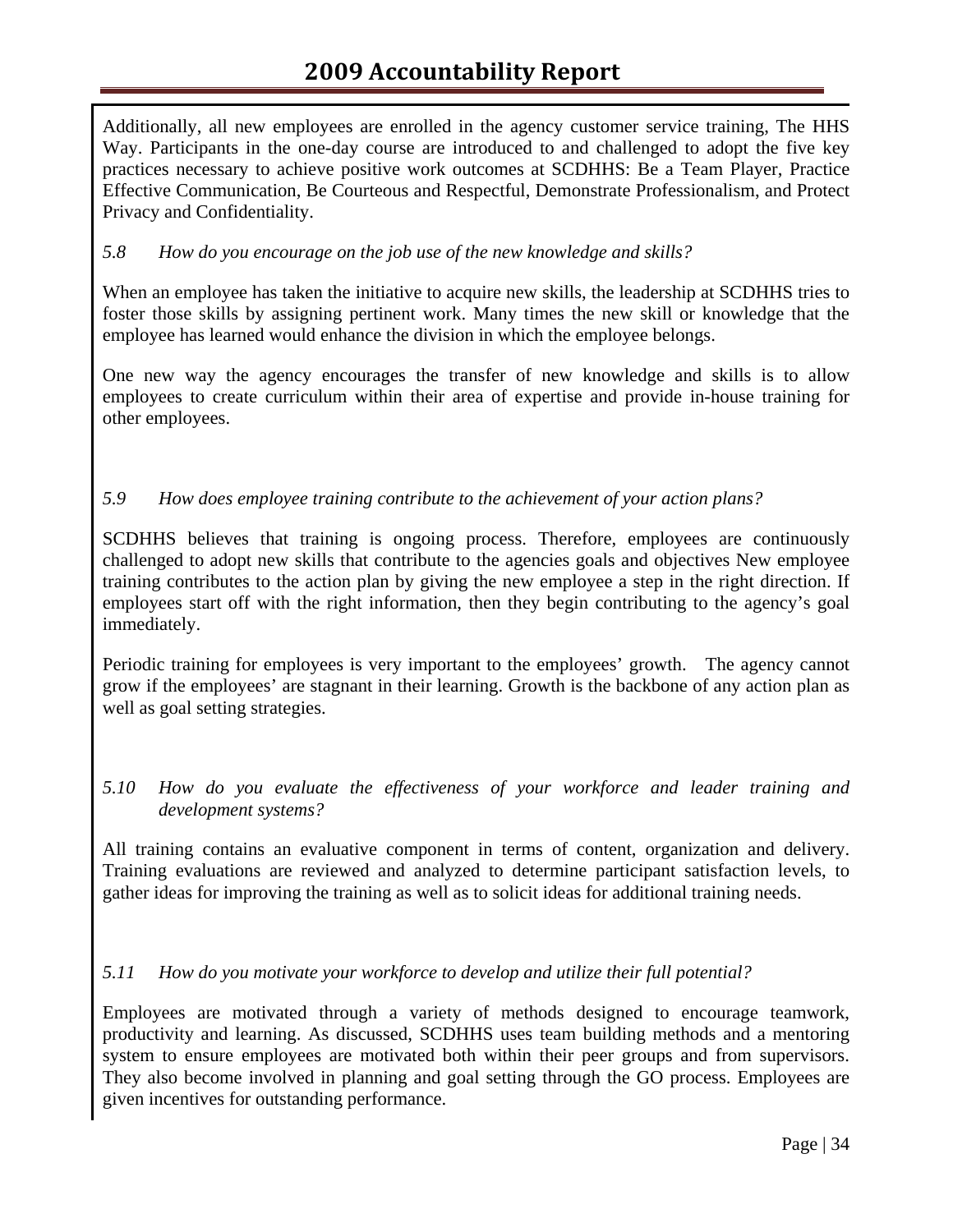The management of "fair pay" within the organization also is encouraged and closely monitored by the Office of Human Resources, which is essential to maintaining good employee morale. The agency continues to support three formal reward and recognition programs within the Bureaus of Local Eligibility Processing, Fiscal Affairs and Health Services. These programs reinforce and encourage positive employee performance through a variety of rewards and recognitions. Even in a challenging budget year, SCDHHS sponsored a successful, low-cost Employee Appreciation Week featuring a hotdog luncheon and team building excercises.

SCDHHS also offers a variety of work-life flexibilities to staff when feasible. The agency provides regular professional development opportunities, flexible work hours, promotes employee wellness programs and employee activities through the CHAMPS committee, telecommuting, daily business casual dress code and Friday casual dress.

*5.12 What formal and/or informal assessment methods and measures do you use to determine employee well being, satisfaction, and motivation? How do you use other measures such as employee retention and grievances? How do you determine priorities for improvement?* 

As a capacity building initiative, The Office of Human Resources developed a workforce culture survey to assess the work environment and identify opportunities for improvement. The Office of Human Resources also developed a web-based exit interview process so that data from exiting employees can be more easily fed back in the improvement cycle.

SCDHHS encourages open lines of communication among employees, supervisors and executive staff. Aside from formal processes such as EPMS, the Office of Human Resources tracks turnover rates in positions to identify potential trends. Through the agency's open door managerial approach, employees are encouraged to bring grievances as well as suggest opportunities for change, which contributes to overall satisfaction. Suggestions can also be made anonymously, and these are tracked to help identify trends. The agency also regularly uses a web-based survey tool called Survey Monkey to obtain useful feedback and information from employees. The agency administered 26 surveys this fiscal year.

*5.13 How do you manage effective career progression and effective succession planning for your entire workforce throughout the organization?* 

Agency management encourages employees to participate in the many ongoing agency projects to facilitate on-the-job skill advancement and cross program mentoring opportunities from more senior staff.

*5.14 How do you maintain a safe, secure and healthy work environment? (Include your workplace preparedness for emergencies and disasters.)* 

The security division employs systems to ensure a safe work environment. SCDHHS uses magnetized card access, security cameras and guard service at the main entrance to increase safety. Recently, additional safeguards have been made to the current system to make it more efficient.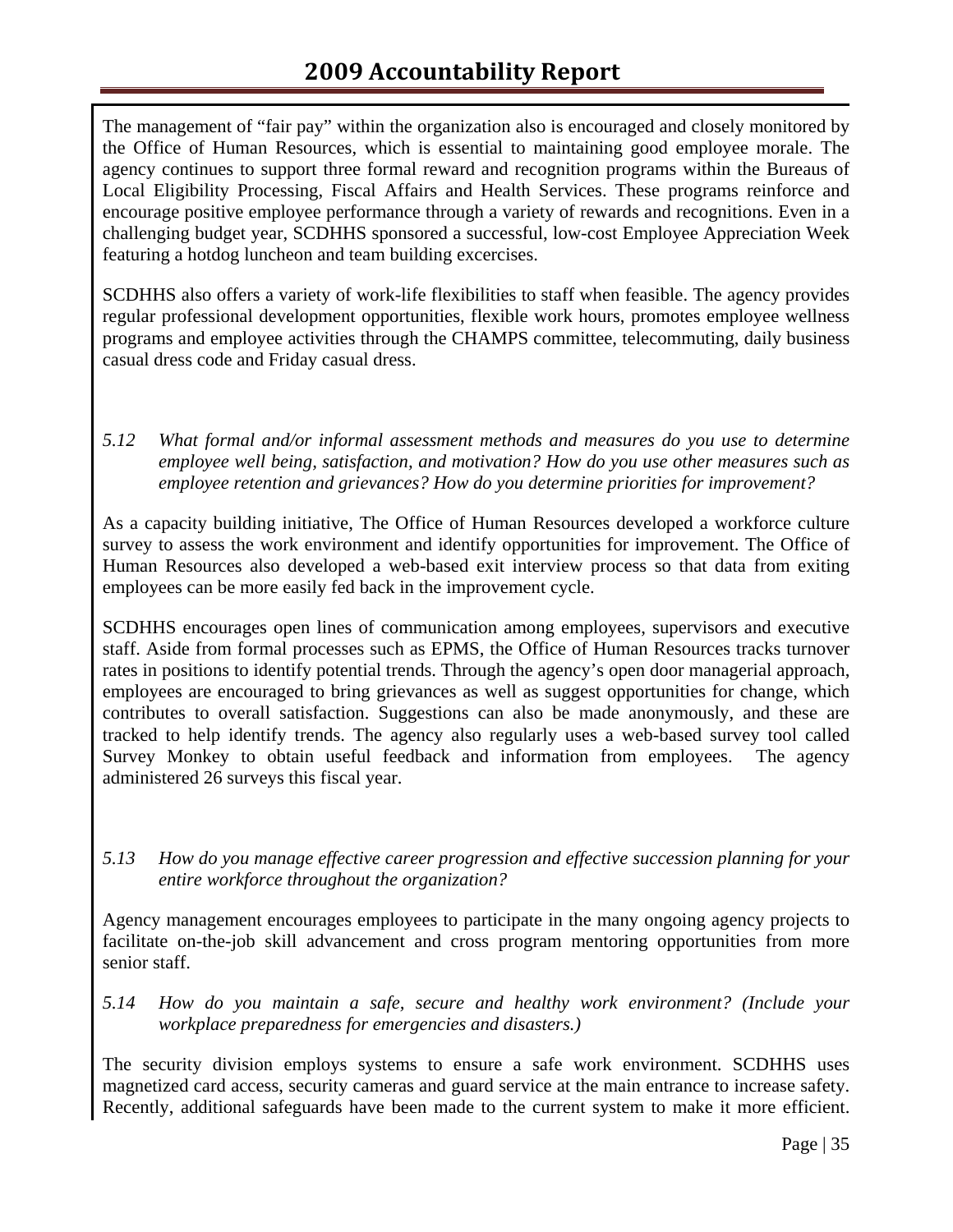Upon entering the agency, all guests must sign in and receive a guest badge. Guests are not free to move about the building unattended by SCDHHS staff. This policy ensures the protection of staff and the sensitive data housed within the agency. The Office of Human Resources is also working with the Bureau of Administrative Services to create standard operating procedure for threats of violence in HHS offices.

The agency has paid particular attention to its role in the statewide network of responders and emergency personnel staff, and uses e-mail to send updates during times of natural disasters. The agency maintains a detailed emergency plan that can be used in case of disasters and participates in periodic drills to ensure disaster readiness.

In terms of health, SCDHHS strongly believes its employees should set an example for fostering good health and wellness initiatives. The agency's CHAMPS team brings various classes and screenings to the agency to encourage employees to monitor and promote healthy living. Activities like aerobics and yoga are available on-site during lunch hours. Many employees participate in efforts like the Columbia Shrink Down that promote good health.

SCDHHS also instituted a "Clean Sweep" initiative where all agency employees were challenged to unclutter, organize, and clean up their work environment. As a result of the initiative, the workplace is more organized, and functional, as well safer because a variety of potential safety hazards were identified and remedied.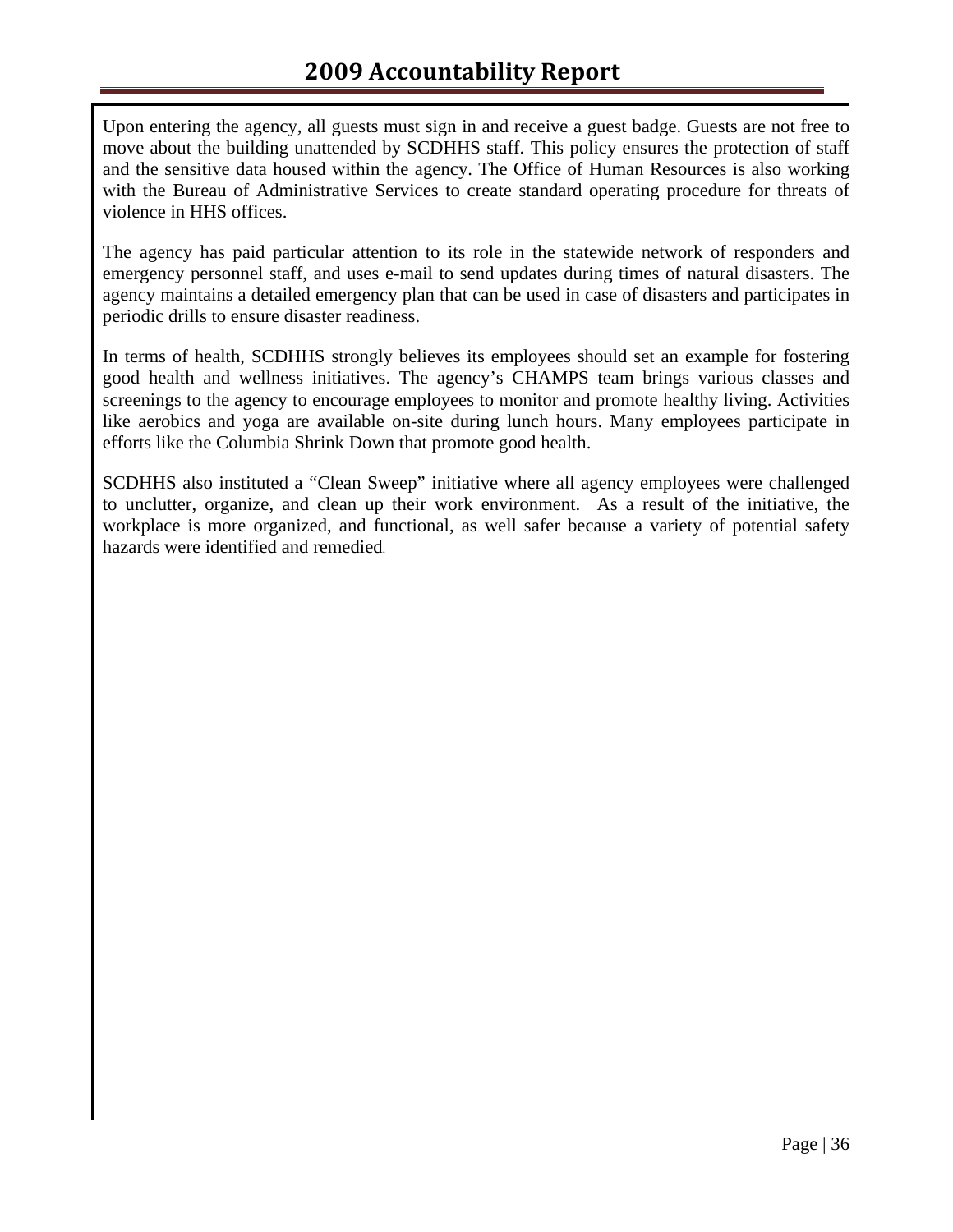# **Category 6 – Process Management**

 *6.1 How do you determine, and what are your organization's core competencies and how do they relate to your mission, competitive environment, and action plan?*

The organizations core competencies are based on the agency's tasks and goals, as well as the tools and resources SCDHHS needs and uses to accomplish the goals. SCDHHS' core competencies include:

- Providing comprehensive healthcare coverage
- Communicating to underserved populations that require medical assistance/coverage
- Data Analysis
- Streamlining expenses to keep administrative costs down

*6.2 How do you determine and what are you key work process and produce, create or add value for your customers and your organization and how do they relate to your core competencies? How do you ensure these processes are used?*

Since SCDHHS pays providers to deliver services to eligible beneficiaries, the agency's processes include mechanisms that support medical providers by managing the rates they are paid, and qualifying and supporting the people they serve. As a result of the *Healthy Connections Choices* program, the agency can better gauge the effectiveness of the healthcare delivery system through the use of nationally recognized quality measurements.

Key design and delivery processes include:

- MEDS (Medicaid Eligibility Determination System) a program to ascertain eligibility of applicants;
- MMIS (Medicaid Management Information System) the database of beneficiary demographics and usage information;
- Provider contracts and enrollment agreements the arrangements that bring providers into the system;
- Governmental Accounting and Financial Reporting System (GAFRS) the system that manages payments to providers;
- The use of external actuaries to set managed-care reimbursement rates;
- Private MCOs and Medical Homes Networks other options of care delivery for beneficiaries designed to organize all aspects of their care under one provider's management (a "medical home"); and
- The toll-free beneficiary call line and provider service lines. These services, in addition to an internal letter response system, ensure timely and accurate answers to the public, legislators, media, provider partners and the people who rely on Medicaid for their health care needs.

*6.3 How do you incorporate organizational knowledge, new technology, cost controls, and other efficiency and effectiveness factors such as cycle time into process design and delivery?*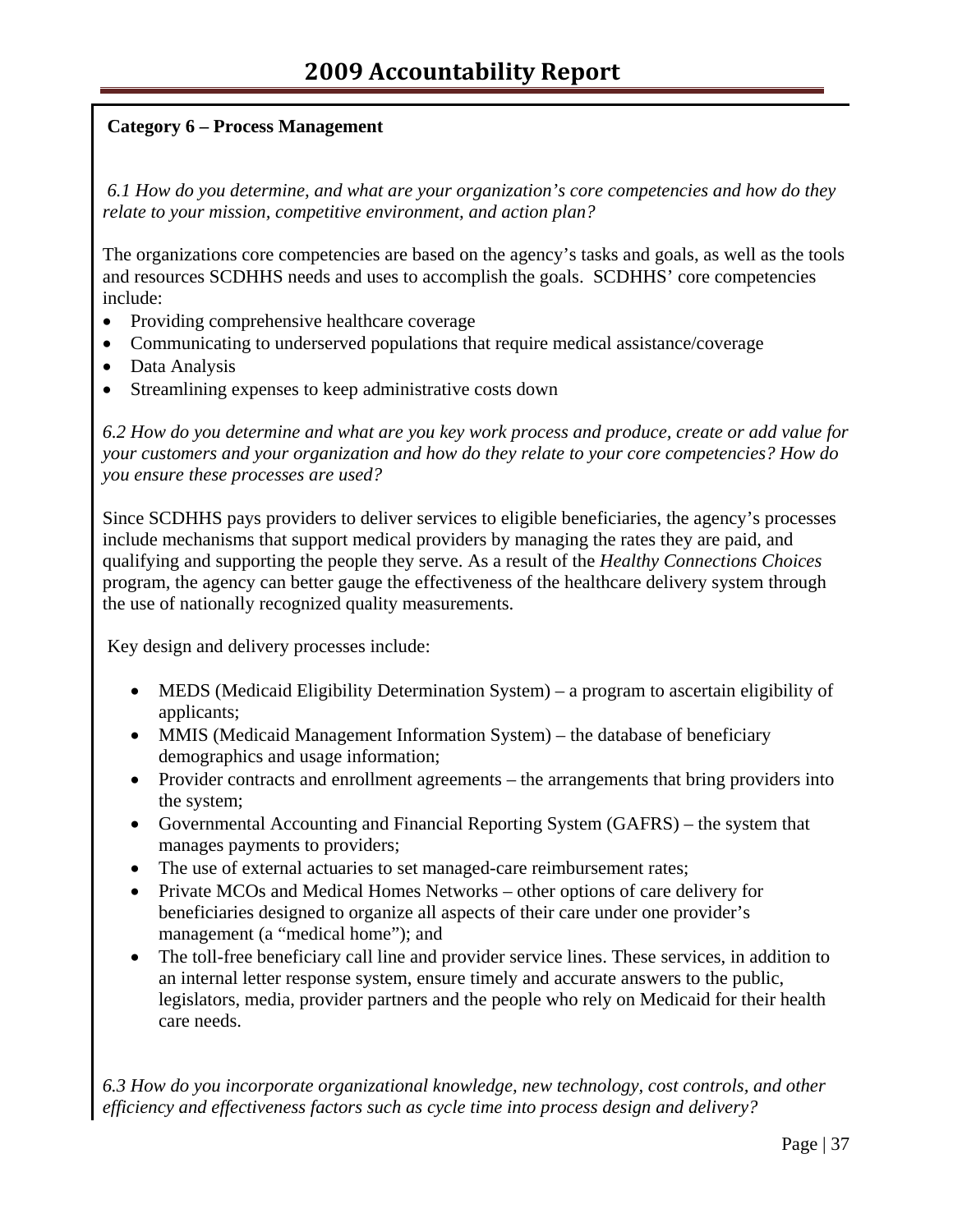By filtering the agency's projects through the GO sheet tracking system, which requires project managers to examine the benefits and outcomes of pursuing initiatives, the agency is supporting the consideration of factors like technology, customer requirements, cost controls, etc. into the planning and design of agency pursuits. By looking at factors like potential savings, impact on beneficiaries, and positives/negatives/and other relevant information, employees must draw upon updated organizational knowledge and consider cost controls, new technology or changing customer requirements in process design and delivery.

 In regard to existing and ongoing agency work, incorporating such knowledge in process design and delivery is ensured through constant assessment of workflow processes and outcomes. Such assessment is encouraged at the management level, where leaders frequently examine their program areas' outcomes and procedures. All employees are encouraged to utilize organizational knowledge, new technology and cost control elements in their work. Changing customer and mission-related requirements are incorporated whenever such changes are identified.

# *6.4 How does your day-to-day operation of these processes ensure meeting key performance requirements?*

The design/delivery processes are all monitored at various levels. Many key supervisory employees are assigned to areas that allow them to both set major initiatives and remain close to the day-today processes. Therefore, frequent meeting between staff, supervisors, and the executive team ensure processes can be geared toward performance, and adjustments can be made if needed. On an executive level, the staff meets regularly to review processes and related outcomes.

# *6.5 How do you systematically evaluate and improve your key product and service related processes?*

Evaluation of key products is an ongoing function at SCDHHS. In addition to frequent meetings between supervisory staff and employees, the agency closely monitors financial and eligibility data on a monthly basis to evaluate the impact of various policies. County office staff also interacts with Medicaid clients on a daily basis and report customer feedback. Key product and service related processes are periodically analyzed by several different divisions within the agency to evaluate their relative efficiency.

*6.6 What are your key support processes, and how do you improve and update these processes to achieve better performance?*

Due to the complexity and scope of services provided by SCDHHS, there are multitudes of support processes including health service units that support providers and customer service employees to support beneficiaries. There are processes designed to provide research support for new program development, existing program management and state and federal legislative developments. Agency wide, there are fiscal supports services that plan and budget, reimbursement systems that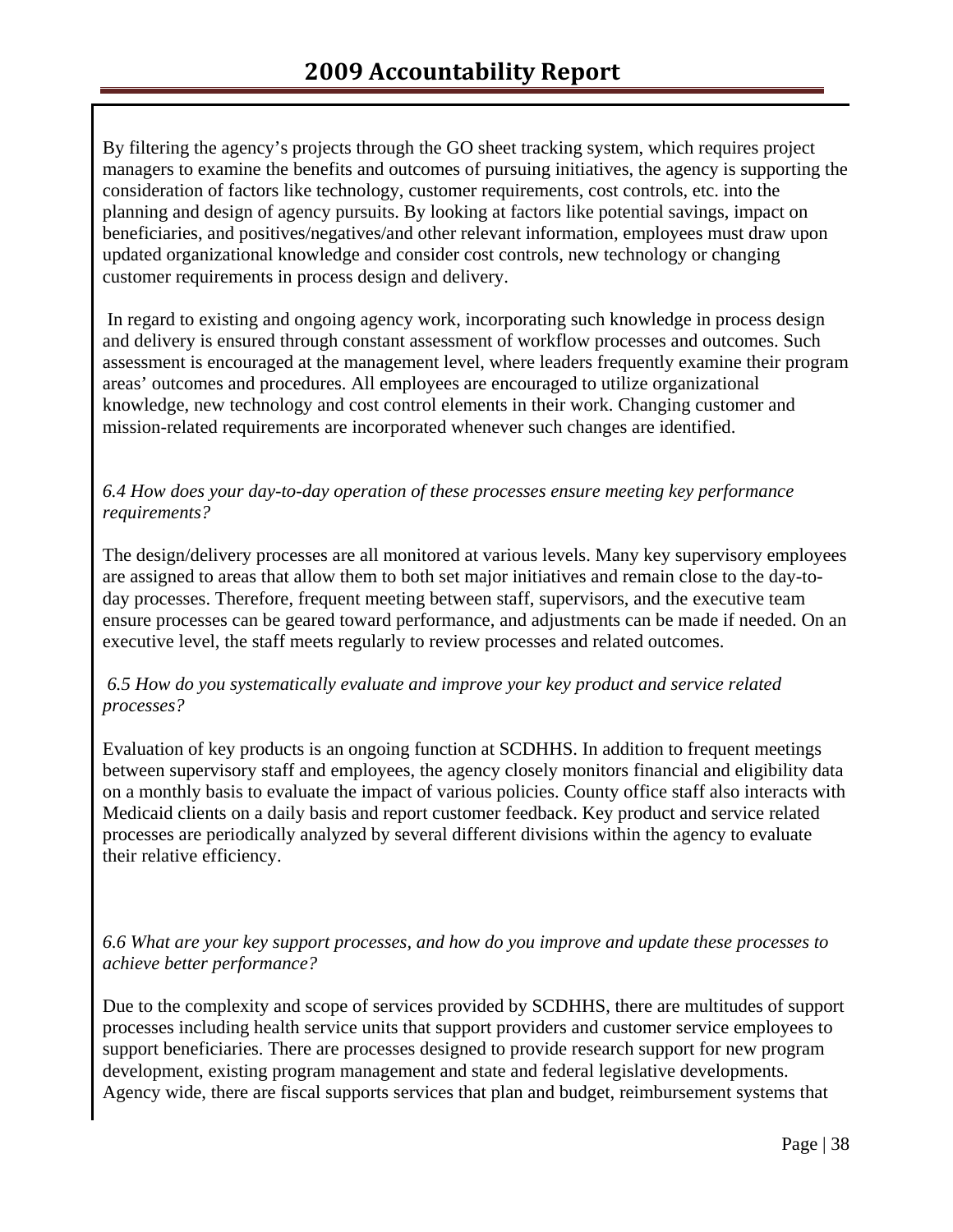ensure accurate payments, contracting and procurement divisions to support SCDHHS partnerships and purchasing. Other support processes include technology development and maintenance, legal counsel, internal audits and external fraud investigation and public information activities.

 The employees working in these areas use customer feedback as well as internal data to provide more effective and efficient service. Bureau chiefs and executive staff have the ability to realign processes to better serve agency goals and objectives. As mentioned, the improved use of technology and enhanced access to data are important tools in achieving efficient and effective processes.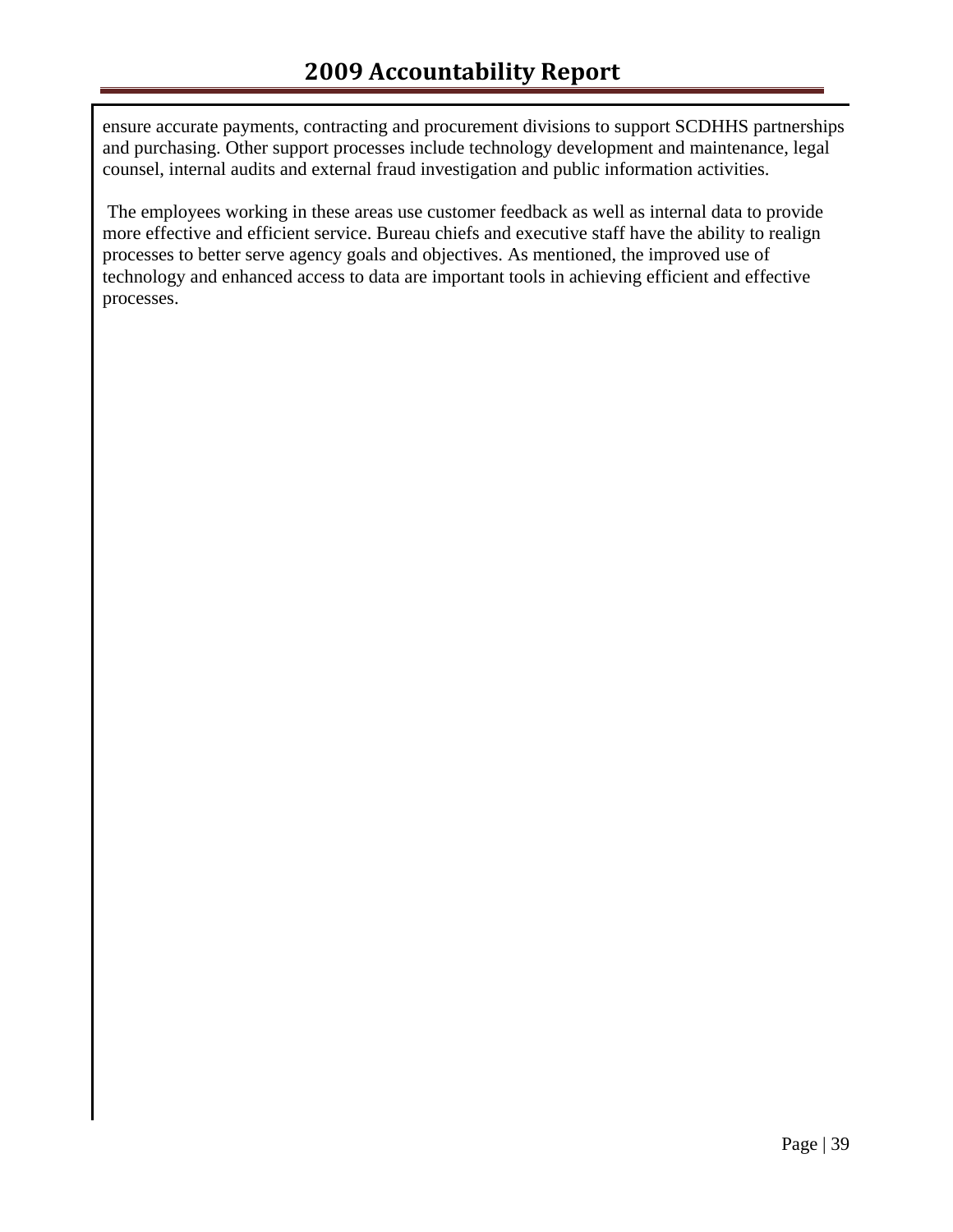# **Category 7 – Results**

*7.1 What are your performance levels and trends for the key measures of mission accomplishment/ product and service performance that are important to your customers? How do your results compare to those of comparable organizations?*

As mentioned in 4.3, the agency's four goals have several success indicators that will define the progress the agency makes toward the goals. For many of these, the measurement tools are being refined to capture the information for the success indicators criteria.

Goal: Provide a benefit plan that improves member health, is evidence based, and is market driven.

Success Indicators: Establish a baseline index of general health for Medicaid members relative to the general population; increase the number of consumer-driven, incentive-based medical homes; maintain average Medicaid expenditures below the growth rate of healthcare costs nationally.

Trend: SCDHHS is making the concepts of managed care, disease management and medical homes a reality for Medicaid beneficiaries. A process of enrolling beneficiaries into "medical homes" was launched in August 2007, and as of September 2009 there were more than 427,000 Medicaid beneficiaries enrolled into a health plan (MCO or MHN). In addition, by encouraging marketoriented mechanisms like incentive reimbursement and consumer-driven care, the agency is contributing to the trend of pursuing better health outcomes by implementing a value-based framework.

Goal: Provide a credible and continually improving eligibility process that is accurate and efficient.

Success Indicators: Establish a customer satisfaction survey baseline; average processing time compliance with federal processing guidelines; the percent accurately processed within federal requirements; establish average cost per application baseline.

Trend: The agency has instituted internal controls, managerial oversight, and investigative expansion to reduce and discourage inaccuracies, fraud and abuse within the eligibility determination system and ensure the integrity of the Medicaid rolls. Also, by focusing on the structure and processes of the eligibility function, with particular attention to the worker and the applicant, the agency is streamlining the process of determining who is properly eligible for Medicaid coverage. The agency also added a new asset test in SFY06 that closes eligibility loopholes for wealthy residents.

Goal: Provide administrative support at the best possible value to ensure programs operate effectively.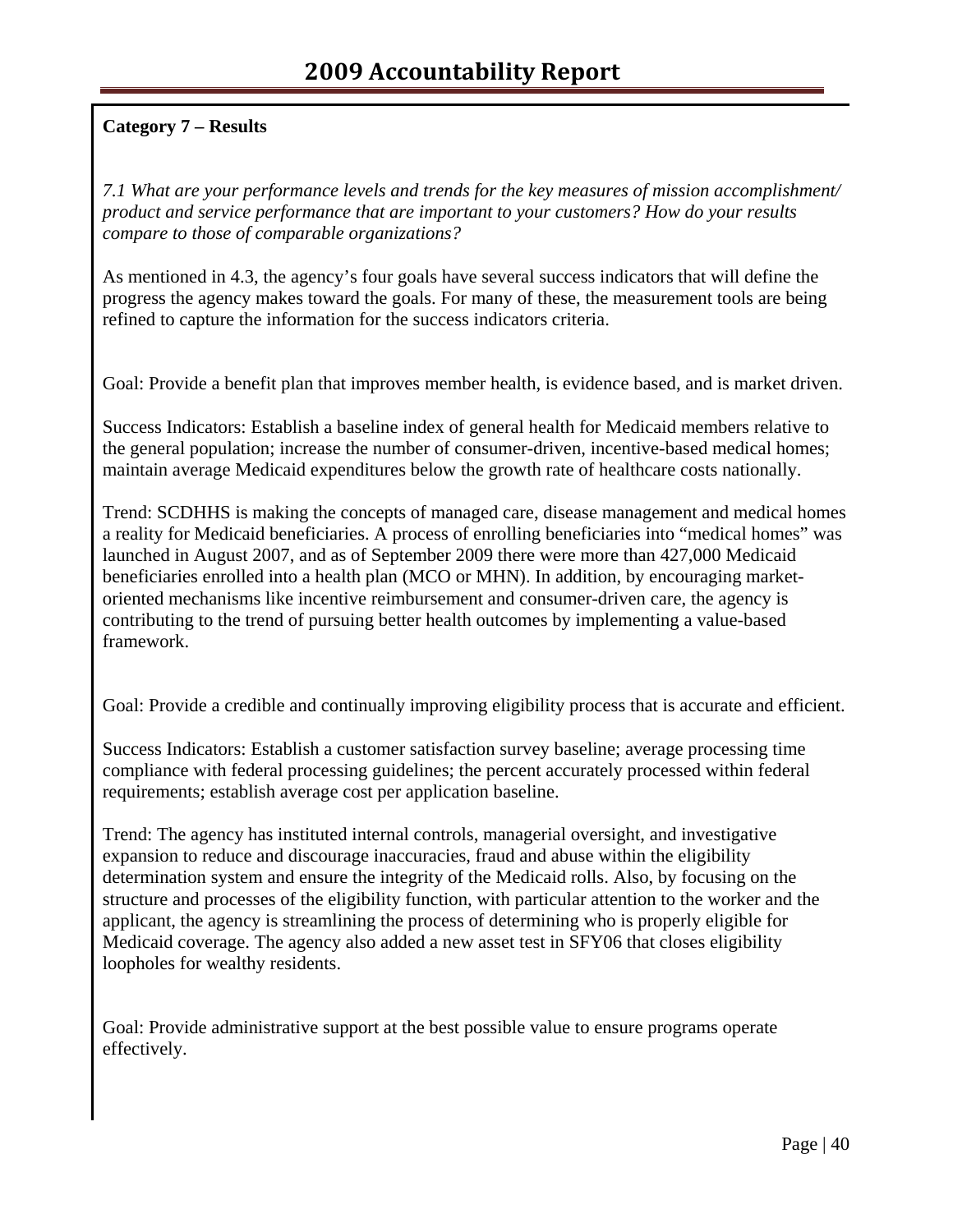Success Indicators: realign the workforce to maximize savings while containing administrative cost to less than 3percent of the program; establish an internal customer satisfaction survey baseline; provide at least ten examples of substantial savings and/or process improvements as a result of leveraging technology; enhance savings by 10percent by expanding the number of fraud and abuse reviews, audit and compliance reviews.

Trend: By encouraging accountability in delivering the Medicaid program, SCDHHS is strengthening a culture of efficiency among the employees and other partners who form the Medicaid infrastructure. Marked increases in fraud and abuse investigations and punitive actions/collections (more than \$22 million is SFY09) as well as significant decreases in operating expenses help instill public confidence in the Medicaid program.

*7.2 What are your performance levels and trends for the key measures of customer satisfaction and dissatisfaction (a customer is defined as an actual or potential user of your organization's products or services)? How do your results compare to those of comparable organizations?* 

Please refer to Section 3, "Customer Focus."

In terms of trends, tracking customer satisfaction and implementing related processes to support satisfaction is becoming easier and more effective with advancing technology. The agency predicts the trend to improve its' future services.

*7.3 What are your performance levels for the key measures of financial performance, including measures of cost containment, as appropriate?* 

During SFY09, SCDHHS aggressively focused on cost containment and programmatic controls to ensure Medicaid operated within its allotted budget. This included making difficult decisions regarding services available to beneficiaries and staffing levels. As mentioned in the Executive Summary, the agency also decreased other operating expenses by 45 percent in SFY09.

 It should be noted that despite these successes, the agency still faces significant challenges in the years to come in terms of containing costs and growth. These challenges are partly based on an expected federal expansion of Medicaid eligibility, but also on increased utilization of services, rising pharmaceutical costs and health related inflationary factors.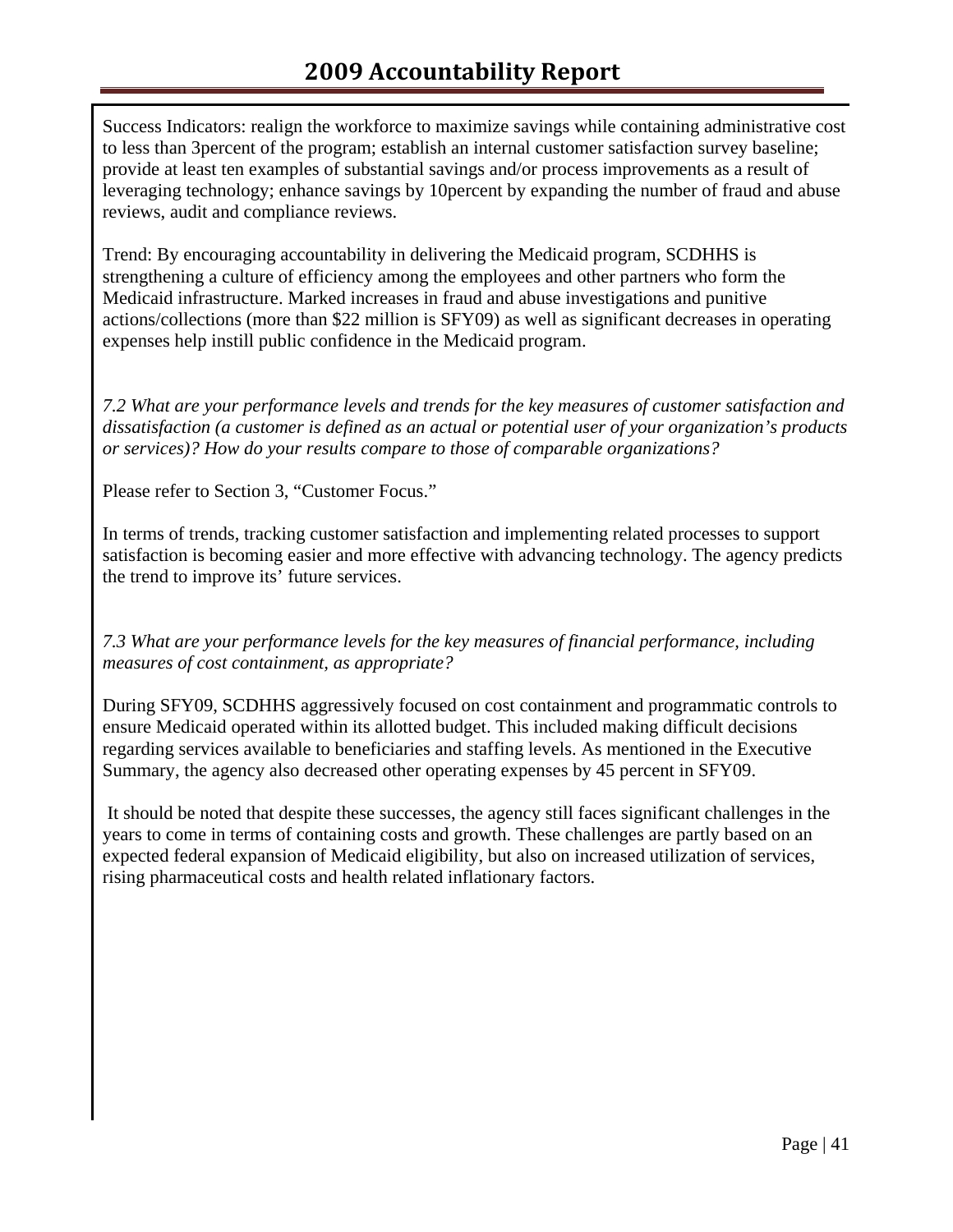# Graphs and Charts Measures of Agency-Wide Performance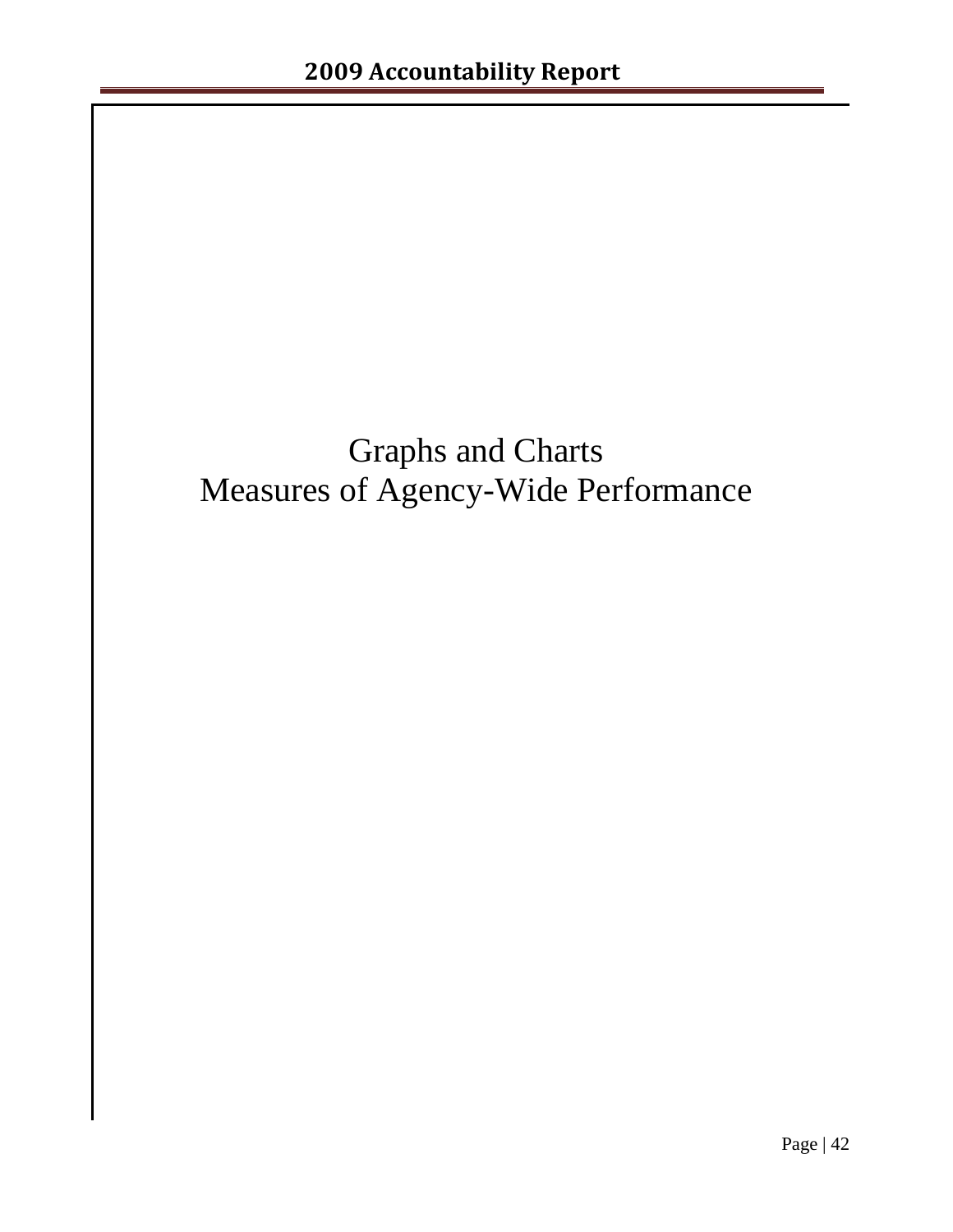# **2009 Accountability Report**



Graph 7.3-1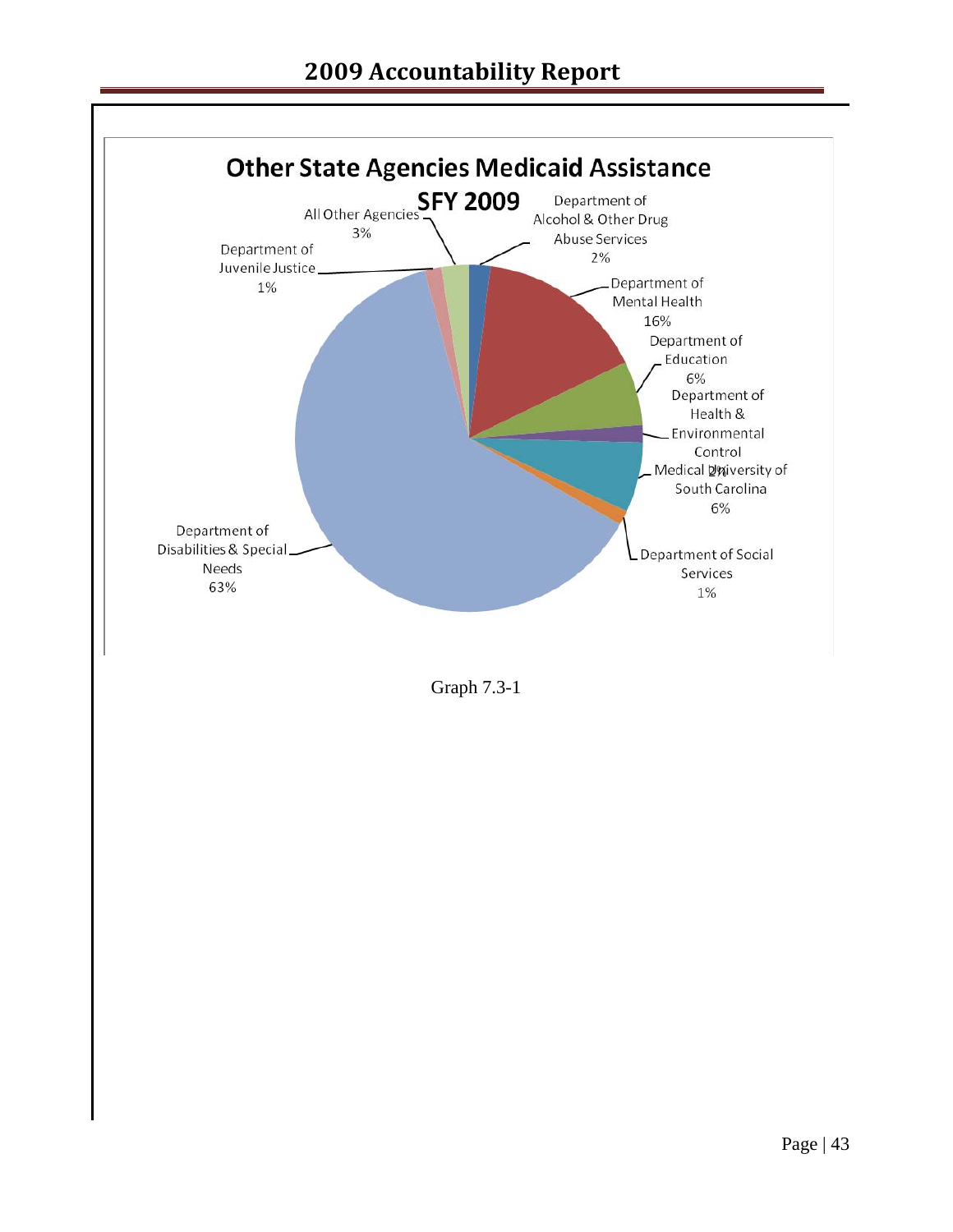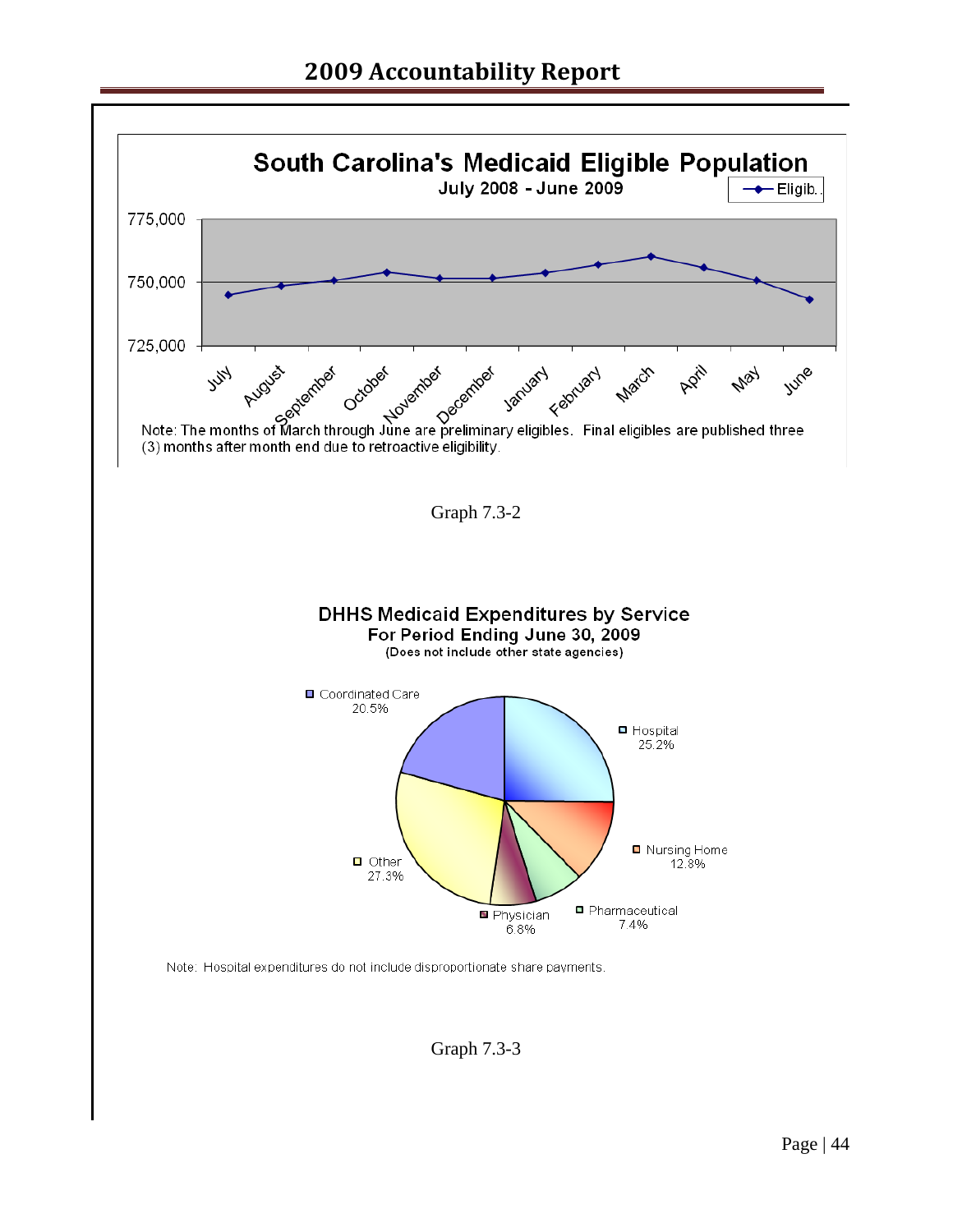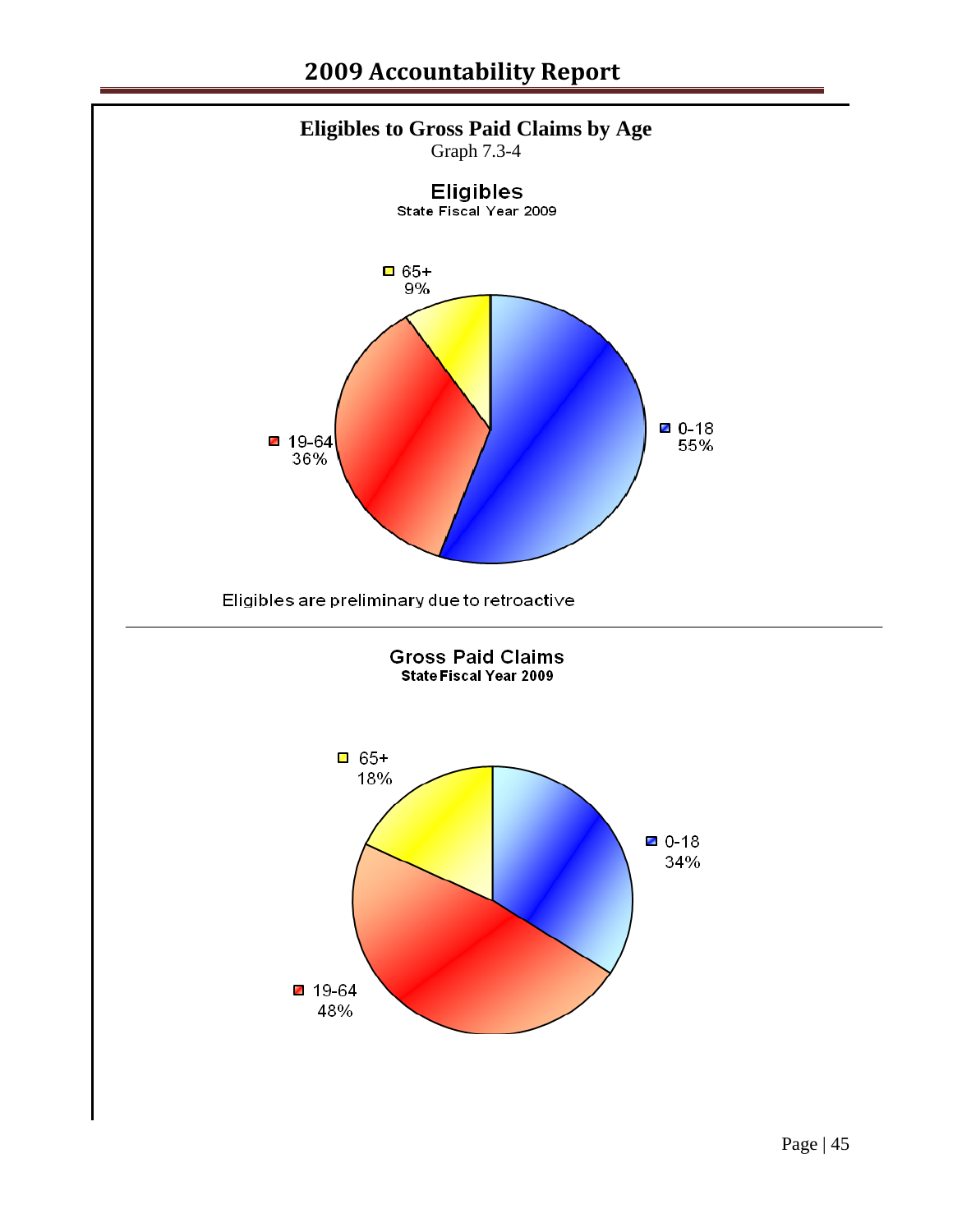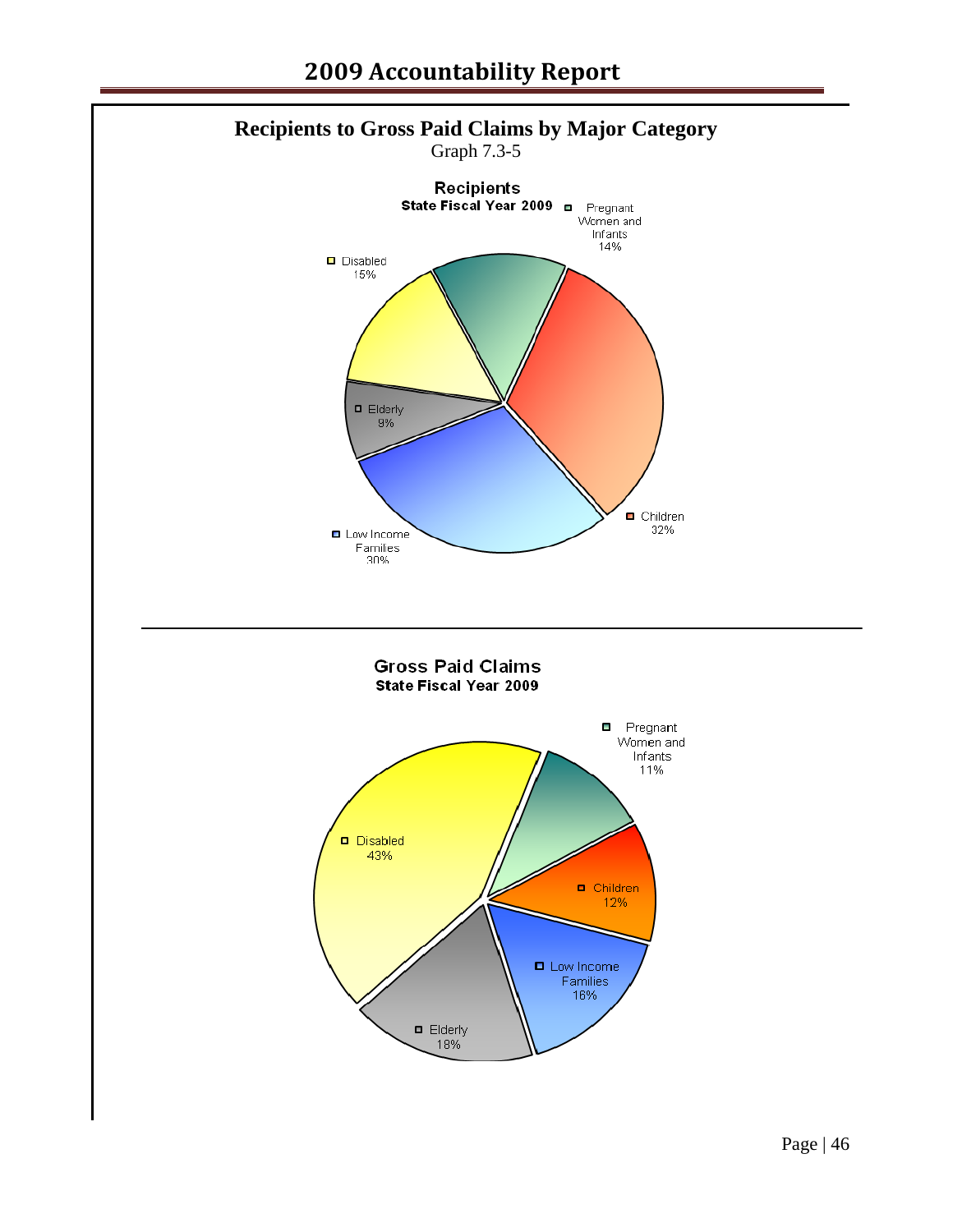

Graph 7.3-8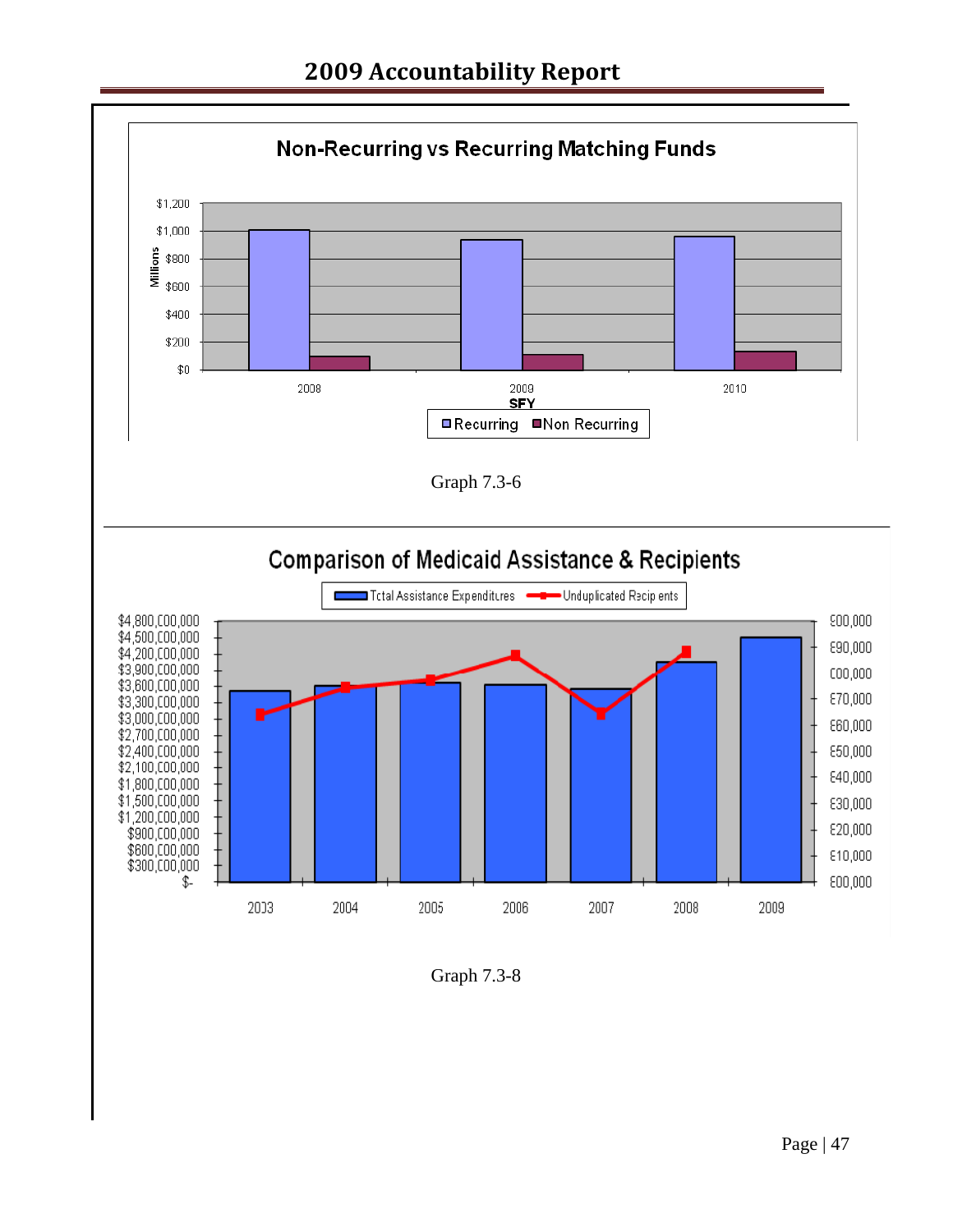*7.4 What are your performance levels and trends for the key measures of workforce engagement, workforce satisfaction, the development of your workforce, including leaders, workforce retention, workforce climate including workplace health, safety, and security?*

As mentioned in Section 5, the agency uses a variety of instruments to improve and measure workforce satisfaction, development and safety. Including, but not limited to:

- The CHAMPS Committee
- Employee recognition awards
- Satisfaction surveys and interviews
- EPMS
- Enhanced security and safety measure
- Employee fitness initiatives
- Training and educational development opportunities

*7.5 What are your performance levels and trends for the key measures of organizational effectiveness/ operational efficiency, and work system performance (these could include measures related to the following: product, service, and work system innovation rates and improvement results; improvements to cycle time; supplier and partner performance; and results related to emergency drills or exercise)?*

SCDHHS tracks performance of these measures in a number of ways. For example, the agency gathers data from MCOs and MHNs that examines the effectives of beneficiary care coordination. The Health Care Effectiveness Data and Information Set (HEDIS) are nationally recognized data that measures plan effectiveness. See page 48 for a sample HEDIS chart.

 *7.6 What are your performance levels and trends for the key measures of regulatory/ legal compliance and community support?* 

The Office of General Counsel represents the agency in state and federal courts and administrative hearings, and advises the director and staff on legal matters pertaining to the agency. SCDHHS is subject to state and federal laws and regulations in its operation of the Medicaid program.

Developments in the law, such as HIPAA privacy and standardization and security federal regulations, which could have precipitated such challenges, have been anticipated and actively met through the agency's history of engaging the affected stakeholders and implementing needed operating. The agency's audit processes ensure compliance and adherence to state and federal laws and regulations as required by contracts with partners, such as providers and vendors.